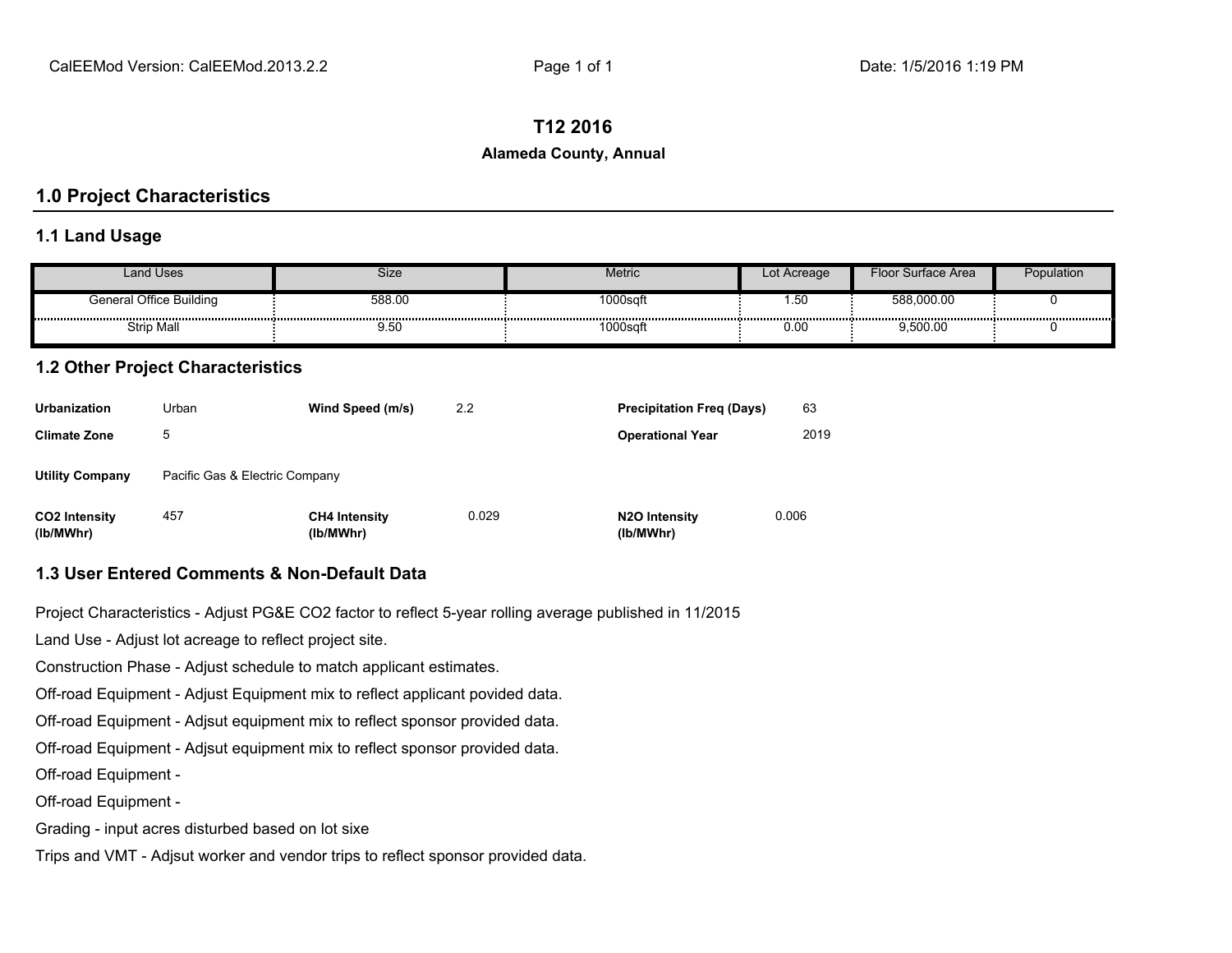Vehicle Trips - TIS assumes retail trip gen internally captured. Adjsuted office trip rates to match TIS.Architectural Coating - Per SCA 19v, applicant must use paint with VOC content less than current requirements. Adjusted interior to SCAQMD standard.

Energy Use - Adjusted T24 energy to account for 2013 T24 improved effeciency.

Water And Wastewater - Assume all EBMUD WWTP treatment aerobic. No septic or lagoons.

Water Mitigation -

| <b>Table Name</b>       | <b>Column Name</b>         | Default Value    | <b>New Value</b> |
|-------------------------|----------------------------|------------------|------------------|
| tblArchitecturalCoating | EF_Nonresidential_Interior | 100.00           | 50.00            |
| tblConstructionPhase    | <b>NumDays</b>             | 10.00            | 40.00            |
| tblConstructionPhase    |                            |                  | <br>423.00       |
| tblConstructionPhase    | <b>NumDays</b>             | 4.00             | 40.00            |
| tblConstructionPhase    | NumDays                    |                  |                  |
| tblConstructionPhase    | PhaseEndDate               | 9/28/2018        | 9/30/2018        |
| tblConstructionPhase    |                            |                  |                  |
| tblConstructionPhase    | PhaseEndDate               | 8/3/2018         | 8/4/2018         |
| tblEnergyUse            |                            |                  |                  |
| tblEnergyUse            | <br>T24E                   | 2.74             | 2.06             |
| tblEnergyUse            | T24NG                      | 19.28            | 14.46            |
| tblEnergyUse            |                            | 4.10             | 3.08             |
| tblGrading              | <br>AcresOfGrading         | $\frac{1}{0.00}$ | 1.50             |
| tblGrading              | MaterialExported           | 0.00             | 25,000.00        |
|                         |                            |                  |                  |
| tblLandUse              | LotAcreage                 | 0.22             | 0.00             |
|                         |                            |                  | 150.00           |
| tblOffRoadEquipment     | HorsePower                 | 226.00           | 800.00           |
| tblOffRoadEquipment     | <br>HorsePower<br>         | 89.00            | nggagg<br>200.00 |
| <br>tblOffRoadEquipment |                            | <br>97.00        | 500.00           |
| tblOffRoadEquipment     | <br>HorsePower             | <br>97.00        | <br>500.00       |
| tblOffRoadEquipment     | HorsePower                 | 97.00            | 500.00           |
| tblOffRoadEquipment     | <br>HorsePower             | 400.00           | 375.00           |
| <br>tblOffRoadEquipment | <br><b>HorsePower</b>      | 62.00            | 350.00           |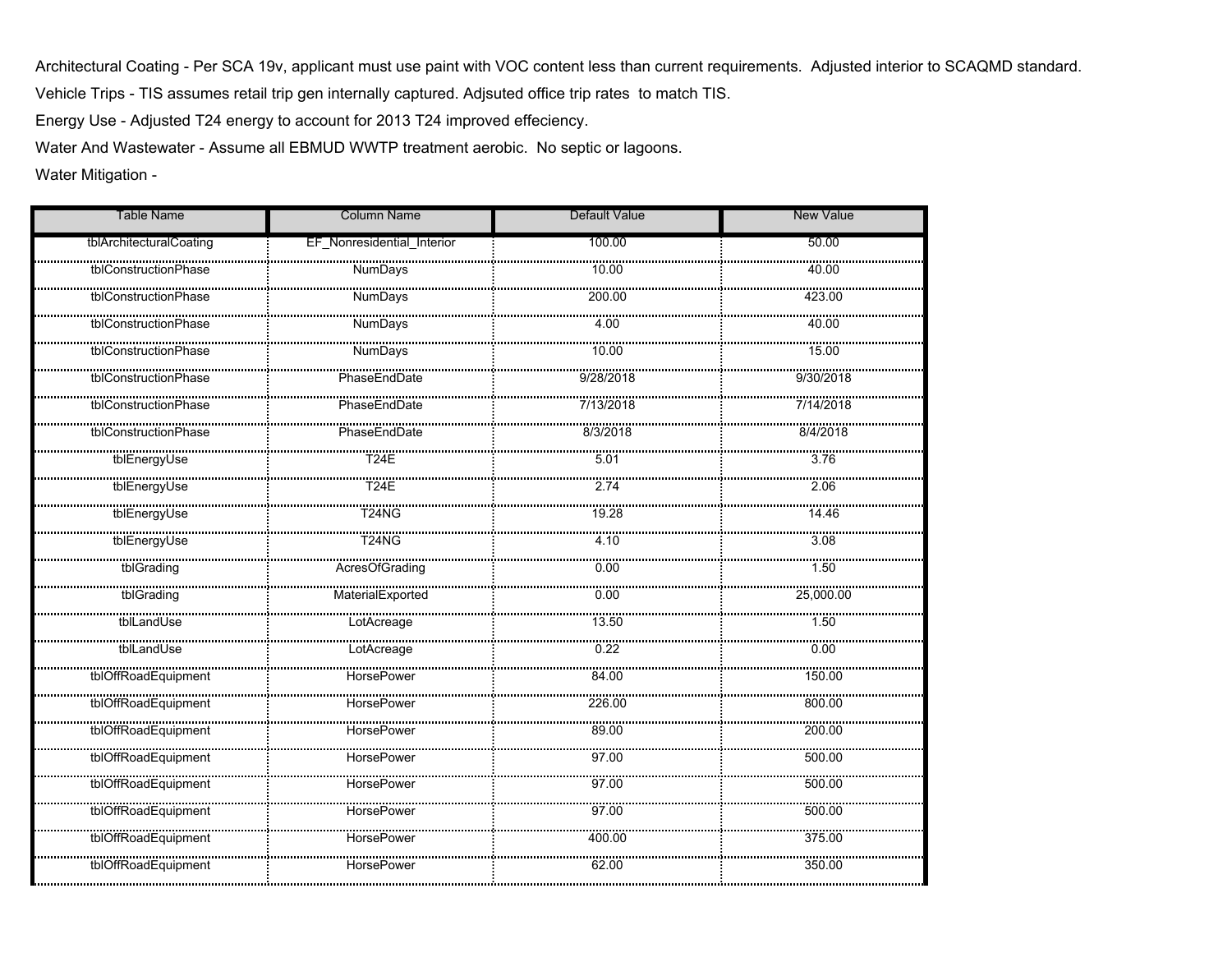| tblOffRoadEquipment            | HorsePower                      | 226.00           | 800.00                 |
|--------------------------------|---------------------------------|------------------|------------------------|
| tblOffRoadEquipment            | <b>HorsePower</b>               | 400.00           | 375.00                 |
| <u></u><br>tblOffRoadEquipment | <u></u><br>OffRoadEquipmentType |                  | <br>Off-Highway Trucks |
| tblOffRoadEquipment            |                                 |                  | <br>Aerial Lifts       |
| tblOffRoadEquipment            | <br>OffRoadEquipmentType        |                  | <br>Cranes             |
| tblOffRoadEquipment            | OffRoadEquipmentType            |                  | Off-Highway Trucks     |
| tblOffRoadEquipment            |                                 | 1.00             | 0.00                   |
| tblOffRoadEquipment            |                                 | 1.00             | 0.00                   |
| tblOffRoadEquipment            | OffRoadEquipmentUnitAmount      | 1.00             | 2.00                   |
| tblOffRoadEquipment            | OffRoadEquipmentUnitAmount      | 1.00             | 2.00                   |
| tblOffRoadEquipment            | OffRoadEquipmentUnitAmount      | 1.00             | 2.00                   |
| tblOffRoadEquipment            | OffRoadEquipmentUnitAmount      | 1.00             | 0.00                   |
| tblOffRoadEquipment            |                                 | mangan<br>1.00   | <br>0.00               |
| tblOffRoadEquipment            | OffRoadEquipmentUnitAmount      | 3.00             | 0.00                   |
| tblOffRoadEquipment            | <br>UsageHours                  | <br>8.00         | <br>10.00              |
| tblOffRoadEquipment            | UsageHours                      | 6.00             | 8.00                   |
| tblOffRoadEquipment            | UsageHours                      | 6.00             | 4.00                   |
| tblOffRoadEquipment            | <br>UsageHours                  | ,,,,,,,,<br>6.00 | <br>8.00               |
| tblOffRoadEquipment            | UsageHours                      | 6.00             | 8.00                   |
| tblOffRoadEquipment            | UsageHours                      | <br>7.00         | <br>8.00               |
| tblOffRoadEquipment            | UsageHours                      | 6.00             | 10.00                  |
| tblProjectCharacteristics      | CO2IntensityFactor              | 641.35           | 457                    |
| www.www.www.www.               | <br>OperationalYear             | <br>2014         | 2019                   |
| tblTripsAndVMT                 | VendorTripNumber                | <br>98.00        | <br>40.00              |
| tblTripsAndVMT                 | <br>WorkerTripNumber            | <br>5.00         | 16.00                  |
| tblTripsAndVMT                 | <br>WorkerTripNumber            | 500              | 16.00                  |
| <br>tblTripsAndVMT             | <br>WorkerTripNumber            | 191.00           | 220.00                 |
| tblTripsAndVMT                 | Worker I ripNumber              | 13.00            | 16.00                  |
| tblTripsAndVMT                 | <br>WorkerTripNumber            | 38.00            | 24.00                  |
| tbivehicle i rips              | ST TR                           | 2.37             | 1.05                   |
|                                |                                 |                  |                        |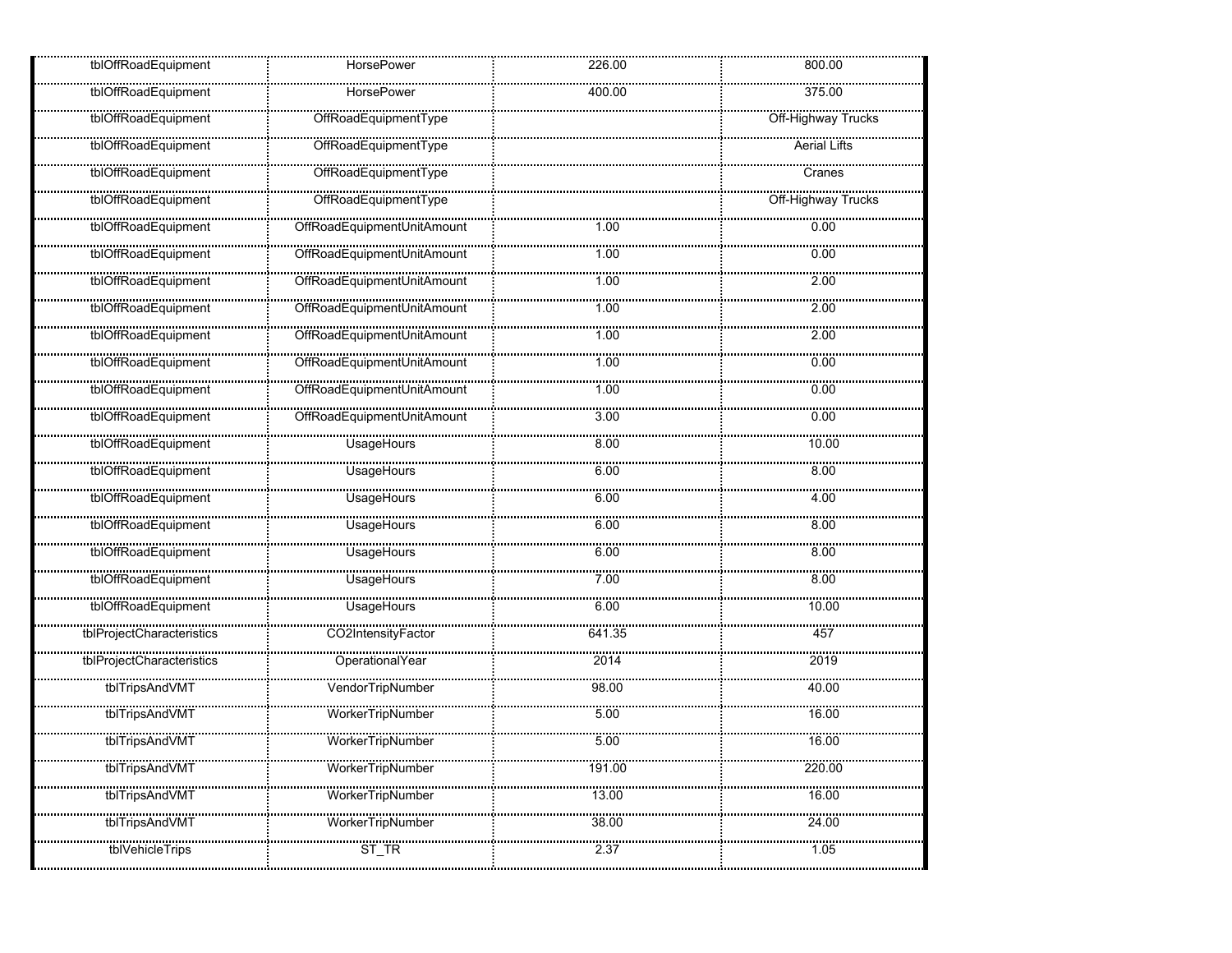| tblVehicleTrips | ST TR                                  | 42.04 | 0.00   |
|-----------------|----------------------------------------|-------|--------|
| tblVehicleTrips | SU TR                                  | 0.98  | 0.44   |
| tblVehicleTrips | SU TR                                  | 20.43 | 0.00   |
| tblVehicleTrips | WD TR                                  | 11.01 | 4.89   |
| tblVehicleTrips | WD TR                                  | 44.32 | 0.00   |
| tblWater        | AerobicPercent                         | 87.46 | 100.00 |
| tblWater        | AerobicPercent                         | 87.46 | 100.00 |
| tblWater        | : AnaerobicandFacultativeLagoonsPerce: | 2.21  | 0.00   |
| tblWater        | : AnaerobicandFacultativeLagoonsPerce: | 2.21  | 0.00   |
| tblWater        | SepticTankPercent                      | 10.33 | 0.00   |
| tblWater        | SepticTankPercent                      | 10.33 | 0.00   |

# **2.0 Emissions Summary**

### **2.1 Overall Construction**

**Unmitigated Construction**

|       | <b>ROG</b> | <b>NO<sub>x</sub></b> | <b>CO</b> | SO <sub>2</sub> | Fugitive<br><b>PM10</b> | Exhaust<br><b>PM10</b> | <b>PM10</b><br>Total | Fugitive<br>PM2.5 | Exhaust<br>PM2.5 | PM2.5<br>Total |        | Bio- CO2 INBio- CO2 Total CO2 | CH <sub>4</sub> | <b>N2O</b> | CO <sub>2</sub> e           |
|-------|------------|-----------------------|-----------|-----------------|-------------------------|------------------------|----------------------|-------------------|------------------|----------------|--------|-------------------------------|-----------------|------------|-----------------------------|
| Year  |            |                       |           |                 | tons/yr                 |                        |                      |                   |                  |                |        | MT/yr                         |                 |            |                             |
| 2016  | 0.1354     | 1.6369                | 1.1238    | 3.0100e-<br>003 | 0.0576                  | 0.0453                 | 0.1028               | 0.0153            | 0.0420           | 0.0574         | 0.0000 | 272.7440 272.7440             | 0.0383          | 0.0000     | 273.5488                    |
| 2017  | 0.6383     | 6.8028                | 5.1305    | 0.0127          | 0.2932                  | 0.2213                 | 0.5145               | 0.0787            | 0.2074           | 0.2861         | 0.0000 | $1.102.227 \cdot 1.102.2276$  | 0.2060          | 0.0000     | 1.106.5545                  |
| 2018  | 2.3643     | 2.5831                | 2.6320    | 7.0600e-<br>003 | 0.1633                  | 0.0910                 | 0.2543               | 0.0438            | 0.0858           | 0.1296         | 0.0000 | 600.3220 : 600.3220           | 0.1129          | 0.0000     | ,,,,,,,,,,,,,,,<br>602.6923 |
| Total | 3.1380     | 11.0227               | 8.8863    | 0.0228          | 0.5141                  | 0.3575                 | 0.8716               | 0.1379            | 0.3352           | 0.4731         | 0.0000 | 1,975.293 1,975.2936          | 0.3572          | 0.0000     | 1,982.7957                  |

**Mitigated Construction**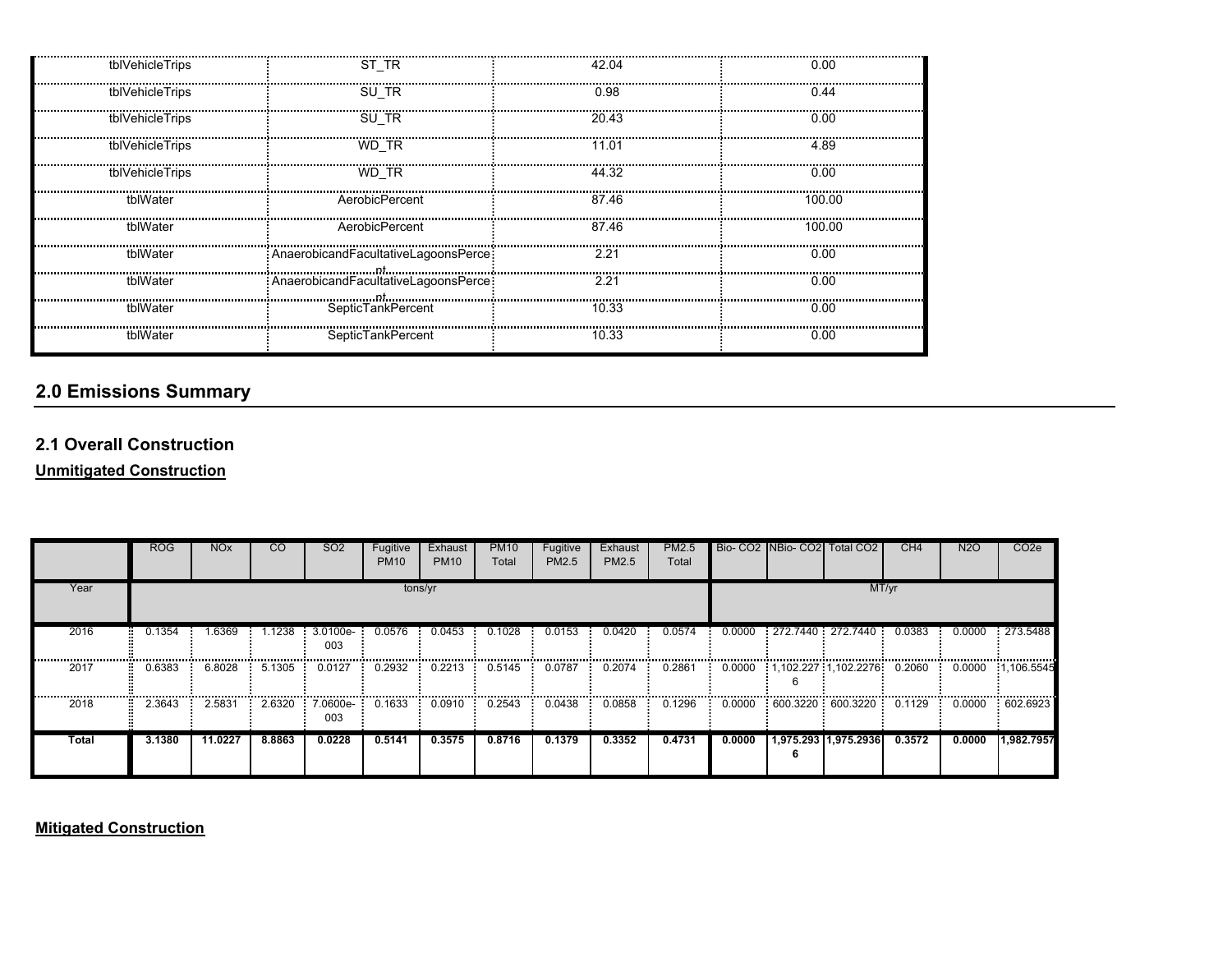|                             | <b>ROG</b> | <b>NO<sub>x</sub></b> | <sub>CO</sub>  | <b>SO2</b>      | Fugitive<br><b>PM10</b>        | Exhaust<br><b>PM10</b>        | <b>PM10</b><br>Total        | Fugitive<br>PM2.5               | Exhaust<br>PM2.5               | PM2.5<br>Total        |        |                                 | Bio- CO2 NBio- CO2 Total CO2 | CH4    | N2O             | CO <sub>2</sub> e |  |
|-----------------------------|------------|-----------------------|----------------|-----------------|--------------------------------|-------------------------------|-----------------------------|---------------------------------|--------------------------------|-----------------------|--------|---------------------------------|------------------------------|--------|-----------------|-------------------|--|
| Year                        |            |                       |                |                 |                                | tons/yr                       |                             |                                 |                                |                       | MT/yr  |                                 |                              |        |                 |                   |  |
| 2016                        | 0.1354     | 1.6369                | l.1238         | 3.0100e-<br>003 | 0.0576                         | 0.0453                        | 0.1028                      | 0.0153                          | 0.0420                         | 0.0574                | 0.0000 |                                 | : 272.7438 : 272.7438        | 0.0383 | 0.0000          | 273.5487          |  |
| 2017                        | 0.6383     | 6.8028                | 5.1305         | 0.0127          | 0.2932                         | 0.2213                        | 0.5145                      | 0.0787                          | 0.2074                         | 0.2861                | 0.0000 |                                 | $1,102.226$ $1,102.2267$     | 0.2060 | 0.0000          | 1,106.5536        |  |
| 2018                        | 2.3643     | 2.5831                | 2.6320         | 7.0600e-<br>003 | 0.1633                         | 0.0910                        | 0.2543                      | 0.0438                          | 0.0858                         | 0.1296                | 0.0000 |                                 | :600.3215:600.3215           | 0.1129 | 0.0000          | :602.6918         |  |
| Total                       | 3.1380     | 11.0227               | 8.8863         | 0.0228          | 0.5141                         | 0.3575                        | 0.8716                      | 0.1379                          | 0.3352                         | 0.4731                | 0.0000 |                                 | 1,975.292 1,975.2921         | 0.3572 | 0.0000          | 1,982.7941        |  |
|                             | <b>ROG</b> | <b>NOx</b>            | $\overline{c}$ | <b>SO2</b>      | <b>Fugitive</b><br><b>PM10</b> | <b>Exhaust</b><br><b>PM10</b> | <b>PM10</b><br><b>Total</b> | <b>Fugitive</b><br><b>PM2.5</b> | <b>Exhaust</b><br><b>PM2.5</b> | <b>PM2.5</b><br>Total |        | Bio- CO2   NBio-CO2   Total CO2 |                              | CH4    | N <sub>20</sub> | CO <sub>2e</sub>  |  |
| Percent<br><b>Reduction</b> | 0.00       | 0.00                  | 0.00           | 0.00            | 0.00                           | 0.00                          | 0.00                        | 0.00                            | 0.00                           | 0.00                  | 0.00   | 0.00                            | 0.00                         | 0.00   | 0.00            | 0.00              |  |

# **2.2 Overall Operational**

**Unmitigated Operational**

|          | <b>ROG</b> | <b>NO<sub>x</sub></b> | <sub>CO</sub>                | SO <sub>2</sub> | Fugitive<br><b>PM10</b> | Exhaust<br><b>PM10</b> | <b>PM10</b><br>Total | Fugitive<br>PM2.5 | Exhaust<br>PM2.5 | PM2.5<br>Total  |                 |        | Bio- CO2 NBio- CO2 Total CO2    | CH <sub>4</sub> | <b>N2O</b> | CO <sub>2</sub> e |  |  |
|----------|------------|-----------------------|------------------------------|-----------------|-------------------------|------------------------|----------------------|-------------------|------------------|-----------------|-----------------|--------|---------------------------------|-----------------|------------|-------------------|--|--|
| Category |            | tons/yr               |                              |                 |                         |                        |                      |                   |                  |                 |                 |        | MT/yr                           |                 |            |                   |  |  |
| Area     | 2.6456     | 005                   | $5.0000e - 5.5400e -$<br>003 | 0.0000          |                         | 2.0000e-<br>005        | 2.0000e-<br>005      |                   | 2.0000e-<br>005  | 2.0000e-<br>005 | 0.0000          | 0.0107 | 0.0107                          | 3.0000e-<br>005 | 0.0000     | 0.0113            |  |  |
| Energy   | 0.0492     | 0.4477                | 0.3760                       | 2.6900e-<br>003 |                         | 0.0340                 | 0.0340               |                   | 0.0340           | 0.0340          | 0.0000          |        | $2,048.296$ 2,048.2963          | 0.1084          | 0.0294     | 2,059.6954        |  |  |
| Mobile   | 1.2362     | 3.6158                | : 13.3579:                   | 0.0298          | 1.9481                  | 0.0508                 | 1.9989               | 0.5235            | 0.0468           | 0.5704          |                 |        |                                 |                 |            | 0.0000 2.198.3385 |  |  |
| Waste    |            |                       |                              |                 |                         | 0.0000                 | 0.0000               |                   | 0.0000           | 0.0000          | 113.0274 0.0000 |        | 113.0274                        | 6.6797          | 0.0000     | 253.3017          |  |  |
| Water    |            |                       |                              |                 |                         | 0.0000                 | 0.0000               |                   | 0.0000           | 0.0000          |                 |        | 37.2239 : 164.7953 : 202.0192 : | 0.1386          | 0.0831     | 230.6945          |  |  |
| Total    | 3.9310     | 4.0635                | 13.7395                      | 0.0325          | 1.9481                  | 0.0849                 | 2.0329               | 0.5235            | 0.0809           | 0.6044          |                 |        | 150.2513 4,409.809 4,560.0607   | 7.0044          | 0.1125     | 4,742.0413        |  |  |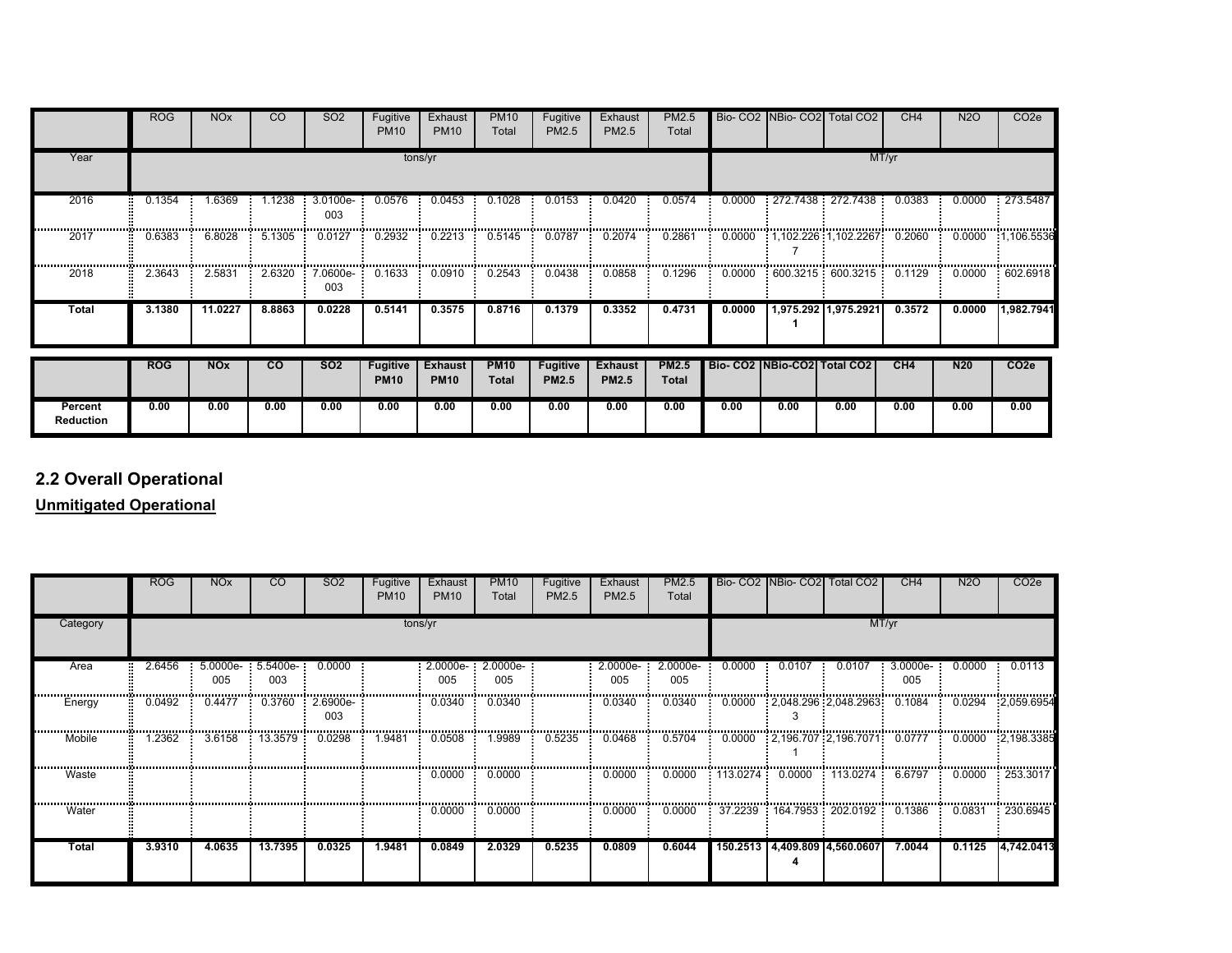### **Mitigated Operational**

|          | <b>ROG</b> | <b>NO<sub>x</sub></b> | CO.      | SO <sub>2</sub> | Fugitive<br><b>PM10</b> | Exhaust<br><b>PM10</b> | <b>PM10</b><br>Total | Fugitive<br>PM2.5 | Exhaust<br>PM2.5 | PM2.5<br>Total |                   |        | Bio- CO2 NBio- CO2 Total CO2       | CH4      | N <sub>2</sub> O | CO <sub>2</sub> e |  |  |
|----------|------------|-----------------------|----------|-----------------|-------------------------|------------------------|----------------------|-------------------|------------------|----------------|-------------------|--------|------------------------------------|----------|------------------|-------------------|--|--|
| Category |            | tons/yr               |          |                 |                         |                        |                      |                   |                  |                |                   |        | MT/yr                              |          |                  |                   |  |  |
| Area     | 2.6456     | 5.0000e-              | 5.5400e- | 0.0000          |                         | 2.0000e-               | 2.0000e-             |                   | 2.0000e-         | 2.0000e-       | 0.0000            | 0.0107 | 0.0107                             | 3.0000e- | 0.0000           | 0.0113            |  |  |
|          |            | 005                   | 003      |                 |                         | 005                    | 005                  |                   | 005              | 005            |                   |        |                                    | 005      |                  |                   |  |  |
| Energy   | 0.0492     | 0.4477                | 0.3760   | 2.6900e-<br>003 |                         | 0.0340                 | 0.0340               |                   | 0.0340           | 0.0340         |                   |        | $0.0000$ $2.048.296$ $2.048.2963$  | 0.1084   | 0.0294           | 2,059.6954        |  |  |
| Mobile   | .2362      | 3.6158                | 13.3579  | 0.0298          | 1.9481                  | 0.0508                 | 1.9989               | 0.5235            | 0.0468           | 0.5704         |                   |        | 0.0000 2.196.707 2.196.7071 0.0777 |          | 0.0000           | 2,198.3385        |  |  |
| Waste    |            |                       |          |                 |                         | 0.0000                 | 0.0000               |                   | 0.0000           | 0.0000         | $113.0274$ 0.0000 |        | : 113.0274                         | 6.6797   | 0.0000           | : 253.3017        |  |  |
| Water    |            |                       |          |                 |                         | 0.0000                 | 0.0000               |                   | 0.0000           | 0.0000         |                   |        | 29.7791  138.3393  168.1184        | 0.1107   | 0.0665           | 191.0463          |  |  |
| Total    | 3.9310     | 4.0635                | 13.7395  | 0.0325          | 1.9481                  | 0.0849                 | 2.0329               | 0.5235            | 0.0809           | 0.6044         |                   |        | 142.8065 4,383.353 4,526.1599      | 6.9766   | 0.0959           | 4,702.3931        |  |  |

|                             | <b>ROG</b> | <b>NOx</b> | $\overline{c}$ | <b>SO2</b> | <b>Fugitive</b><br><b>PM10</b> | <b>Exhaust</b><br><b>PM10</b> | <b>PM10</b><br><b>Total</b> | <b>Fugitive</b><br><b>PM2.5</b> | <b>Exhaust</b><br><b>PM2.5</b> | <b>PM2.5</b><br><b>Total</b> |      |      | Bio-CO2   NBio-CO2   Total CO2 | CH4  | N <sub>20</sub> | CO <sub>2e</sub> |
|-----------------------------|------------|------------|----------------|------------|--------------------------------|-------------------------------|-----------------------------|---------------------------------|--------------------------------|------------------------------|------|------|--------------------------------|------|-----------------|------------------|
| Percent<br><b>Reduction</b> | 0.00       | 0.00       | 0.00           | 0.00       | 0.00                           | 0.00                          | 0.00                        | 0.00                            | 0.00                           | 00<br>v.vu                   | 1.95 | 0.60 | 0.74                           | 0.40 | 14.79           | 0.84             |

# **3.0 Construction Detail**

### **Construction Phase**

| Phase<br>Number | <b>Phase Name</b>            | Phase Type                   | <b>Start Date</b> | End Date   | Num l<br>Week | <b>Num Davs</b> | <b>Phase Description</b> |
|-----------------|------------------------------|------------------------------|-------------------|------------|---------------|-----------------|--------------------------|
|                 | Site Preparation             | Site Preparation             | :10/1/2016        | 10/4/2016  |               |                 |                          |
|                 | :Grading                     | :Grading                     | :10/5/2016        | 11/29/2016 |               | 40              |                          |
|                 | <b>Building Construction</b> | <b>Building Construction</b> | 11/30/2016        | 7/14/2018  |               | $423^{\circ}$   |                          |
|                 | Paving                       | Paving                       | 7/15/2018         | 8/4/2018   |               | 15:             |                          |
|                 | : Architectural Coating      | Architectural Coating        | 8/5/2018          | :9/30/2018 |               | 40              |                          |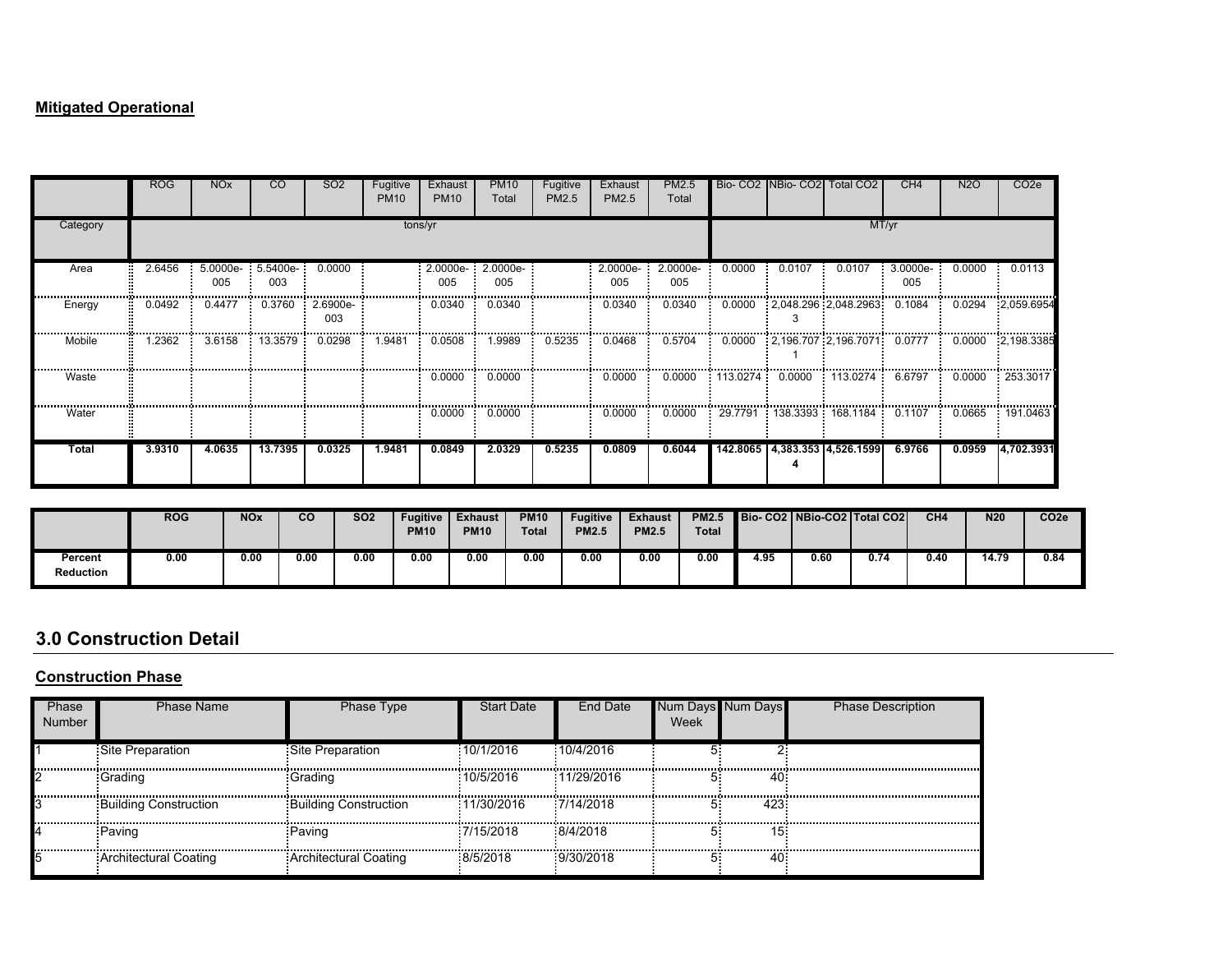**Acres of Grading (Site Preparation Phase): 0**

**Acres of Grading (Grading Phase): 1.5**

**Acres of Paving: 0**

**Residential Indoor: 0; Residential Outdoor: 0; Non-Residential Indoor: 896,250; Non-Residential Outdoor: 298,750 (Architectural Coating** 

#### **OffRoad Equipment**

| <b>Phase Name</b>            | <b>Offroad Equipment Type</b>   | Amount | <b>Usage Hours</b> | <b>Horse Power</b> | <b>Load Factor</b> |
|------------------------------|---------------------------------|--------|--------------------|--------------------|--------------------|
| <b>Architectural Coating</b> | Air Compressors                 |        | 6.00               | $\overline{78}$    | 0.48               |
| Paving                       | <b>Cement and Mortar Mixers</b> |        | 6.00.              |                    | 0.56               |
| Building Construction        | Off-Highway Trucks              |        | 2.00               | 375                | 0.38               |
| <b>Building Construction</b> | <b>Generator Sets</b>           |        | 10.00:             | 150                | 0.74               |
| Building Construction        | Cranes                          |        | 8.00               | 800                | 0.29               |
| Building Construction        | Forklifts                       |        | 4.00               | 200                | 0.20               |
| Site Preparation             | Graders                         |        | 8.00               | 174                | <br>0.41           |
| <br><br>Paving               | Pavers                          |        | 6.00               | 125                | 0.42               |
| <br>Paving                   | <b>Rollers</b>                  |        | 7.00               | 80 <sup>:</sup>    | 0.38               |
|                              | Aerial Lifts                    |        | 10.00:             | 350                | 0.31               |
| Grading                      | Rubber Tired Dozers             |        | 8.00               | 255                | 0.40               |
|                              | Tractors/Loaders/Backhoes       |        | 8.00               | 500                | 0.37               |
| Building Construction        | Cranes                          |        | 10.00:             | 800                | 0.29               |
| Grading                      |                                 |        | 8.00 <sup>2</sup>  | 500                | 0.37               |
| <br>Paving                   |                                 |        | 8.00 <sup>2</sup>  | 97                 | 0.37               |
| <br>Site Preparation         |                                 |        | 8.00               | 500                | 0.37               |
| Grading                      | Graders                         |        | 6.00               | 174                | 0.41               |
| Paving                       | Paving Equipment                |        | 8.00:              | 130                | 0.36               |
| Site Preparation             | Rubber Tired Dozers             | ი:     | 7.00               | 255                | 0.40               |
| Building Construction        | Welders                         |        | 8.00               | 46                 | 0.45               |
| Building Construction        | Off-Highway Trucks              |        | 1.00:              | 375                | 0.38               |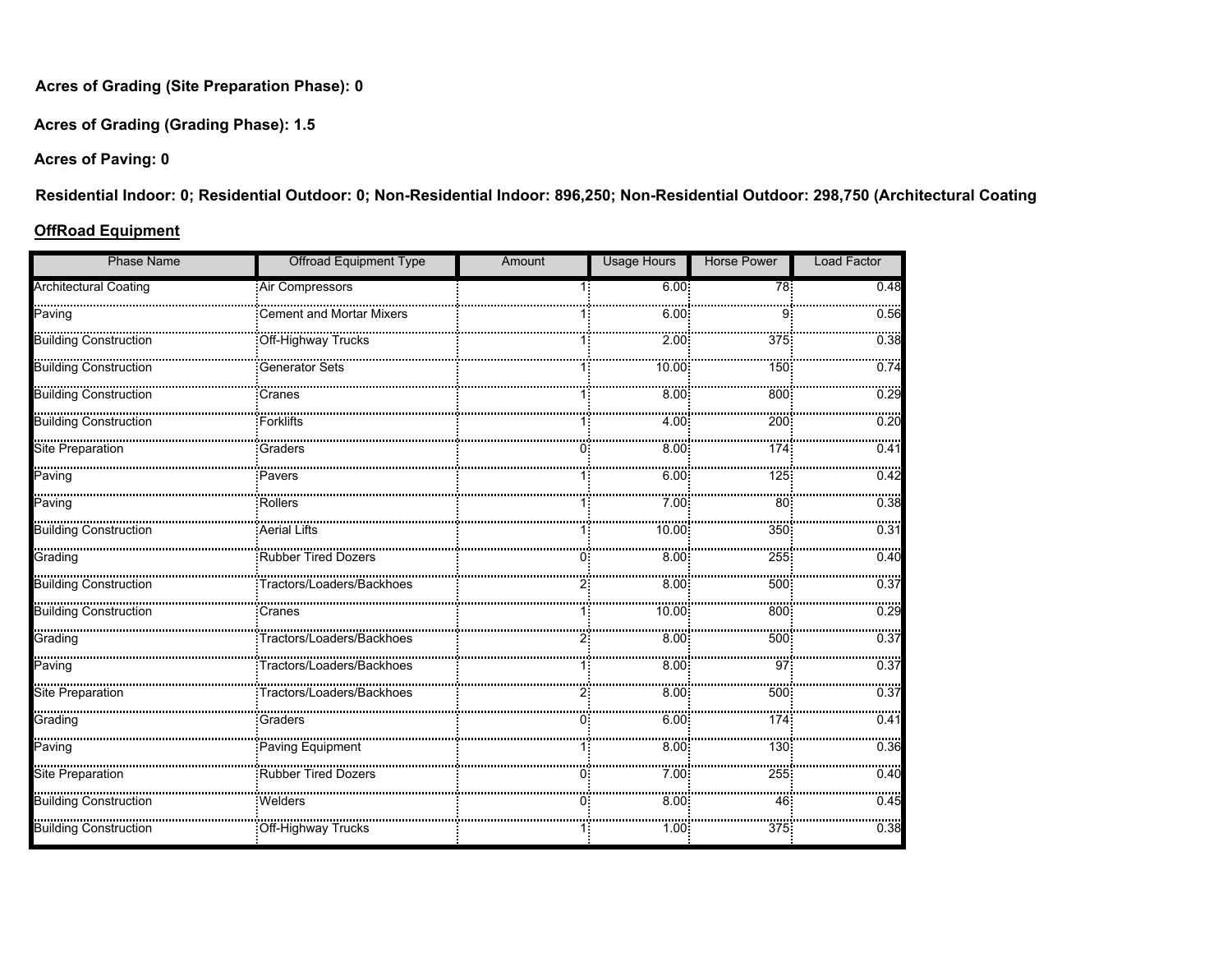### **Trips and VMT**

| <b>Phase Name</b>            | Offroad Equipment<br>Count | <b>Worker Trip</b><br>Number | /endor Trip ∎<br>Number | <b>Hauling Trip</b><br><b>Number</b> | Worker Trip<br>Length | Vendor Trip<br>Length | <b>Hauling Trip</b><br>Length | Worker Vehicle<br>Class | Vendor  | Hauling<br><b>Vehicle Class Vehicle Class</b> |
|------------------------------|----------------------------|------------------------------|-------------------------|--------------------------------------|-----------------------|-----------------------|-------------------------------|-------------------------|---------|-----------------------------------------------|
| Site Preparation             |                            | $16.00 -$                    | 0.00:                   | 0.00:                                | 12.40:                | $7.30 -$              |                               | 20.00 LD Mix            | HDT Mix | <b>HHDT</b>                                   |
| Grading                      |                            | 16.00:                       | 0.001                   | 3.125.00                             | 12.40                 | 7.30 <sup>°</sup>     |                               | 20.00 LD Mix            | HDT Mix | :HHD1                                         |
| <b>Building Construction</b> |                            | 220.00                       | 40.00                   | $0.00 -$                             | 12.40:                | 7.30 <sup>°</sup>     |                               | 20.00 LD Mix            | HDT Mix | <b>HHDT</b>                                   |
| Paving                       |                            | 16.00                        | $0.00 -$                | 0.00:                                | 12.40:                | 7.30 <sup>2</sup>     |                               | 20.00 LD Mix            | HDT Mix | :HHDT                                         |
| <b>Architectural Coating</b> |                            | 24.00                        | $0.00^{\circ}$          | $0.00^{\circ}$                       | 12.40                 | 7.30 <sup>2</sup>     |                               | 20.00 LD Mix            | HDT Mix | <b>HHDT</b>                                   |

# **3.1 Mitigation Measures Construction**

### **3.2 Site Preparation - 2016**

#### **Unmitigated Construction On-Site**

|                                                 | <b>ROG</b>      | <b>NO<sub>x</sub></b>       | <sub>CO</sub> | <b>SO2</b>      | Fugitive<br><b>PM10</b> | Exhaust<br><b>PM10</b>     | <b>PM10</b><br>Total | Fugitive<br>PM2.5 | Exhaust<br>PM2.5 | <b>PM2.5</b><br>Total |        |        | Bio- CO2 INBio- CO2 Total CO2 | CH <sub>4</sub>    | <b>N2O</b> | CO <sub>2</sub> e |
|-------------------------------------------------|-----------------|-----------------------------|---------------|-----------------|-------------------------|----------------------------|----------------------|-------------------|------------------|-----------------------|--------|--------|-------------------------------|--------------------|------------|-------------------|
| Category                                        |                 |                             |               |                 | tons/yr                 |                            |                      |                   |                  |                       |        |        | MT/yr                         |                    |            |                   |
| <b>Fugitive Dust</b><br>,,,,,,,,,,,,,,,,,,,,,,, |                 | ,,,,,,,,,,,,,,,,,,,,,,,,,,, |               |                 | 0.0000                  | 0.0000                     | 0.0000               | 0.0000            | 0.0000           | 0.0000                | 0.0000 | 0.0000 | 0.0000                        | 0.0000             | 0.0000     | 0.0000            |
| Off-Road                                        | .8500e-<br>003  | 0.0247                      | 0.0117        | 3.0000e-<br>005 |                         | $8.6000e - 8.6000e$<br>004 | 004                  |                   | 7.9000e-<br>004  | 7.9000e-<br>004       | 0.0000 | 2.9912 | 2.9912                        | 9.0000e-<br>004    | 0.0000     | 3.0101            |
| Total                                           | 1.8500e-<br>003 | 0.0247                      | 0.0117        | 3.0000e-<br>005 | 0.0000                  | 8.6000e-<br>004            | 8.6000e-<br>004      | 0.0000            | 7.9000e-<br>004  | 7.9000e-<br>004       | 0.0000 | 2.9912 | 2.9912                        | $9.0000e -$<br>004 | 0.0000     | 3.0101            |

#### **Unmitigated Construction Off-Site**

|          | <b>ROG</b> | <b>NO<sub>x</sub></b> | CO | <b>SO2</b> | Fugitive<br><b>PM10</b> | Exhaust<br><b>PM10</b> | <b>PM10</b><br>Total | Fugitive<br><b>PM2.5</b> | Exhaust<br><b>PM2.5</b> | <b>PM2.5</b><br>Total | Bio- CO2 NBio- CO2 Total CO2 |  | CH4   | <b>N2O</b> | CO <sub>2</sub> e |
|----------|------------|-----------------------|----|------------|-------------------------|------------------------|----------------------|--------------------------|-------------------------|-----------------------|------------------------------|--|-------|------------|-------------------|
| Category |            |                       |    |            | tons/yr                 |                        |                      |                          |                         |                       |                              |  | MT/yr |            |                   |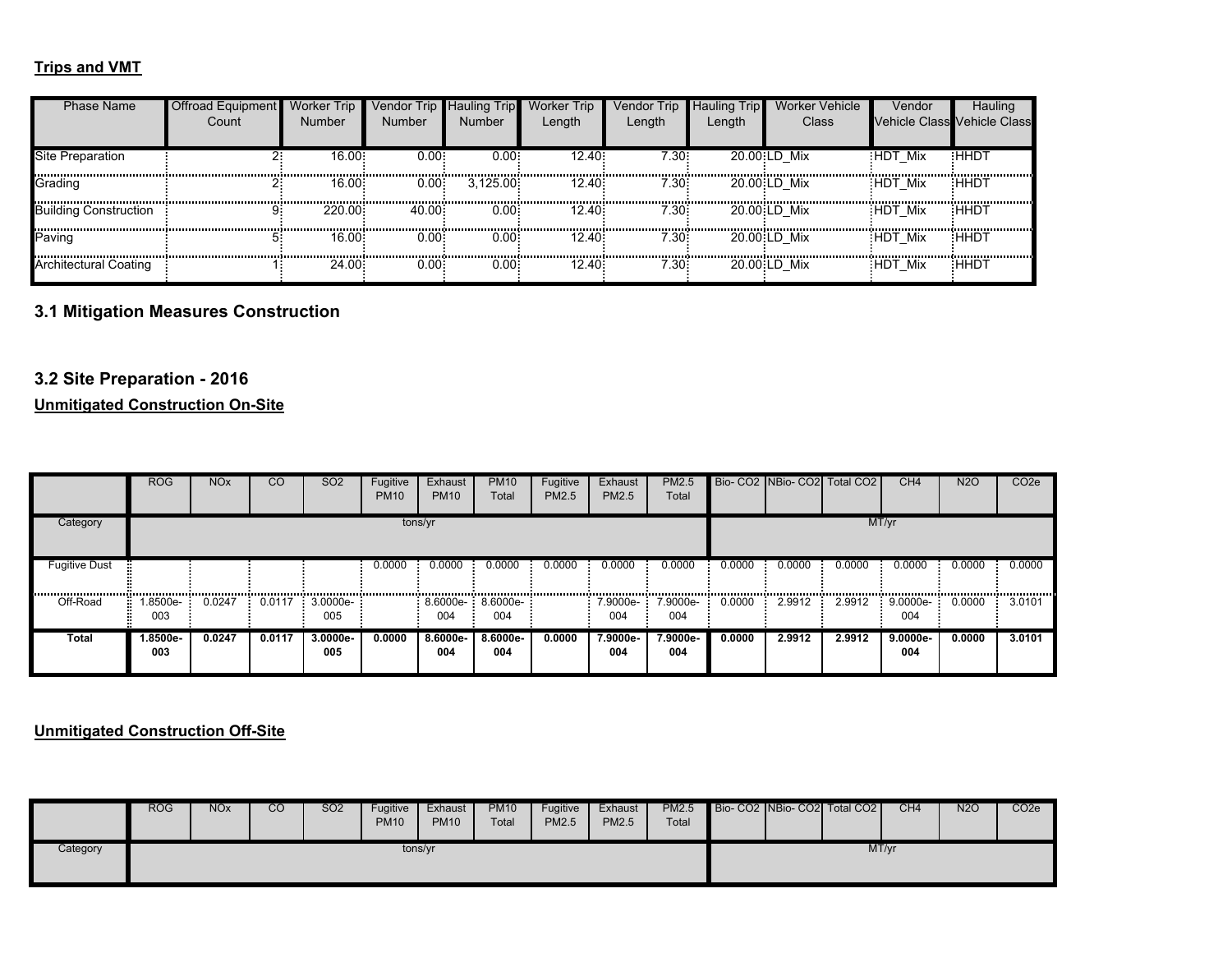| Hauling | 0.0000            | 0.0000            | 0.0000                       | 0.0000 | 0.0000          | 0.0000 | 0.0000                  | 0.0000             | 0.0000 | 0.0000          | 0.0000 | 0.0000 | 0.0000 | 0.0000           | 0.0000 | 0.0000 |
|---------|-------------------|-------------------|------------------------------|--------|-----------------|--------|-------------------------|--------------------|--------|-----------------|--------|--------|--------|------------------|--------|--------|
| Vendor  | 0.0000            | 0.0000            | 0.0000                       | 0.0000 | 0.0000          | 0.0000 | 0.0000                  | 0.0000             | 0.0000 | 0.0000          | 0.0000 | 0.0000 | 0.0000 | 0.0000           | 0.0000 | 0.0000 |
| Worker  | 6.0000e- -<br>005 | 005               | $9.0000e - 8.7000e -$<br>004 | 0.0000 | -.5000e<br>004  | 0.0000 | .5000e- <b>:</b><br>004 | $-4.0000e-$<br>005 | 0.0000 | 4.0000e-<br>005 | 0.0000 | 0.1321 | 0.1321 | $.0000e-$<br>005 | 0.0000 | 0.1323 |
| Total   | 6.0000e-<br>005   | 9.0000e- I<br>005 | 8.7000e-<br>004              | 0.0000 | 1.5000e-<br>004 | 0.0000 | 1.5000e-<br>004         | 4.0000e-<br>005    | 0.0000 | 4.0000e-<br>005 | 0.0000 | 0.1321 | 0.1321 | 1.0000e-<br>005  | 0.0000 | 0.1323 |

### **Mitigated Construction On-Site**

|                          | <b>ROG</b>           | <b>NO<sub>x</sub></b> | <sub>CO</sub> | SO <sub>2</sub> | Fugitive<br><b>PM10</b> | Exhaust<br><b>PM10</b>   | <b>PM10</b><br>Total | Fugitive<br>PM2.5 | Exhaust<br><b>PM2.5</b> | PM2.5<br>Total  |        |        | Bio- CO2 INBio- CO2 Total CO2 | CH <sub>4</sub>     | N <sub>2</sub> O | CO <sub>2</sub> e |
|--------------------------|----------------------|-----------------------|---------------|-----------------|-------------------------|--------------------------|----------------------|-------------------|-------------------------|-----------------|--------|--------|-------------------------------|---------------------|------------------|-------------------|
| Category                 |                      |                       |               |                 |                         | tons/yr                  |                      |                   |                         |                 |        |        |                               | MT/yr               |                  |                   |
| <b>Fugitive Dust</b><br> |                      |                       |               |                 | 0.0000                  | 0.0000                   | 0.0000               | 0.0000            | 0.0000                  | 0.0000          | 0.0000 | 0.0000 | 0.0000                        | 0.0000              | 0.0000           | 0.0000            |
| Off-Road                 | .8500e-<br>m.<br>003 | 0.0247                | 0.0117        | 3.0000e-<br>005 |                         | 8.6000e- 8.6000e-<br>004 | 004                  |                   | .9000e-<br>004          | 7.9000e-<br>004 | 0.0000 | 2.9912 | 2.9912                        | <br>9.0000e-<br>004 | 0.0000           | 3.0101            |
| Total                    | 1.8500e-<br>003      | 0.0247                | 0.0117        | 3.0000e-<br>005 | 0.0000                  | 8.6000e-<br>004          | 8.6000e-<br>004      | 0.0000            | 7.9000e-<br>004         | 7.9000e-<br>004 | 0.0000 | 2.9912 | 2.9912                        | $9.0000e-$<br>004   | 0.0000           | 3.0101            |

### **Mitigated Construction Off-Site**

|          | <b>ROG</b>      | <b>NO<sub>x</sub></b> | <sub>CO</sub>              | <b>SO2</b> | Fugitive<br><b>PM10</b> | Exhaust<br><b>PM10</b> | <b>PM10</b><br>Total | Fugitive<br>PM2.5 | Exhaust<br>PM2.5 | PM2.5<br>Total    |        |        | Bio- CO2 NBio- CO2 Total CO2 | CH <sub>4</sub>   | N <sub>2</sub> O | CO <sub>2</sub> e |
|----------|-----------------|-----------------------|----------------------------|------------|-------------------------|------------------------|----------------------|-------------------|------------------|-------------------|--------|--------|------------------------------|-------------------|------------------|-------------------|
| Category |                 |                       |                            |            | tons/yr                 |                        |                      |                   |                  |                   |        |        |                              | MT/yr             |                  |                   |
| Hauling  | 0.0000          | 0.0000                | 0.0000                     | 0.0000     | 0.0000                  | 0.0000                 | 0.0000               | 0.0000            | 0.0000           | 0.0000            | 0.0000 | 0.0000 | 0.0000                       | 0.0000            | 0.0000           | 0.0000            |
| Vendor   | 0.0000          | 0.0000                | 0.0000                     | 0.0000     | 0.0000                  | 0.0000                 | 0.0000               | 0.0000            | 0.0000           | 0.0000            | 0.0000 | 0.0000 | 0.0000                       | 0.0000            | 0.0000           | 0.0000            |
| Worker   | 6.0000e-<br>005 | 005                   | $9.0000e-8.7000e-1$<br>004 | 0.0000     | 1.5000e- F<br>004       | 0.0000                 | 1.5000e-<br>004      | 4.0000e-<br>005   | 0.0000           | 4.0000e-<br>005   | 0.0000 | 0.1321 | 0.1321                       | 1.0000e-<br>005   | 0.0000           | 0.1323            |
| Total    | 6.0000e-<br>005 | $9.0000e -$<br>005    | 8.7000e-<br>004            | 0.0000     | $1.5000e-$<br>004       | 0.0000                 | $1.5000e-$<br>004    | 4.0000e-<br>005   | 0.0000           | $4.0000e-$<br>005 | 0.0000 | 0.1321 | 0.1321                       | $1.0000e-$<br>005 | 0.0000           | 0.1323            |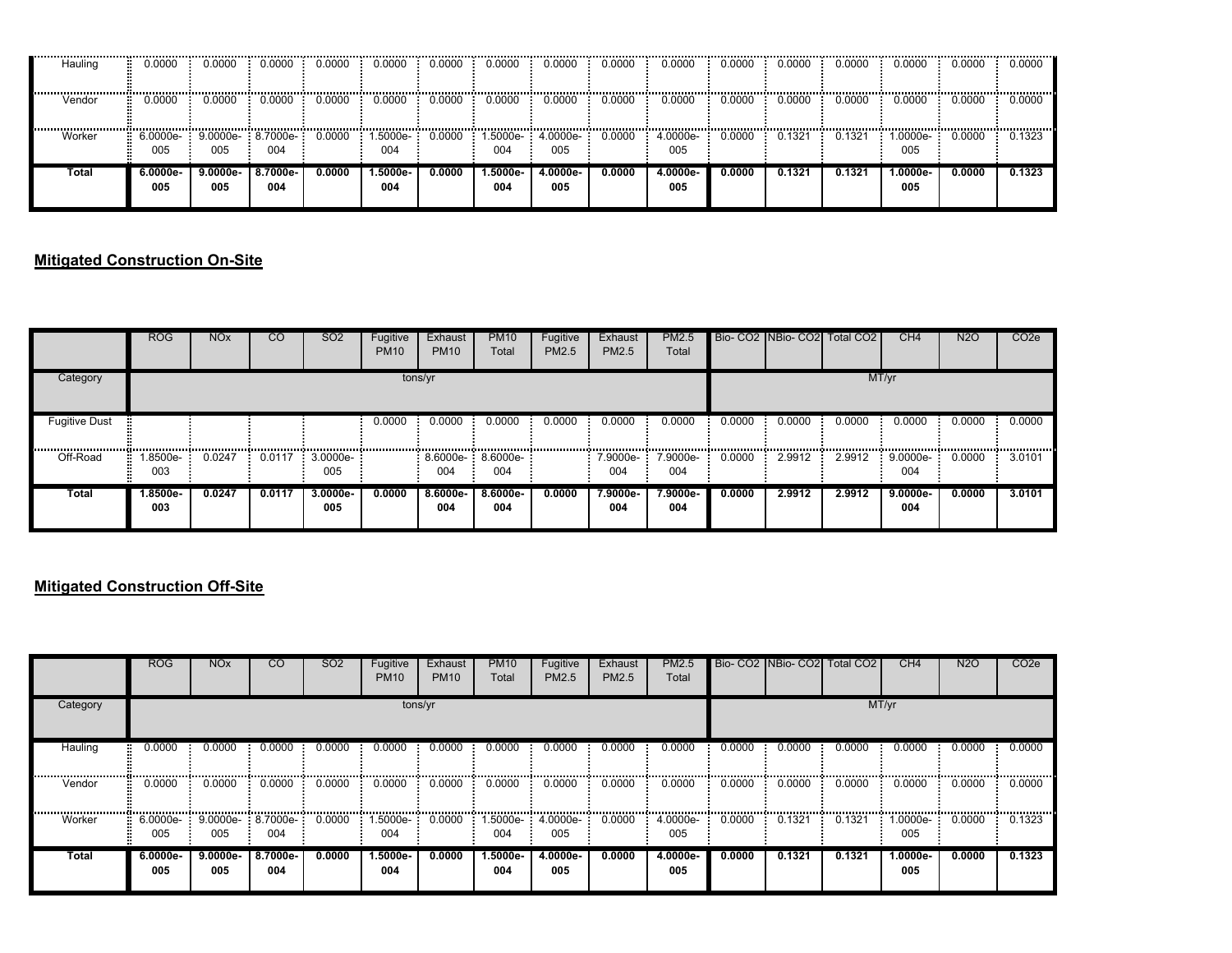# **3.3 Grading - 2016Unmitigated Construction On-Site**

|                      | <b>ROG</b>   | <b>NO<sub>x</sub></b> | <b>CO</b> | SO <sub>2</sub>              | Fugitive<br><b>PM10</b> | Exhaust<br><b>PM10</b> | <b>PM10</b><br>Total | Fugitive<br>PM2.5  | Exhaust<br>PM2.5 | <b>PM2.5</b><br>Total |        |         | Bio- CO2 NBio- CO2 Total CO2 | CH <sub>4</sub> | N <sub>2</sub> O | CO <sub>2</sub> e |
|----------------------|--------------|-----------------------|-----------|------------------------------|-------------------------|------------------------|----------------------|--------------------|------------------|-----------------------|--------|---------|------------------------------|-----------------|------------------|-------------------|
| Category             |              |                       |           |                              | tons/yr                 |                        |                      |                    |                  |                       |        |         | MT/yr                        |                 |                  |                   |
| <b>Fugitive Dust</b> | .            |                       |           |                              | 2.2100e-<br>003<br>     | 0.0000                 | 2.2100e-<br>003      | $3.0000e-$<br>004  | 0.0000           | 3.0000e-<br>004       | 0.0000 | 0.0000  | 0.0000                       | 0.0000          | 0.0000<br>       | 0.0000            |
| Off-Road             | 0.0371<br>ж. | 0.4942                |           | $0.2332 \div 6.4000e$<br>004 |                         | 0.0171                 | 0.0171               |                    | 0.0157           | 0.0157                | 0.0000 | 59.8239 | 59.8239                      | 0.0181          | 0.0000           | 60.2029           |
| Total                | 0.0371       | 0.4942                | 0.2332    | 6.4000e-<br>004              | $2.2100e-$<br>003       | 0.0171                 | 0.0193               | $3.0000e -$<br>004 | 0.0157           | 0.0160                | 0.0000 | 59.8239 | 59.8239                      | 0.0181          | 0.0000           | 60.2029           |

# **Unmitigated Construction Off-Site**

|             | <b>ROG</b>     | <b>NO<sub>x</sub></b>  | CO         | <b>SO2</b>        | Fugitive<br><b>PM10</b> | Exhaust<br><b>PM10</b> | <b>PM10</b><br>Total | Fugitive<br>PM2.5 | Exhaust<br>PM2.5                                         | <b>PM2.5</b><br>Total |            | Bio- CO <sub>2</sub> NBio- CO <sub>2</sub> | Total CO <sub>2</sub> | CH <sub>4</sub> | N2O        | CO <sub>2</sub> e |
|-------------|----------------|------------------------|------------|-------------------|-------------------------|------------------------|----------------------|-------------------|----------------------------------------------------------|-----------------------|------------|--------------------------------------------|-----------------------|-----------------|------------|-------------------|
| Category    |                |                        |            |                   |                         | tons/yr                |                      |                   |                                                          |                       |            |                                            |                       | MT/yr           |            |                   |
| Hauling     | 0.0349         | 0.4688                 | 0.3832     | .1800e-<br>003    | 0.0264                  | $6.1400e-$<br>003      | 0.0325               | 7.2500e-<br>003   | 5.6400e-<br>003                                          | 0.0129                | 0.0000     | 107.8224                                   | 107.8224 8.0000e-     | 004             | 0.0000     | 107.8392          |
| <br>Vendor  | 0.0000         | ,,,,,,,,,,,,<br>0.0000 | <br>0.0000 | 0.0000            | 0.0000                  | <br>0.0000             | 0.0000               | 0.0000            | <br>0.0000                                               | <br>0.0000            | <br>0.0000 | .<br>0.0000                                | <br>0.0000            | <br>0.0000      | 0.0000     | 0.0000            |
| .<br>Worker | .2200e-<br>003 | -8100e.l<br>003        | 0.0175     | 3.0000e- :<br>005 | 003                     | 005                    | 003                  | 004               | 2.9000e-: 2.0000e-: 2.9300e-: 7.7000e-: 2.0000e-:<br>005 | 8.0000e-<br>004       | 0.0000     | 2.6420                                     | 2.6420                | .5000e-<br>004  | <br>0.0000 | 2.6452            |
| Total       | 0.0361         | 0.4706                 | 0.4006     | 1.2100e-<br>003   | 0.0293                  | 6.1600e-<br>003        | 0.0354               | 8.0200e-<br>003   | 5.6600e-<br>003                                          | 0.0137                | 0.0000     | 110.4644                                   | 110.4644              | 9.5000e-<br>004 | 0.0000     | 110.4844          |

**Mitigated Construction On-Site**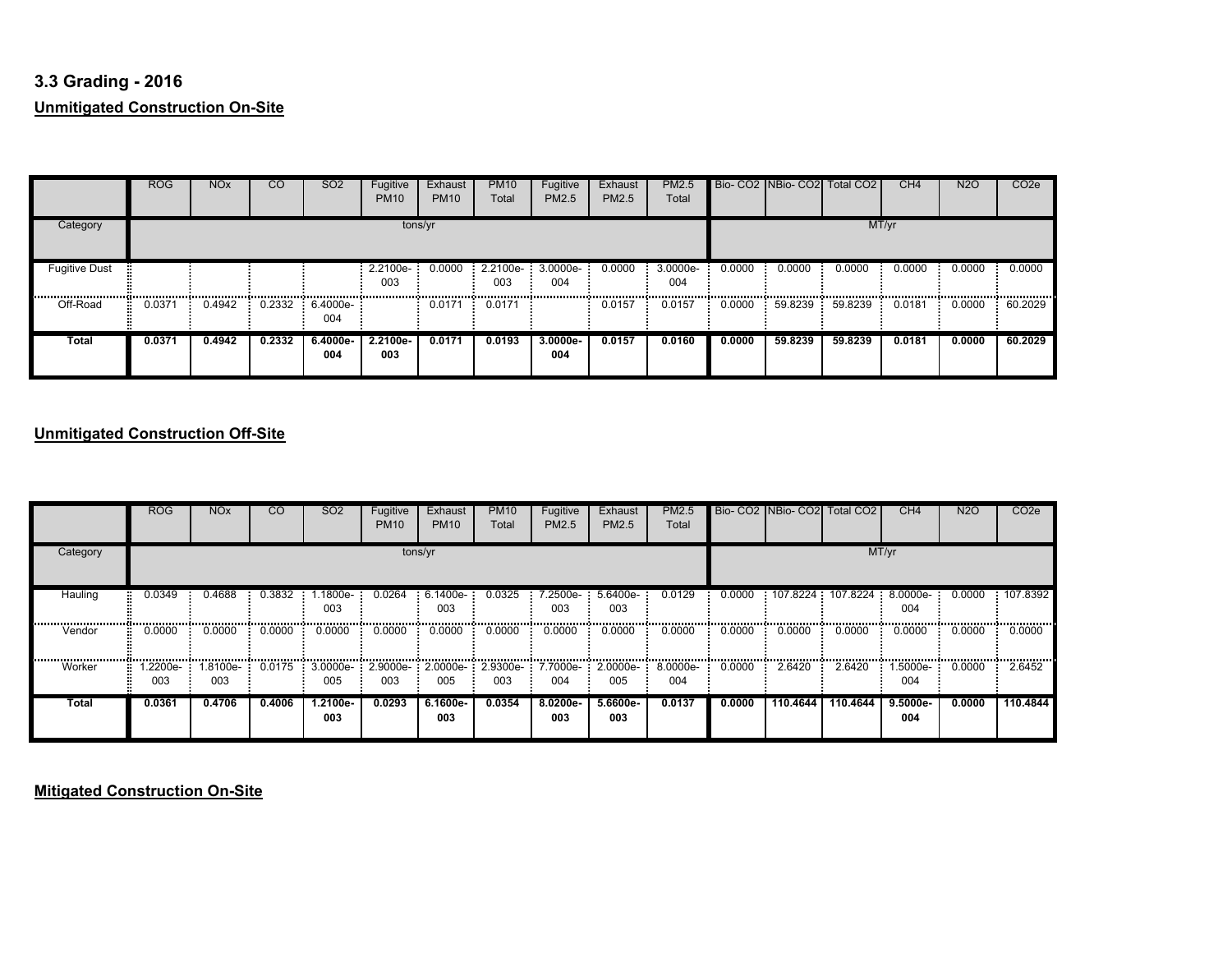|                          | <b>ROG</b> | <b>NO<sub>x</sub></b> | <sub>CO</sub> | SO <sub>2</sub>   | Fugitive<br><b>PM10</b> | Exhaust<br><b>PM10</b> | <b>PM10</b><br>Total          | Fugitive<br>PM2.5 | Exhaust<br><b>PM2.5</b> | PM2.5<br>Total  |        |         | Bio- CO2 NBio- CO2 Total CO2 | CH <sub>4</sub> | <b>N2O</b> | CO <sub>2</sub> e |
|--------------------------|------------|-----------------------|---------------|-------------------|-------------------------|------------------------|-------------------------------|-------------------|-------------------------|-----------------|--------|---------|------------------------------|-----------------|------------|-------------------|
| Category                 |            |                       |               |                   |                         | tons/yr                |                               |                   |                         |                 |        |         |                              | MT/yr           |            |                   |
| <b>Fugitive Dust</b><br> |            |                       |               |                   | 2.2100e- 0.0000<br>003  |                        | $2.2100e-3.0000e-$<br>003<br> | 004               | 0.0000                  | 3.0000e-<br>004 | 0.0000 | 0.0000  | 0.0000                       | 0.0000          | 0.0000     | 0.0000            |
| Off-Road                 | 0.0371     | 0.4942                | 0.2332        | $6.4000e-$<br>004 |                         | 0.0171                 | 0.0171                        |                   | 0.0157                  | 0.0157          | 0.0000 | 59.8239 | 59.8239                      | 0.0181          | 0.0000     | 60.2028           |
| Total                    | 0.0371     | 0.4942                | 0.2332        | $6.4000e-$<br>004 | 2.2100e-<br>003         | 0.0171                 | 0.0193                        | $3.0000e-$<br>004 | 0.0157                  | 0.0160          | 0.0000 | 59.8239 | 59.8239                      | 0.0181          | 0.0000     | 60.2028           |

### **Mitigated Construction Off-Site**

|          | <b>ROG</b>     | <b>NO<sub>x</sub></b> | <sub>CO</sub>                  | SO <sub>2</sub>   | Fugitive<br><b>PM10</b> | Exhaust<br><b>PM10</b> | <b>PM10</b><br>Total                 | Fugitive<br>PM2.5 | Exhaust<br>PM2.5         | <b>PM2.5</b><br>Total |        | Bio- CO2 NBio- CO2 Total CO2 |                   | CH <sub>4</sub>  | <b>N2O</b> | CO <sub>2</sub> e |
|----------|----------------|-----------------------|--------------------------------|-------------------|-------------------------|------------------------|--------------------------------------|-------------------|--------------------------|-----------------------|--------|------------------------------|-------------------|------------------|------------|-------------------|
| Category |                |                       |                                |                   |                         | tons/yr                |                                      |                   |                          |                       |        |                              |                   | MT/yr            |            |                   |
| Hauling  | 0.0349         | 0.4688                | 0.3832                         | .1800e-<br>003    | 0.0264                  | 6.1400e-<br>003        | 0.0325                               | 2500e-<br>003     | $5.6400e-$<br>003        | 0.0129                | 0.0000 | 107.8224                     | 107.8224 3.0000e- | 004              | 0.0000     | 107.8392<br>      |
| Vendor   | 0.0000         | 0.0000                | ,,,,,,,,,,,,,,,,,,,,<br>0.0000 | 0.0000            | 0.0000                  | 0.0000                 | 0.0000                               | 0.0000            | <br>0.0000               | <br>0.0000            | 0.0000 | <br>0.0000                   | 0.0000            | 0.0000           | 0.0000     | 0.0000            |
| Worker   | .2200e-<br>003 | .8100e-<br>003        | 0.0175                         | $3.0000e-$<br>005 | 003                     | 005                    | 2.9000e-: 2.0000e-: 2.9300e-:<br>003 | 004               | 7.7000e- 2.0000e-<br>005 | 8.0000e-<br>004       | 0.0000 | 2.6420                       | 2.6420            | $.5000e-$<br>004 | 0.0000     | 2.6452            |
| Total    | 0.0361         | 0.4706                | 0.4006                         | 1.2100e-<br>003   | 0.0293                  | 6.1600e-<br>003        | 0.0354                               | 8.0200e-<br>003   | 5.6600e-<br>003          | 0.0137                | 0.0000 | 110.4644                     | 110.4644          | 9.5000e-<br>004  | 0.0000     | 110.4844          |

# **3.4 Building Construction - 2016**

**Unmitigated Construction On-Site**

|          | <b>ROG</b> | <b>NO<sub>x</sub></b> | CO     | <b>SO2</b>        | Fugitive<br><b>PM10</b> | Exhaust<br><b>PM10</b> | <b>PM10</b><br>Total | Fugitive<br><b>PM2.5</b> | Exhaust<br>PM2.5 | <b>PM2.5</b><br>Total |        | Bio-CO2 NBio-CO2 Total CO2 | CH4    | <b>N2O</b> | CO <sub>2</sub> e |
|----------|------------|-----------------------|--------|-------------------|-------------------------|------------------------|----------------------|--------------------------|------------------|-----------------------|--------|----------------------------|--------|------------|-------------------|
| Category |            |                       |        |                   | tons/yr                 |                        |                      |                          |                  |                       |        | MT/yr                      |        |            |                   |
| Off-Road | 0451.ر     | 0.5864                | 0.2734 | $7.4000e-$<br>004 |                         | 0.0203                 | 0.0203               |                          | 0.0190           | 0.0190                | 0.0000 | 68.4192 68.4192            | 0.0172 | 0.0000     | 68.7794           |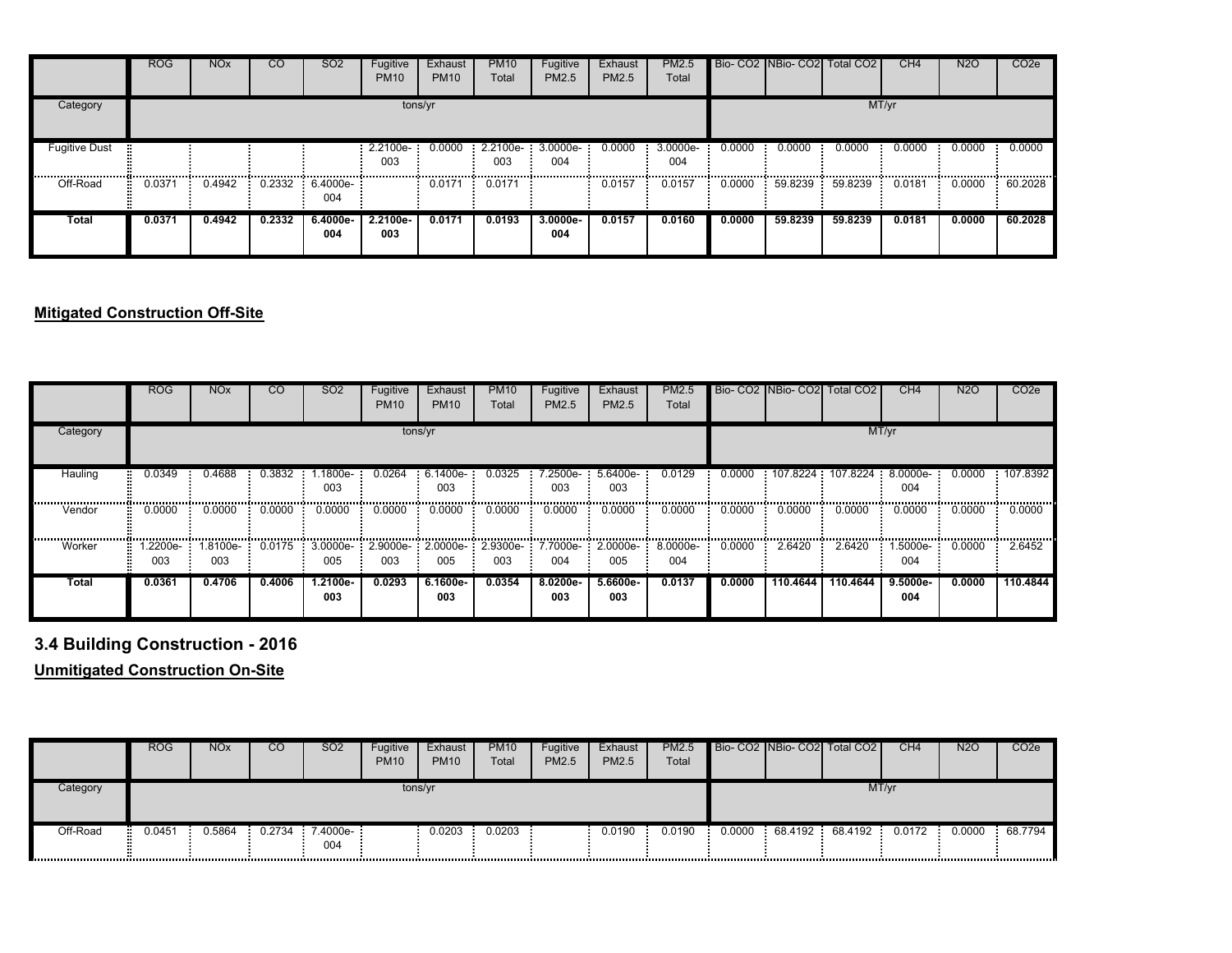| Total | 0.045' | 0.5864 | J.2734 | $.4000e-$ | 0.0203 | 0.0203 | 0.0190 | 0.0190 | 0.0000 | 68.4192 | <b>S8.4192</b> | 0.0172 | 0.0000 | 68.7794 |
|-------|--------|--------|--------|-----------|--------|--------|--------|--------|--------|---------|----------------|--------|--------|---------|
|       |        |        |        | 004       |        |        |        |        |        |         |                |        |        |         |
|       |        |        |        |           |        |        |        |        |        |         |                |        |        |         |

### **Unmitigated Construction Off-Site**

|          | <b>ROG</b>      | <b>NO<sub>x</sub></b> | $\overline{c}$ | SO <sub>2</sub> | Fugitive<br><b>PM10</b> | Exhaust<br><b>PM10</b> | <b>PM10</b><br>Total | Fugitive<br><b>PM2.5</b>                            | Exhaust<br>PM2.5 | <b>PM2.5</b><br>Total |        | Bio- CO2 INBio- CO2 Total CO2 |                     | CH4               | N <sub>2</sub> O | CO <sub>2e</sub> |
|----------|-----------------|-----------------------|----------------|-----------------|-------------------------|------------------------|----------------------|-----------------------------------------------------|------------------|-----------------------|--------|-------------------------------|---------------------|-------------------|------------------|------------------|
| Category |                 |                       |                |                 |                         | tons/yr                |                      |                                                     |                  |                       |        |                               |                     | MT/yr             |                  |                  |
| Hauling  | 0.0000          | 0.0000                | 0.0000         | 0.0000          | 0.0000                  | 0.0000                 | 0.0000               | 0.0000                                              | 0.0000           | 0.0000                | 0.0000 | 0.0000                        | 0.0000              | 0.0000            | 0.0000           | 0.0000           |
| Vendor   | 5.5100e-<br>003 | 0.0465                | 0.0659         | .1000e-<br>004  | 003                     | 004                    | 003                  | 2.9700e- 7.0000e- 3.6700e- 8.5000e- 6.4000e-<br>004 | 004              | 1.5000e-<br>003       | 0.0000 | 10.0246                       | 10.0246             | 8.0000e-<br>005   | 0.0000           | 10.0263          |
| Worker   | 9.6800e-<br>003 | 0.0143                | 0.1382         | 2.7000e-<br>004 | 0.0230                  | 2.0000e-<br>004        | 0.0232               | $6.1100e-$<br>003                                   | -9000e-<br>004   | 6.2900e-<br>003       | 0.0000 | 20.8886                       | 20.8886<br><b>F</b> | 1.1800e-<br>003   | 0.0000           | 20.9134          |
| Total    | 0.0152          | 0.0608                | 0.2041         | 3.8000e-<br>004 | 0.0259                  | $9.0000e -$<br>004     | 0.0268               | $6.9600e-$<br>003                                   | 8.2000e-<br>004  | 7.7900e-<br>003       | 0.0000 | 30.9132                       | 30.9132             | $1.2600e-$<br>003 | 0.0000           | 30.9397          |

#### **Mitigated Construction On-Site**

|          | <b>ROG</b>  | <b>NO<sub>x</sub></b> | CO     | SO <sub>2</sub> | Fugitive<br><b>PM10</b> | Exhaust<br><b>PM10</b> | <b>PM10</b><br>Total | Fugitive<br>PM2.5 | Exhaust<br><b>PM2.5</b> | <b>PM2.5</b><br>Total |        |           | Bio- CO2 NBio- CO2 Total CO2 | CH4    | <b>N2O</b> | CO <sub>2e</sub> |
|----------|-------------|-----------------------|--------|-----------------|-------------------------|------------------------|----------------------|-------------------|-------------------------|-----------------------|--------|-----------|------------------------------|--------|------------|------------------|
| Category |             |                       |        |                 | tons/yr                 |                        |                      |                   |                         |                       |        |           |                              | MT/yr  |            |                  |
| Off-Road | 0.0451<br>÷ | 0.5864                | 0.2734 | 7.4000e-<br>004 |                         | 0.0203                 | 0.0203               |                   | 0.0190                  | 0.0190                | 0.0000 | 68.4191 : | 68.4191                      | 0.0172 | 0.0000     | 68.7794          |
| Total    | 0.0451      | 0.5864                | 0.2734 | 7.4000e-<br>004 |                         | 0.0203                 | 0.0203               |                   | 0.0190                  | 0.0190                | 0.0000 | 68.4191   | 68.4191                      | 0.0172 | 0.0000     | 68.7794          |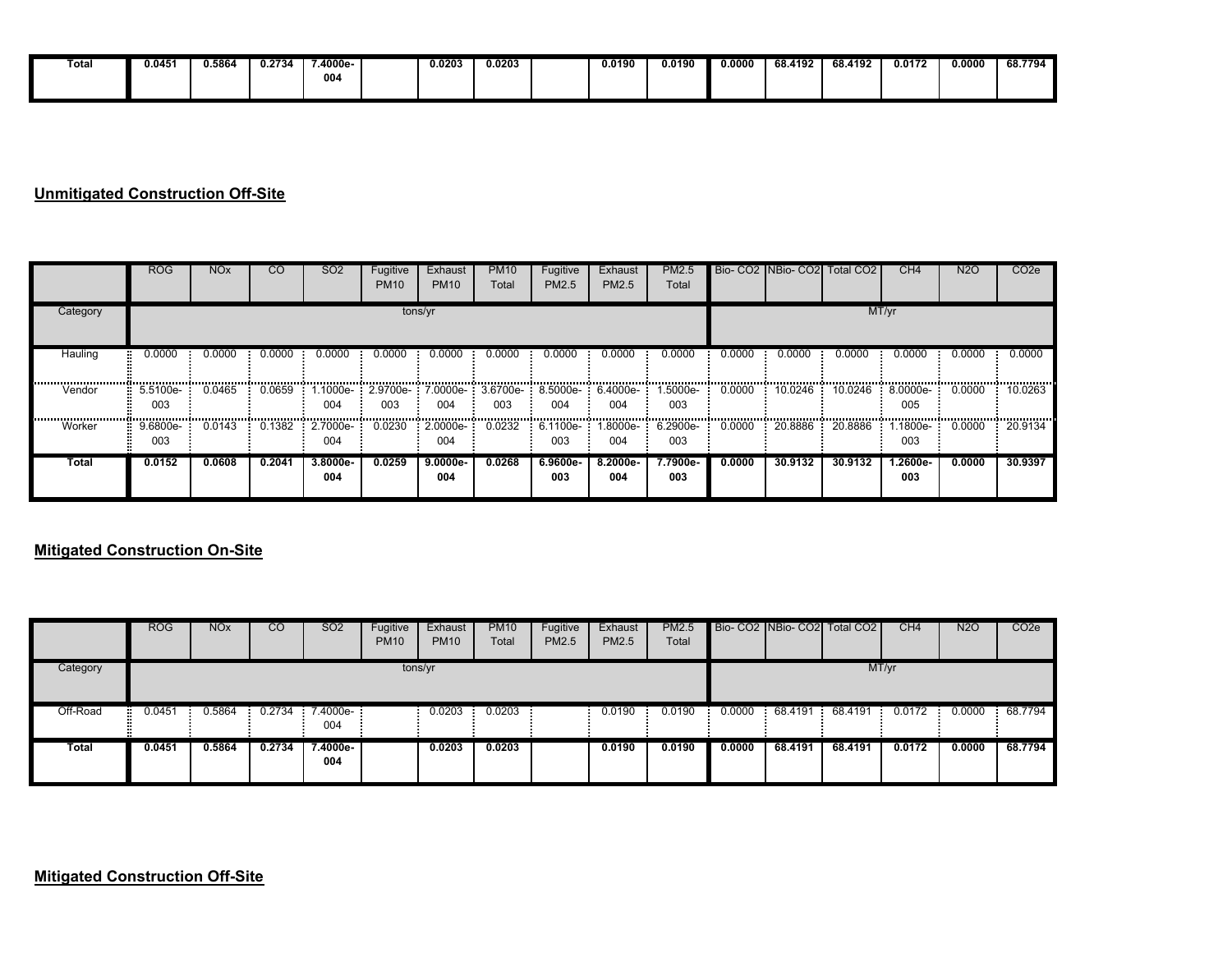|              | <b>ROG</b>      | <b>NO<sub>x</sub></b> | <b>CO</b> | SO <sub>2</sub> | Fugitive<br><b>PM10</b> | Exhaust<br><b>PM10</b>   | <b>PM10</b><br>Total | Fugitive<br>PM2.5 | Exhaust<br>PM2.5  | PM2.5<br>Total                     |        | Bio- CO2 NBio- CO2 | Total CO <sub>2</sub>         | CH <sub>4</sub> | <b>N2O</b> | CO <sub>2e</sub> |
|--------------|-----------------|-----------------------|-----------|-----------------|-------------------------|--------------------------|----------------------|-------------------|-------------------|------------------------------------|--------|--------------------|-------------------------------|-----------------|------------|------------------|
| Category     |                 |                       |           |                 |                         | tons/yr                  |                      |                   |                   |                                    |        |                    |                               | MT/yr           |            |                  |
| Hauling      | 0.0000          | 0.0000                | 0.0000    | 0.0000          | 0.0000                  | 0.0000                   | 0.0000               | 0.0000            | 0.0000            | 0.0000                             | 0.0000 | 0.0000             | 0.0000                        | 0.0000          | 0.0000     | 0.0000           |
| Vendor       | 5.5100e-<br>003 | 0.0465                | 0.0659    | .1000e-<br>004  | 003                     | 2.9700e- 7.0000e-<br>004 | $3.6700e-$<br>003    | 8.5000e-<br>004   | $6.4000e-$<br>004 | -.5000e<br>003                     | 0.0000 | 10.0246            | 10.0246                       | 8.0000e-<br>005 | 0.0000     | 10.0263          |
| Worker       | 9.6800e-<br>003 | 0.0143                | 0.1382    | 2.7000e-<br>004 | 0.0230                  | $-2.0000e-$<br>004       | 0.0232               | 003               | 004               | $6.1100e-1.8000e-6.2900e-1$<br>003 | 0.0000 |                    | $20.8886$ $20.8886$ $1.1800e$ | 003             | 0.0000     | 20.9134          |
| <b>Total</b> | 0.0152          | 0.0608                | 0.2041    | 3.8000e-<br>004 | 0.0259                  | $9.0000e -$<br>004       | 0.0268               | 6.9600e-<br>003   | 8.2000e-<br>004   | 7.7900e-<br>003                    | 0.0000 | 30.9132            | 30.9132                       | 1.2600e-<br>003 | 0.0000     | 30.9397          |

**3.4 Building Construction - 2017**

**Unmitigated Construction On-Site**

|          | <b>ROG</b> | <b>NO<sub>x</sub></b> | CO     | SO <sub>2</sub> | Fugitive<br><b>PM10</b> | Exhaust<br><b>PM10</b> | <b>PM10</b><br>Total | Fugitive<br>PM2.5 | Exhaust<br>PM2.5 | <b>PM2.5</b><br>Total |        |          | Bio- CO2 NBio- CO2 Total CO2             | CH4    | N2O    | CO <sub>2e</sub> |
|----------|------------|-----------------------|--------|-----------------|-------------------------|------------------------|----------------------|-------------------|------------------|-----------------------|--------|----------|------------------------------------------|--------|--------|------------------|
| Category |            |                       |        |                 | tons/yr                 |                        |                      |                   |                  |                       |        |          |                                          | MT/yr  |        |                  |
| Off-Road | 0.4830     | 6.1869                |        | 003             |                         | 0.2123                 | 0.2123               |                   | 0.1992           | 0.1992                | 0.0000 |          | 763.6728 763.6728 0.1930 0.0000 767.7252 |        |        |                  |
| Total    | 0.4830     | 6.1869                | 3.0275 | 8.3800e-<br>003 |                         | 0.2123                 | 0.2123               |                   | 0.1992           | 0.1992                | 0.0000 | 763.6728 | 763.6728                                 | 0.1930 | 0.0000 | 767.7252         |

### **Unmitigated Construction Off-Site**

|          | <b>ROG</b> | <b>NO<sub>x</sub></b> | CO | <b>SO2</b> | Fugitive<br><b>PM10</b> | Exhaust<br><b>PM10</b> | <b>PM10</b><br>Total | Fugitive<br>PM2.5 | Exhaust<br>PM2.5 | <b>PM2.5</b><br>Total |  | Bio- CO2 NBio- CO2 Total CO2 | CH4 | <b>N2O</b> | CO <sub>2</sub> |
|----------|------------|-----------------------|----|------------|-------------------------|------------------------|----------------------|-------------------|------------------|-----------------------|--|------------------------------|-----|------------|-----------------|
| Category |            |                       |    |            |                         | tons/yr                |                      |                   |                  |                       |  | MT/yr                        |     |            |                 |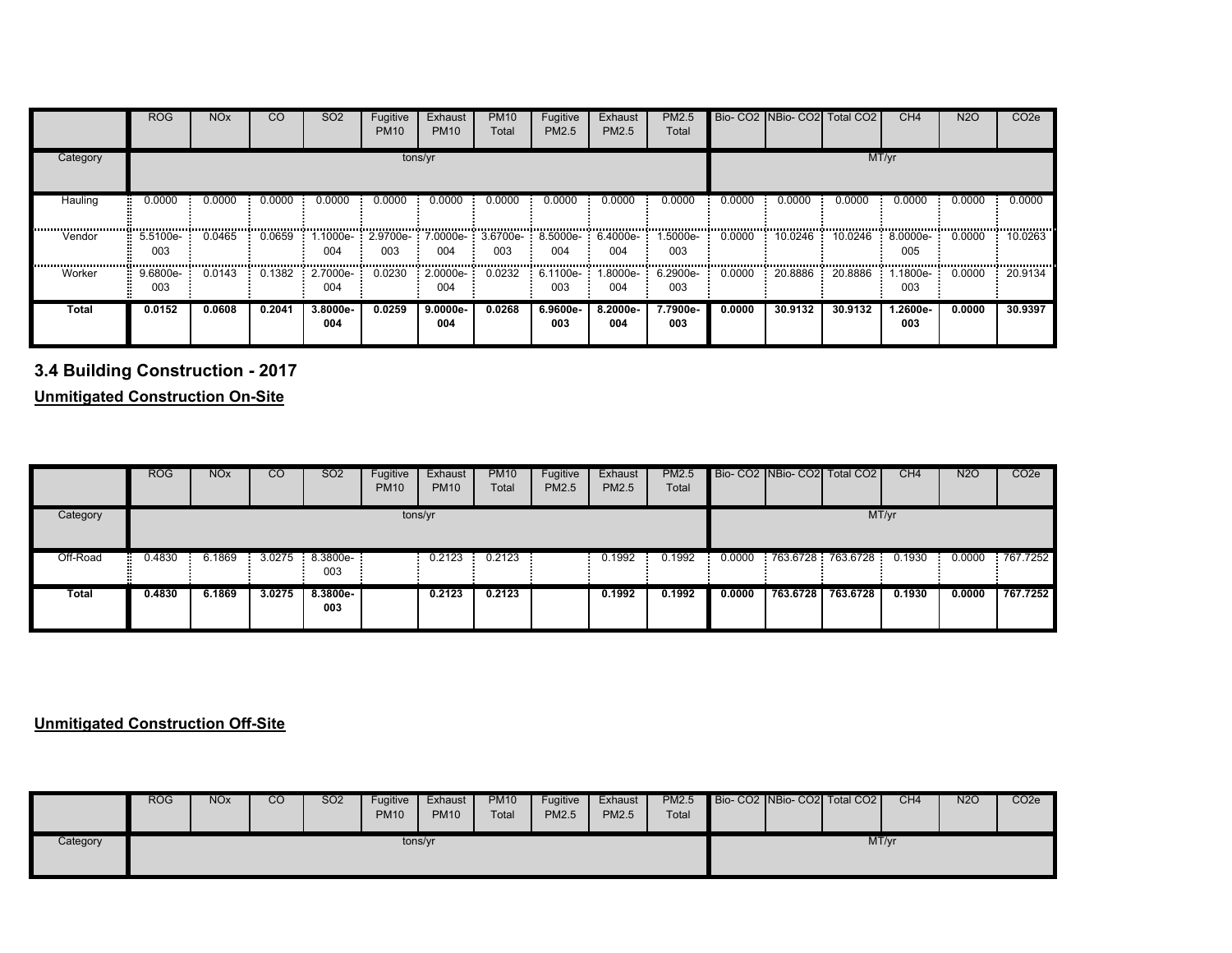| Hauling | 0.0000 | 0.0000 | 0.0000 | 0.0000                  | 0.0000 | 0.0000                             | 0.0000 | 0.0000 | 0.0000                     | 0.0000     | 0.0000 | 0.0000   | 0.0000                                                       | 0.0000 | 0.0000 | 0.0000      |
|---------|--------|--------|--------|-------------------------|--------|------------------------------------|--------|--------|----------------------------|------------|--------|----------|--------------------------------------------------------------|--------|--------|-------------|
| Vendor  | 0.0585 | 0.4711 |        | 0.7145  1.2500e-<br>003 |        | $0.0336 - 6.8500e - 0.0405$<br>003 |        | 003    | $9.6600e- 6.3000e-$<br>003 | $0.0160$ : |        |          | $0.0000$ : 111.4173 : 111.4173 : 8.7000e : 0.0000 : 111.4356 | 004    |        |             |
| Worker  | 0969.0 | 0.1448 | .3886  | 3.1000e-<br>003         | 0.2596 | $-2.1100e-$<br>003                 | 0.2617 | 0.0691 | .9400e-<br>003             | 0.0710     |        |          | $0.0000$ $: 227.1375$ $: 227.1375$ $: 0.0122$ $:$            |        | 0.0000 | $-227.3938$ |
| Total   | 0.1553 | 0.6159 | 2.1030 | 4.3500e-<br>003         | 0.2932 | 8.9600e-<br>003                    | 0.3022 | 0.0787 | 8.2400e-<br>003            | 1.0870     | 0.0000 | 338.5548 | 338.5548                                                     | 0.0131 | 0.0000 | 338.8293    |

### **Mitigated Construction On-Site**

|          | <b>ROG</b> | <b>NO<sub>x</sub></b> | <sub>CO</sub> | <b>SO2</b>             | Fugitive<br><b>PM10</b> | Exhaust<br><b>PM10</b> | <b>PM10</b><br>Total | Fugitive<br>PM2.5 | Exhaust<br>PM2.5 | <b>PM2.5</b><br>Total |        |          | Bio- CO2 NBio- CO2 Total CO2 | CH4    | <b>N2O</b> | CO <sub>2</sub> e |
|----------|------------|-----------------------|---------------|------------------------|-------------------------|------------------------|----------------------|-------------------|------------------|-----------------------|--------|----------|------------------------------|--------|------------|-------------------|
| Category |            |                       |               |                        | tons/yr                 |                        |                      |                   |                  |                       |        |          |                              | MT/yr  |            |                   |
| Off-Road | 0.4830     | 6.1869                |               | 3.0275 8.3800e-<br>003 |                         | 0.2123                 | 0.2123               |                   | 0.1992           | 0.1992                | 0.0000 |          | 763.6719 763.6719            | 0.1930 | 0.0000     | 767.7243          |
| Total    | 0.4830     | 6.1869                | 3.0275        | 8.3800e-<br>003        |                         | 0.2123                 | 0.2123               |                   | 0.1992           | 0.1992                | 0.0000 | 763.6719 | 763.6719                     | 0.1930 | 0.0000     | 767.7243          |

### **Mitigated Construction Off-Site**

|          | <b>ROG</b> | <b>NO<sub>x</sub></b> | <sub>CO</sub> | SO <sub>2</sub>        | Fugitive<br><b>PM10</b> | Exhaust<br><b>PM10</b>        | <b>PM10</b><br>Total | Fugitive<br><b>PM2.5</b> | Exhaust<br><b>PM2.5</b>  | <b>PM2.5</b><br>Total |        |          | Bio- CO2 INBio- CO2 Total CO2            | CH <sub>4</sub> | <b>N2O</b> | CO <sub>2</sub> e |
|----------|------------|-----------------------|---------------|------------------------|-------------------------|-------------------------------|----------------------|--------------------------|--------------------------|-----------------------|--------|----------|------------------------------------------|-----------------|------------|-------------------|
| Category |            |                       |               |                        |                         | tons/yr                       |                      |                          |                          |                       |        |          |                                          | MT/yr           |            |                   |
| Hauling  | 0.0000     | 0.0000                | 0.0000        | 0.0000                 | 0.0000                  | 0.0000                        | 0.0000               | 0.0000                   | 0.0000                   | 0.0000                | 0.0000 | 0.0000   | 0.0000                                   | 0.0000          | 0.0000     | 0.0000            |
| Vendor   | 0.0585     | 0.4711                | 0.7145        | .2500e-<br>003         | 0.0336                  | 6.8500e-<br>003               | 0.0405               | 9.6600e-<br>003          | 6.3000e-<br>003          | 0.0160                | 0.0000 |          | 111.4173 111.4173 8.7000e                | 004             | 0.0000     | 111.4356          |
| Worker   | 0.0969     | 0.1448                |               | 1.3886 3.1000e-<br>003 |                         | 0.2596 2.1100e- 0.2617<br>003 |                      | 0.0691                   | 1.9400e- <b>:</b><br>003 | 0.0710                |        |          | $0.0000$ 227.1375 227.1375 0.0122 0.0000 |                 |            | 227.3938          |
| Total    | 0.1553     | 0.6159                | 2.1030        | 4.3500e-<br>003        | 0.2932                  | 8.9600e-<br>003               | 0.3022               | 0.0787                   | 8.2400e-<br>003          | 0.0870                | 0.0000 | 338.5548 | 338.5548                                 | 0.0131          | 0.0000     | 338,8293          |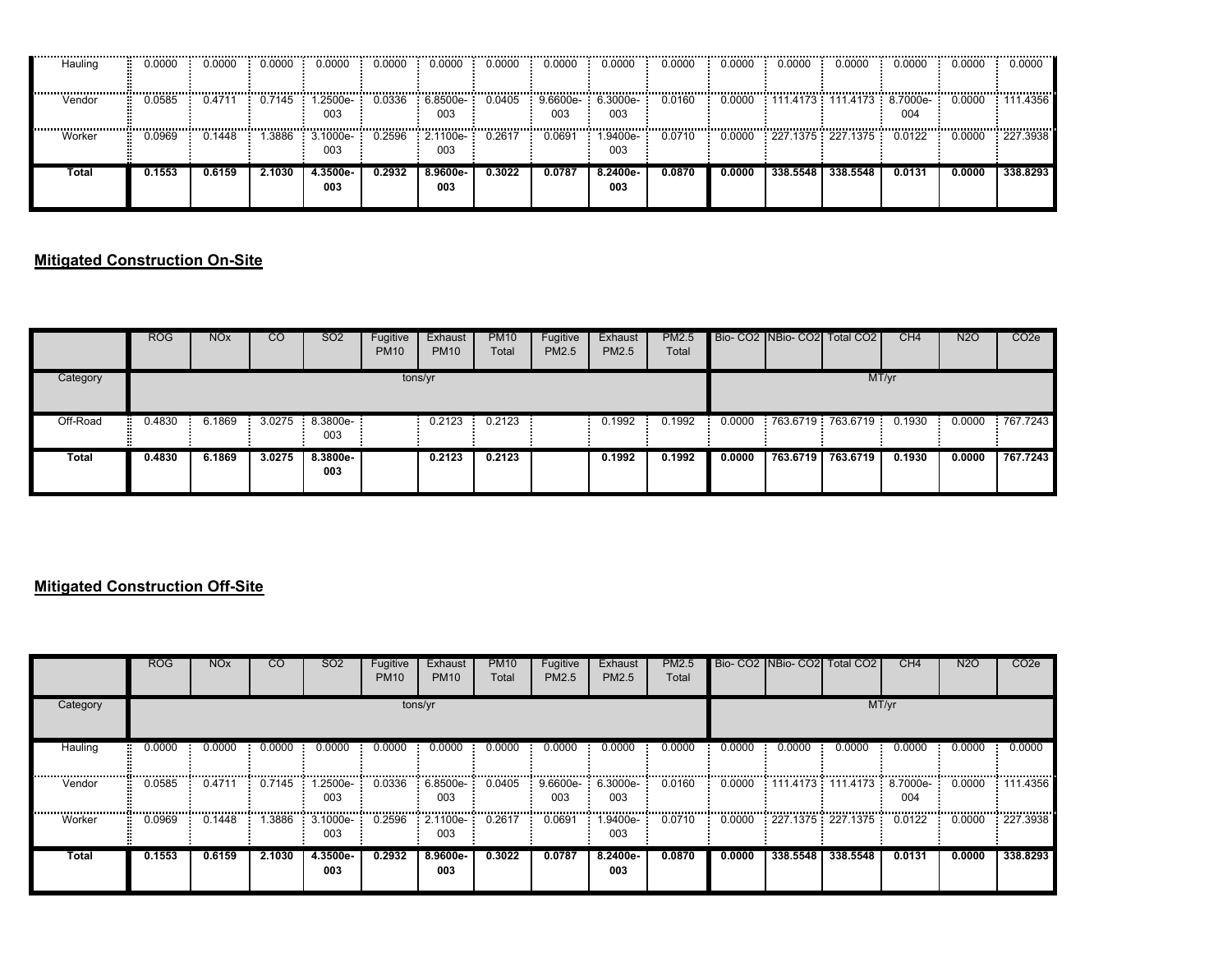# **3.4 Building Construction - 2018Unmitigated Construction On-Site**

|              | <b>ROG</b> | NO <sub>x</sub> | CO     | SO <sub>2</sub>       | Fugitive<br><b>PM10</b> | Exhaust<br><b>PM10</b> | <b>PM10</b><br>Total | Fugitive<br><b>PM2.5</b> | Exhaust<br><b>PM2.5</b> | <b>PM2.5</b><br>Total |        |          | Bio-CO2 NBio-CO2 Total CO2        | CH <sub>4</sub> | <b>N2O</b> | CO <sub>2</sub> e |
|--------------|------------|-----------------|--------|-----------------------|-------------------------|------------------------|----------------------|--------------------------|-------------------------|-----------------------|--------|----------|-----------------------------------|-----------------|------------|-------------------|
| Category     |            |                 |        |                       |                         | tons/yr                |                      |                          |                         |                       |        |          |                                   | MT/yr           |            |                   |
| Off-Road     | 0.1960     | 2.1630          |        | .4672 4.5000e-<br>003 |                         | 0.0789                 | 0.0789               |                          | 0.0744                  | 0.0744                |        |          | $0.0000$ 404.8786 404.8786 0.1029 |                 |            | 0.0000 407.0396   |
| <b>Total</b> | 0.1960     | 2.1630          | 1.4672 | 4.5000e-<br>003       |                         | 0.0789                 | 0.0789               |                          | 0.0744                  | 0.0744                | 0.0000 | 404.8786 | 404.8786                          | 0.1029          | 0.0000     | 407.0396          |

### **Unmitigated Construction Off-Site**

|             | <b>ROG</b> | <b>NO<sub>x</sub></b> | CO     | SO <sub>2</sub>   | Fugitive<br><b>PM10</b> | Exhaust<br><b>PM10</b>  | <b>PM10</b><br>Total | Fugitive<br><b>PM2.5</b> | Exhaust<br>PM2.5               | <b>PM2.5</b><br>Total |            |          | Bio- CO2 NBio- CO2 Total CO2    | CH <sub>4</sub> | N <sub>2</sub> O | CO <sub>2</sub> e |
|-------------|------------|-----------------------|--------|-------------------|-------------------------|-------------------------|----------------------|--------------------------|--------------------------------|-----------------------|------------|----------|---------------------------------|-----------------|------------------|-------------------|
| Category    |            |                       |        |                   |                         | tons/yr                 |                      |                          |                                |                       |            |          |                                 | MT/yr           |                  |                   |
| Hauling<br> | 0.0000     | 0.0000                | 0.0000 | 0.0000            | 0.0000<br>              | 0.0000                  | 0.0000               | 0.0000                   | 0.0000                         | 0.0000                | 0.0000<br> | 0.0000   | 0.0000<br>                      | 0.0000<br>      | 0.0000<br>       | 0.0000<br>.       |
| Vendor      | 0.0296     | 0.2298                | 0.3684 | 6.7000e-<br>004   | 0.0181                  | $3.4200e-$<br>003       | 0.0215               | 003                      | $: 5.2000e - 3.1400e -$<br>003 | 8.3400e-<br>003       | 0.0000     | 58.9603  | 58.9603                         | 4.6000e-<br>004 | 0.0000           | 58.9700           |
| Worker      | 0.0463     | 0.0701                | 0.6668 | .6700e-<br>003    | 0.1398                  | .1000e- <b>:</b><br>003 | 0.1409               | 0.0372                   | 1.0100e-<br>003                | 0.0382                | 0.0000     |          | : 117.7625 : 117.7625 : 6.0300e | 003             | 0.0000           | 117.8892          |
| Total       | 0.0759     | 0.2999                | 1.0352 | $2.3400e-$<br>003 | 0.1579                  | 4.5200e-<br>003         | 0.1624               | 0.0424                   | 4.1500e-<br>003                | 0.0465                | 0.0000     | 176.7228 | 176.7228                        | 6.4900e-<br>003 | 0.0000           | 176.8592          |

**Mitigated Construction On-Site**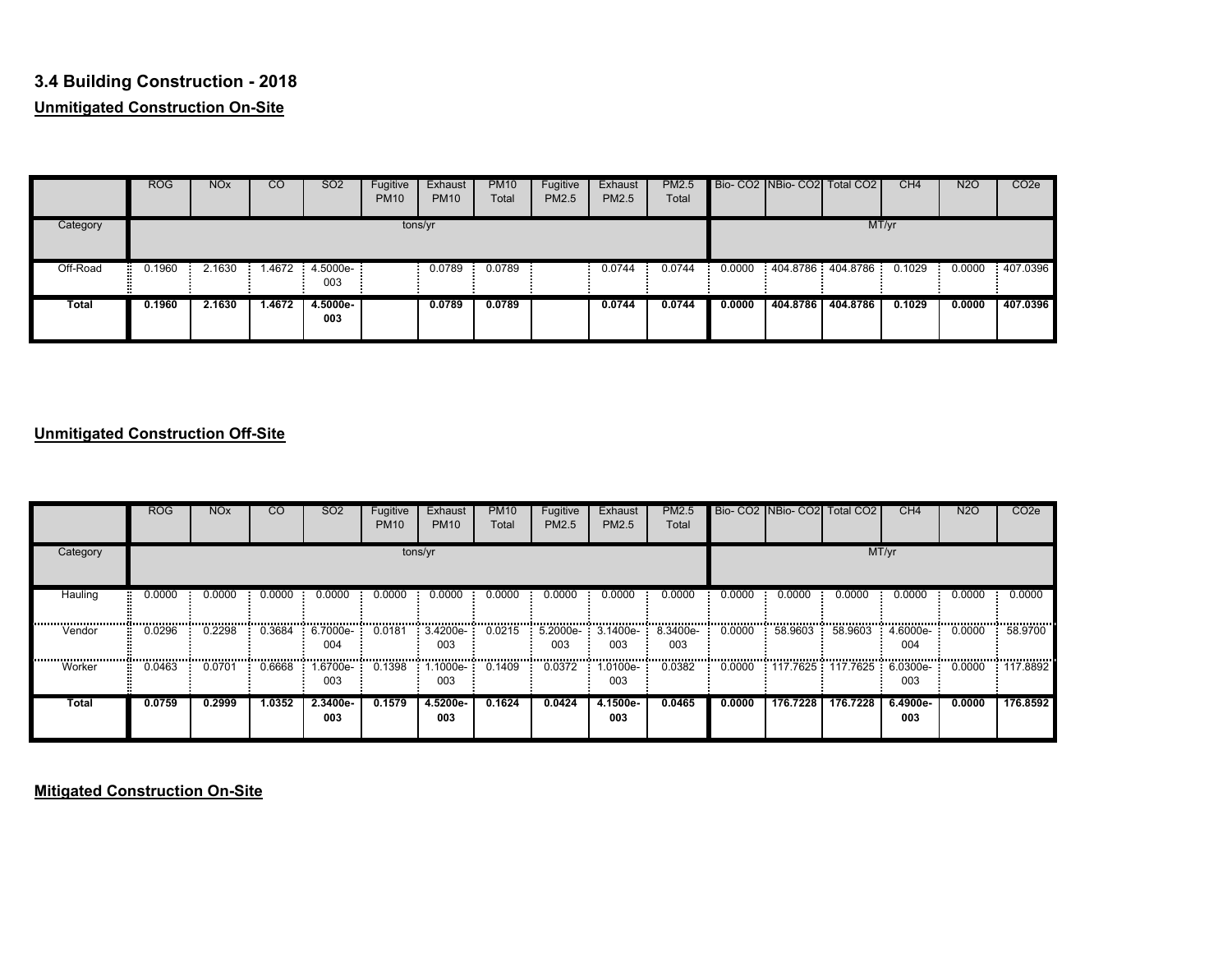|          | <b>ROG</b>  | <b>NOx</b> | $\overline{c}$ | <b>SO2</b>               | Fugitive<br><b>PM10</b> | Exhaust<br><b>PM10</b> | <b>PM10</b><br>Total | Fugitive<br>PM2.5 | Exhaust<br><b>PM2.5</b> | <b>PM2.5</b><br>Total |        |          | Bio-CO2 NBio-CO2 Total CO2 | CH4    | <b>N2O</b> | CO <sub>2e</sub> |
|----------|-------------|------------|----------------|--------------------------|-------------------------|------------------------|----------------------|-------------------|-------------------------|-----------------------|--------|----------|----------------------------|--------|------------|------------------|
| Category |             |            |                |                          |                         | tons/yr                |                      |                   |                         |                       |        |          |                            | MT/yr  |            |                  |
| Off-Road | 0.1960<br>÷ | 2.1630     |                | 1.4672 : 4.5000e-<br>003 |                         | 0.0789                 | 0.0789               |                   | 0.0744                  | 0.0744                | 0.0000 |          | 404.8781 404.8781          | 0.1029 | 0.0000     | 407.0391         |
| Total    | 0.1960      | 2.1630     | 1.4672         | 4.5000e-<br>003          |                         | 0.0789                 | 0.0789               |                   | 0.0744                  | 0.0744                | 0.0000 | 404.8781 | 404.8781                   | 0.1029 | 0.0000     | 407.0391         |

### **Mitigated Construction Off-Site**

|          | <b>ROG</b> | <b>NO<sub>x</sub></b> | <sub>CO</sub> | SO <sub>2</sub>   | Fugitive<br><b>PM10</b> | Exhaust<br><b>PM10</b> | <b>PM10</b><br>Total | Fugitive<br>PM2.5 | Exhaust<br><b>PM2.5</b> | <b>PM2.5</b><br>Total |            |             | Bio- CO2 NBio- CO2 Total CO2 | CH <sub>4</sub>   | N <sub>2</sub> O | CO <sub>2</sub> e |
|----------|------------|-----------------------|---------------|-------------------|-------------------------|------------------------|----------------------|-------------------|-------------------------|-----------------------|------------|-------------|------------------------------|-------------------|------------------|-------------------|
| Category |            |                       |               |                   | tons/yr                 |                        |                      |                   |                         |                       |            |             |                              | MT/yr             |                  |                   |
| Hauling  | 0.0000     | 0.0000                | 0.0000        | 0.0000            | 0.0000                  | 0.0000                 | 0.0000               | 0.0000            | 0.0000                  | 0.0000                | 0.0000     | 0.0000      | 0.0000                       | 0.0000            | 0.0000           | 0.0000            |
| Vendor   | <br>0.0296 | 0.2298                | 0.3684        | 6.7000e-<br>004   | 0.0181                  | 3.4200e-<br>003        | 0.0215               | 5.2000e-<br>003   | 3.1400e-<br>003         | <br>8.3400e-<br>003   | <br>0.0000 | <br>58.9603 | 58.9603                      | 4.6000e-<br>004   | 0.0000           | 58.9700           |
| Worker   | 0.0463     | 0.0701                | 0.6668        | -.6700e<br>003    | 0.1398                  | .1000e-<br>003         | 0.1409               | 0.0372            | 1.0100e-<br>003         | 0.0382                | 0.0000     |             | $117.7625:117.7625:6.0300e-$ | 003               | 0.0000           | 117.8892          |
| Total    | 0.0759     | 0.2999                | 1.0352        | $2.3400e-$<br>003 | 0.1579                  | 4.5200e-<br>003        | 0.1624               | 0.0424            | 4.1500e-<br>003         | 0.0465                | 0.0000     | 176.7228    | 176.7228                     | $6.4900e-$<br>003 | 0.0000           | 176.8592          |

**3.5 Paving - 2018**

**Unmitigated Construction On-Site**

|          | <b>ROG</b>        | <b>NO<sub>x</sub></b> | CO     | <b>SO2</b>       | Fugitive<br><b>PM10</b> | Exhaust<br><b>PM10</b> | <b>PM10</b><br>Total         | Fugitive<br>PM2.5 | Exhaust<br><b>PM2.5</b> | <b>PM2.5</b><br>Total |        |        | Bio- CO2 NBio- CO2 Total CO2 | CH4               | <b>N2O</b> | CO <sub>2</sub> e |
|----------|-------------------|-----------------------|--------|------------------|-------------------------|------------------------|------------------------------|-------------------|-------------------------|-----------------------|--------|--------|------------------------------|-------------------|------------|-------------------|
| Category |                   |                       |        |                  | tons/yr                 |                        |                              |                   |                         |                       |        |        | MT/yr                        |                   |            |                   |
| Off-Road | $7.5400e-$<br>003 | 0.0773                | 0.0665 | $.0000e-$<br>004 |                         | 003                    | $4.5200e - 4.5200e -$<br>003 |                   | 4.1600e-<br>003         | 4.1600e-<br>003       | 0.0000 | 9.0259 | 9.0259                       | $2.7600e-$<br>003 | 0.0000     | 9.0838            |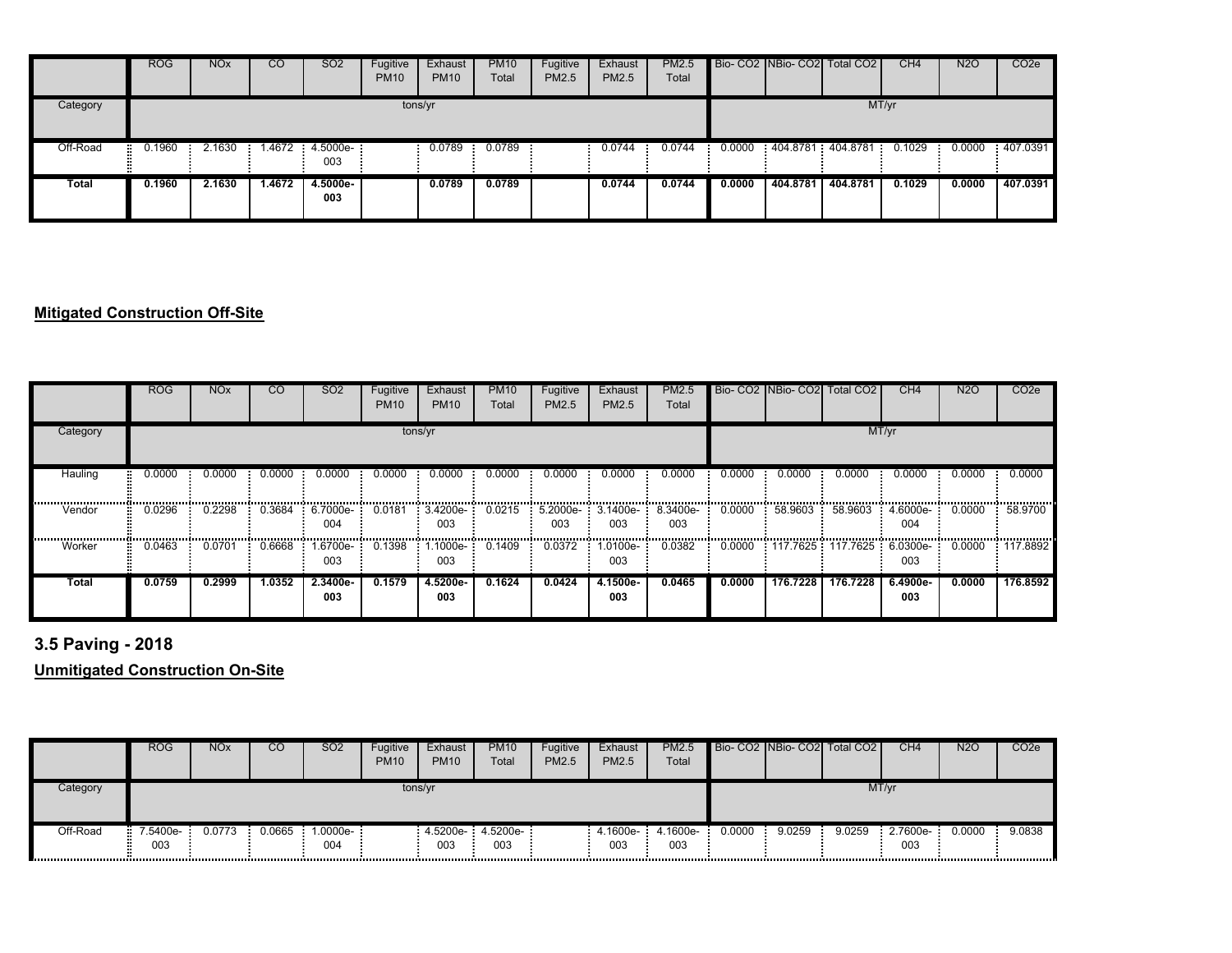| --------------------------<br>Paving | 0.0000         |        |        |                 | <br>0.0000     | <br>0.0000      | <br>0.0000      | 0.0000         | 0.0000 | <br>0.0000 | ----------<br>0.0000 | -----------<br>0.0000 | 0.0000 | -------------------------------<br>0.0000 |
|--------------------------------------|----------------|--------|--------|-----------------|----------------|-----------------|-----------------|----------------|--------|------------|----------------------|-----------------------|--------|-------------------------------------------|
| Total                                | .5400e-<br>003 | 0.0773 | 0.0665 | -0000e،،<br>004 | 4.5200e<br>003 | 4.5200e-<br>003 | 4.1600e-<br>003 | 4.1600e<br>003 | 0.0000 | 9.0259     | 9.0259               | 2.7600e-<br>003       | 0.0000 | 9.0838                                    |

### **Unmitigated Construction Off-Site**

|            | ROG               | <b>NO<sub>x</sub></b>      | <sub>CO</sub>   | SO <sub>2</sub>   | Fugitive<br><b>PM10</b> | Exhaust<br><b>PM10</b>     | <b>PM10</b><br>Total | Fugitive<br><b>PM2.5</b> | Exhaust<br>PM2.5  | <b>PM2.5</b><br>Total |        |        | Bio- CO2 INBio- CO2 Total CO2 | CH <sub>4</sub>   | <b>N2O</b> | CO <sub>2</sub> e |
|------------|-------------------|----------------------------|-----------------|-------------------|-------------------------|----------------------------|----------------------|--------------------------|-------------------|-----------------------|--------|--------|-------------------------------|-------------------|------------|-------------------|
| Category   |                   |                            |                 |                   | tons/yr                 |                            |                      |                          |                   |                       |        |        | MT/yr                         |                   |            |                   |
| Hauling    | 0.0000            | 0.0000                     | 0.0000          | 0.0000            | 0.0000                  | 0.0000                     | 0.0000               | 0.0000                   | 0.0000            | 0.0000                | 0.0000 | 0.0000 | 0.0000                        | 0.0000            | 0.0000     | 0.0000            |
| Vendor     | 0.0000            | 0.0000                     | 0.0000          | 0.0000            | 0.0000                  | 0.0000                     | 0.0000               | 0.0000                   | 0.0000            | 0.0000                | 0.0000 | 0.0000 | 0.0000                        | 0.0000            | 0.0000     | 0.0000            |
| <br>Worker | 3.6000e-<br>004   | $5.5000e-5.2000e-1$<br>004 | 003             | 1.0000e-<br>005   | 003                     | 1.0900e- 1.0000e- 1<br>005 | 003                  | $.1000e-2.9000e-$<br>004 | 1.0000e-<br>005   | 3.0000e-<br>004       | 0.0000 | 0.9176 | 0.9176                        | 5.0000e-<br>005   | 0.0000     | <br>0.9186        |
| Total      | $3.6000e-$<br>004 | $5.5000e-$<br>004          | 5.2000e-<br>003 | $1.0000e-$<br>005 | $1.0900e-$<br>003       | $1.0000e-$<br>005          | 1.1000e-<br>003      | 2.9000e-<br>004          | $1.0000e-$<br>005 | $3.0000e -$<br>004    | 0.0000 | 0.9176 | 0.9176                        | $5.0000e-$<br>005 | 0.0000     | 0.9186            |

#### **Mitigated Construction On-Site**

|            | <b>ROG</b>      | <b>NO<sub>x</sub></b> | $\overline{C}$ | <b>SO2</b>        | Fugitive<br><b>PM10</b> | Exhaust<br><b>PM10</b>     | <b>PM10</b><br>Total | Fugitive<br>PM2.5 | Exhaust<br>PM2.5 | <b>PM2.5</b><br>Total |        |        | Bio- CO2 NBio- CO2 Total CO2 | CH4             | <b>N2O</b> | CO <sub>2</sub> e |
|------------|-----------------|-----------------------|----------------|-------------------|-------------------------|----------------------------|----------------------|-------------------|------------------|-----------------------|--------|--------|------------------------------|-----------------|------------|-------------------|
| Category   |                 |                       |                |                   | tons/yr                 |                            |                      |                   |                  |                       |        |        |                              | MT/yr           |            |                   |
| Off-Road   | 7.5400e-<br>003 | 0.0773                | 0.0665         | $1.0000e-$<br>004 |                         | $4.5200e - 4.5200e$<br>003 | 003                  |                   | 4.1600e-<br>003  | 4.1600e-<br>003       | 0.0000 | 9.0259 | 9.0259                       | 2.7600e-<br>003 | 0.0000     | 9.0837            |
| <br>Paving | 0.0000          |                       |                |                   |                         | 0.0000                     | 0.0000               |                   | 0.0000           | 0.0000                | 0.0000 | 0.0000 | 0.0000                       | 0.0000          | 0.0000     | 0.0000            |
| Total      | 7.5400e-<br>003 | 0.0773                | 0.0665         | 1.0000e-<br>004   |                         | 4.5200e-<br>003            | 4.5200e-<br>003      |                   | 4.1600e-<br>003  | 4.1600e-<br>003       | 0.0000 | 9.0259 | 9.0259                       | 2.7600e-<br>003 | 0.0000     | 9.0837            |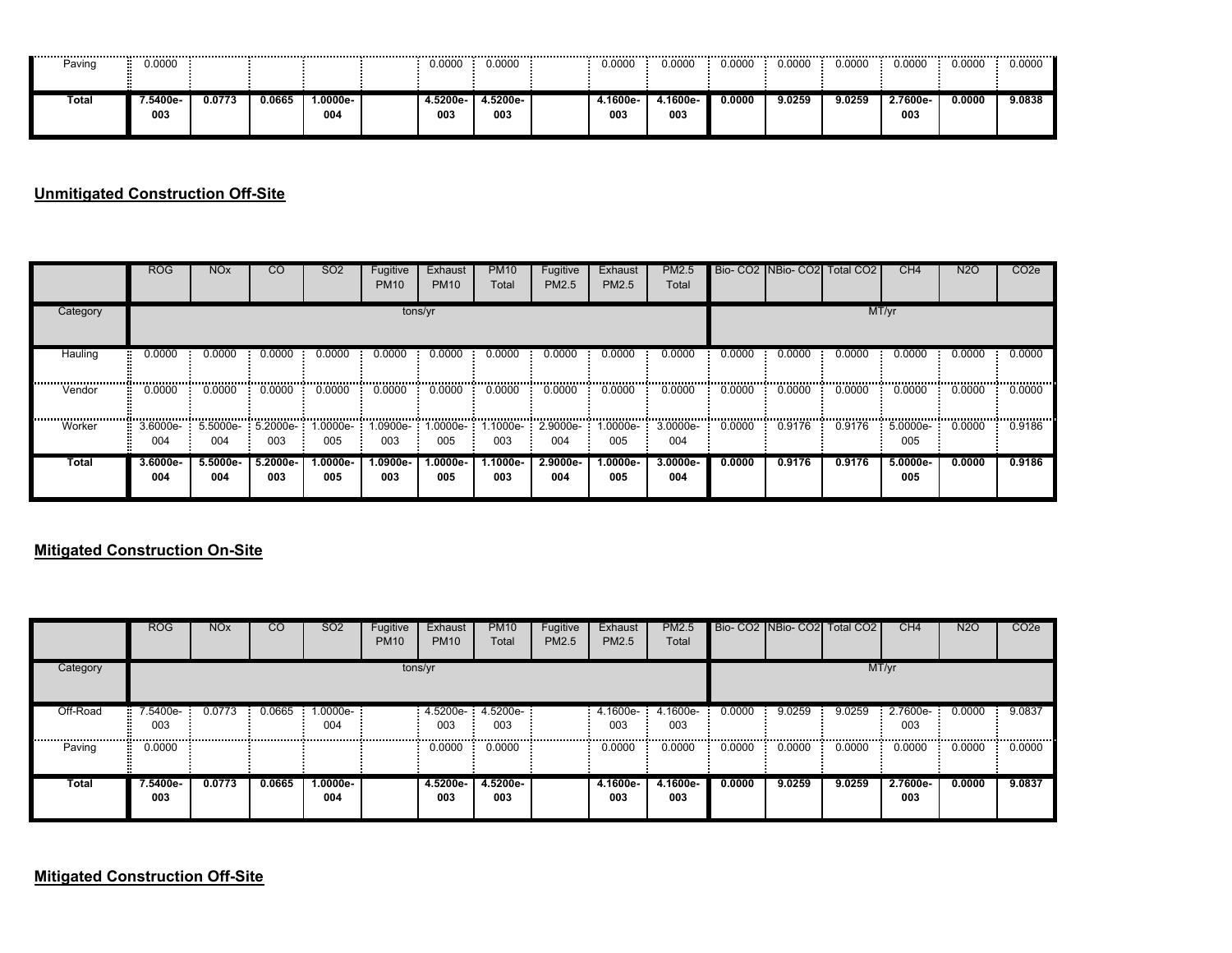|              | <b>ROG</b>      | <b>NO<sub>x</sub></b> | <b>CO</b>                  | SO <sub>2</sub> | Fugitive<br><b>PM10</b> | Exhaust<br><b>PM10</b>    | <b>PM10</b><br>Total | Fugitive<br>PM2.5        | Exhaust<br>PM2.5 | <b>PM2.5</b><br>Total |        | Bio- CO2 NBio- CO2 | Total CO <sub>2</sub> | CH <sub>4</sub> | <b>N2O</b> | CO <sub>2e</sub> |
|--------------|-----------------|-----------------------|----------------------------|-----------------|-------------------------|---------------------------|----------------------|--------------------------|------------------|-----------------------|--------|--------------------|-----------------------|-----------------|------------|------------------|
| Category     |                 |                       |                            |                 |                         | tons/yr                   |                      |                          |                  |                       |        |                    |                       | MT/yr           |            |                  |
| Hauling      | 0.0000          | 0.0000                | 0.0000                     | 0.0000          | 0.0000                  | 0.0000                    | 0.0000               | 0.0000                   | 0.0000           | 0.0000                | 0.0000 | 0.0000             | 0.0000                | 0.0000          | 0.0000     | 0.0000           |
| Vendor       | 0.0000          | 0.0000                | 0.0000                     | 0.0000          | 0.0000                  | 0.0000                    | 0.0000               | 0.0000                   | 0.0000           | 0.0000                | 0.0000 | 0.0000             | 0.0000                | 0.0000          | 0.0000     | 0.0000           |
| Worker       | 3.6000e-<br>004 | 004                   | $5.5000e-5.2000e-1$<br>003 | -.0000e.<br>005 | 003                     | .0900e- 1.0000e- 1<br>005 | 003                  | 1.1000e- 2.9000e-<br>004 | 1.0000e-<br>005  | 3.0000e-<br>004       | 0.0000 | 0.9176             | 0.9176                | 5.0000e-<br>005 | 0.0000     | 0.9186           |
| <b>Total</b> | 3.6000e-<br>004 | 5.5000e-<br>004       | 5.2000e-<br>003            | 1.0000e-<br>005 | 1.0900e-<br>003         | -.0000e.<br>005           | 1.1000e-<br>003      | 2.9000e-<br>004          | 1.0000e-<br>005  | 3.0000e-<br>004       | 0.0000 | 0.9176             | 0.9176                | 5.0000e-<br>005 | 0.0000     | 0.9186           |

**3.6 Architectural Coating - 2018**

**Unmitigated Construction On-Site**

|                 | <b>ROG</b>           | <b>NO<sub>x</sub></b> | <sub>CO</sub> | SO <sub>2</sub>        | Fugitive<br><b>PM10</b> | Exhaust<br><b>PM10</b> | <b>PM10</b><br>Total                   | Fugitive<br><b>PM2.5</b> | Exhaust<br>PM2.5             | PM2.5<br>Total     |        | Bio- CO2 INBio- CO2 Total CO2 |        | CH <sub>4</sub>   | <b>N2O</b> | CO <sub>2</sub> e     |
|-----------------|----------------------|-----------------------|---------------|------------------------|-------------------------|------------------------|----------------------------------------|--------------------------|------------------------------|--------------------|--------|-------------------------------|--------|-------------------|------------|-----------------------|
| Category        |                      |                       |               |                        | tons/yr                 |                        |                                        |                          |                              |                    |        |                               |        | MT/yr             |            |                       |
| Archit. Coating | 2.0771<br>ш.         |                       |               |                        |                         | 0.0000                 | 0.0000                                 |                          | 0.0000                       | 0.0000             | 0.0000 | 0.0000                        | 0.0000 | 0.0000            | 0.0000     | 0.0000                |
| Off-Road        | $: 5.9700e-1$<br>003 | 0.0401                |               | 0.0371 6.0000e-<br>005 |                         | 003                    | $: 3.0100e - 3.0100e - 3.0100e$<br>003 |                          | $3.0100e - 3.0100e -$<br>003 | 003                | 0.0000 | 5.1065                        | 5.1065 | $4.9000e-$<br>004 | 0.0000     | 5.1167<br><b>Burn</b> |
| Total           | 2.0830               | 0.0401                | 0.0371        | $6.0000e-$<br>005      |                         | $3.0100e -$<br>003     | $3.0100e-$<br>003                      |                          | $3.0100e -$<br>003           | $3.0100e -$<br>003 | 0.0000 | 5.1065                        | 5.1065 | 4.9000e-<br>004   | 0.0000     | 5.1167                |

**Unmitigated Construction Off-Site**

|          | <b>ROG</b> | <b>NO<sub>x</sub></b> | CO | <b>SO2</b> | Fugitive<br><b>PM10</b> | Exhaust<br><b>PM10</b> | <b>PM10</b><br>Total | Fugitive<br><b>PM2.5</b> | Exhaust<br><b>PM2.5</b> | <b>PM2.5</b><br>Total |  | Bio-CO2 NBio-CO2 Total CO2 | CH4 | <b>N2O</b> | CO <sub>2</sub> e |
|----------|------------|-----------------------|----|------------|-------------------------|------------------------|----------------------|--------------------------|-------------------------|-----------------------|--|----------------------------|-----|------------|-------------------|
| Category |            |                       |    |            | tons/yr                 |                        |                      |                          |                         |                       |  | MT/yr                      |     |            |                   |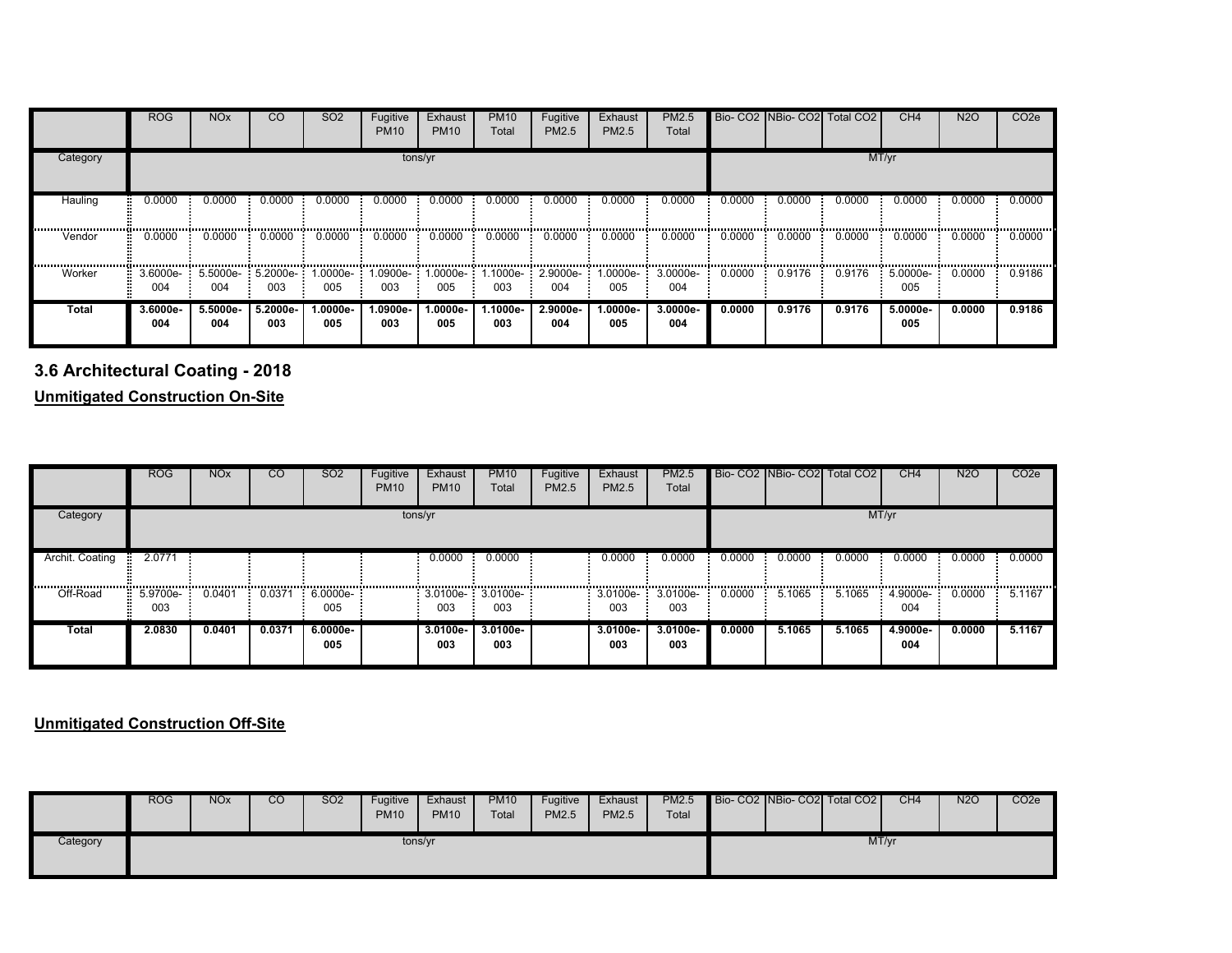| Hauling | 0.0000         | 0.0000          | 0.0000 | 0.0000          | 0.0000          | 0.0000                   | 0.0000                  | 0.0000          | 0.0000                  | 0.0000          | 0.0000 | 0.0000 | 0.0000 | 0.0000          | 0.0000 | 0.0000 |
|---------|----------------|-----------------|--------|-----------------|-----------------|--------------------------|-------------------------|-----------------|-------------------------|-----------------|--------|--------|--------|-----------------|--------|--------|
| Vendor  | 0.0000         | 0.0000          | 0.0000 | 0.0000          | 0.0000          | 0.0000                   | 0.0000                  | 0.0000          | 0.0000                  | 0.0000          | 0.0000 | 0.0000 | 0.0000 | 0.0000          | 0.0000 | 0.0000 |
| Worker  | .4400e-<br>003 | 2.1900e-<br>003 | 0.0208 | 5.0000e-<br>005 | 003             | 4.3600e- 3.0000e-<br>005 | $\cdot$ 4.3900e-<br>003 | .1600e-<br>003  | $\cdot$ 3.0000e-<br>005 | .1900e-<br>003  | 0.0000 | 3.6705 | 3.6705 | 1.9000e-<br>004 | 0.0000 | 3.6745 |
| Total   | -.4400e<br>003 | 2.1900e-<br>003 | 0.0208 | 5.0000e-<br>005 | 4.3600e-<br>003 | 3.0000e-<br>005          | 4.3900e-<br>003         | l.1600e-<br>003 | 3.0000e-<br>005         | 1.1900e-<br>003 | 0.0000 | 3.6705 | 3.6705 | 1.9000e-<br>004 | 0.0000 | 3.6745 |

### **Mitigated Construction On-Site**

|                           | <b>ROG</b>        | <b>NO<sub>x</sub></b> | <sub>CO</sub> | <b>SO2</b>      | Fugitive<br><b>PM10</b> | Exhaust<br><b>PM10</b>     | <b>PM10</b><br>Total | Fugitive<br>PM2.5 | Exhaust<br><b>PM2.5</b> | <b>PM2.5</b><br>Total |        |        | Bio- CO2 INBio- CO2 Total CO2 | CH <sub>4</sub>           | N <sub>2</sub> | CO <sub>2</sub> e |
|---------------------------|-------------------|-----------------------|---------------|-----------------|-------------------------|----------------------------|----------------------|-------------------|-------------------------|-----------------------|--------|--------|-------------------------------|---------------------------|----------------|-------------------|
| Category                  |                   |                       |               |                 | tons/yr                 |                            |                      |                   |                         |                       |        |        |                               | MT/yr                     |                |                   |
| Archit. Coating<br>п.<br> | 2.0771            |                       |               |                 |                         | 0.0000                     | 0.0000               |                   | 0.0000                  | 0.0000                | 0.0000 | 0.0000 | 0.0000                        | 0.0000<br>,,,,,,,,,,,,,,, | 0.0000         | 0.0000            |
| Off-Road                  | $5.9700e-$<br>003 | 0.0401                | 0.0371        | 6.0000e-<br>005 |                         | $3.0100e - 3.0100e$<br>003 | 003                  |                   | 3.0100e-<br>003         | 3.0100e-<br>003       | 0.0000 | 5.1065 | 5.1065                        | 4.9000e-<br>004           | 0.0000         | 5.1167            |
| Total                     | 2.0830            | 0.0401                | 0.0371        | 6.0000e-<br>005 |                         | 3.0100e-<br>003            | $3.0100e-$<br>003    |                   | 3.0100e-<br>003         | $3.0100e -$<br>003    | 0.0000 | 5.1065 | 5.1065                        | 4.9000e-<br>004           | 0.0000         | 5.1167            |

### **Mitigated Construction Off-Site**

|          | <b>ROG</b>      | <b>NO<sub>x</sub></b> | <sub>CO</sub> | <b>SO2</b>                                          | Fugitive<br><b>PM10</b> | Exhaust<br><b>PM10</b> | <b>PM10</b><br>Total | Fugitive<br><b>PM2.5</b> | Exhaust<br><b>PM2.5</b>    | PM2.5<br>Total  |        |        | Bio- CO2 NBio- CO2 Total CO2 | CH <sub>4</sub> | <b>N2O</b> | CO <sub>2</sub> e |
|----------|-----------------|-----------------------|---------------|-----------------------------------------------------|-------------------------|------------------------|----------------------|--------------------------|----------------------------|-----------------|--------|--------|------------------------------|-----------------|------------|-------------------|
| Category |                 |                       |               |                                                     | tons/yr                 |                        |                      |                          |                            |                 |        |        |                              | MT/yr           |            |                   |
| Hauling  | 0.0000          | 0.0000                | 0.0000        | 0.0000                                              | 0.0000                  | 0.0000                 | 0.0000               | 0.0000                   | 0.0000                     | 0.0000          | 0.0000 | 0.0000 | 0.0000                       | 0.0000          | 0.0000     | 0.0000            |
| Vendor   | 0.0000          | 0.0000                | 0.0000        | 0.0000                                              | 0.0000                  | 0.0000                 | 0.0000               | 0.0000                   | 0.0000                     | 0.0000          | 0.0000 | 0.0000 | 0.0000                       | 0.0000          | 0.0000     | 0.0000            |
| Worker   | 003             | 003                   |               | $0.0208$ 5.0000e- 4.3600e- 3.0000e- 4.3900e-<br>005 | 003                     | 005                    | 003                  | 003                      | 1.1600e-: 3.0000e-:<br>005 | 1.1900e-<br>003 | 0.0000 | 3.6705 | 3.6705                       | 1.9000e-<br>004 | 0.0000     | 3.6745            |
| Total    | 1.4400e-<br>003 | 2.1900e-<br>003       | 0.0208        | 5.0000e-<br>005                                     | 4.3600e-<br>003         | 3.0000e-<br>005        | 4.3900e-<br>003      | l.1600e-<br>003          | 3.0000e-<br>005            | 1.1900e-<br>003 | 0.0000 | 3.6705 | 3.6705                       | 1.9000e-<br>004 | 0.0000     | 3.6745            |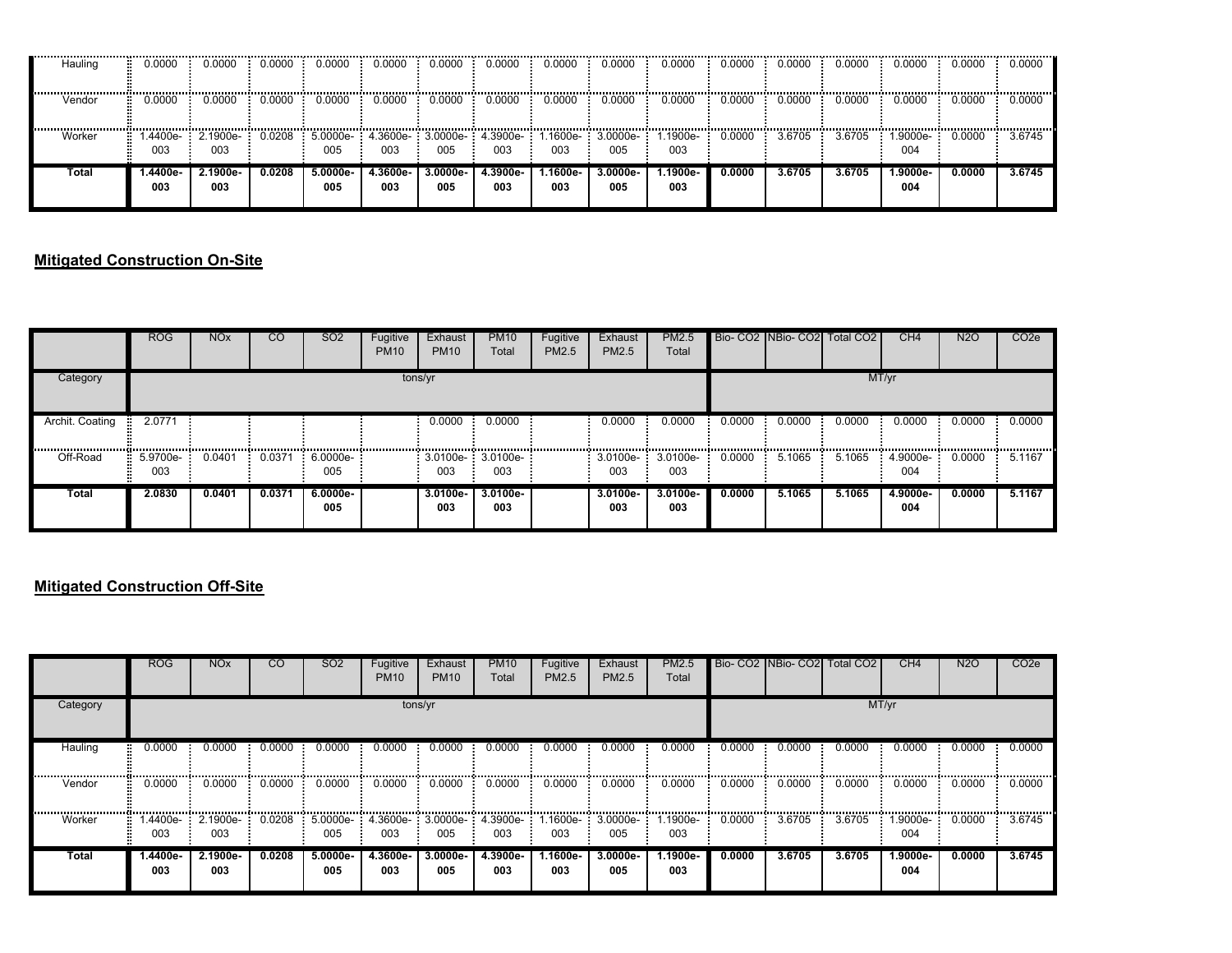## **4.1 Mitigation Measures Mobile**

|                 | <b>ROG</b> | NO <sub>x</sub> | CO      | SO <sub>2</sub> | Fugitive<br><b>PM10</b> | Exhaust<br><b>PM10</b> | <b>PM10</b><br>Total | Fugitive<br>PM2.5 | Exhaust<br><b>PM2.5</b> | <b>PM2.5</b><br>Total |              | Bio- CO2 NBio- CO2 Total CO2       | CH <sub>4</sub> | <b>N2O</b> | CO <sub>2</sub> e |
|-----------------|------------|-----------------|---------|-----------------|-------------------------|------------------------|----------------------|-------------------|-------------------------|-----------------------|--------------|------------------------------------|-----------------|------------|-------------------|
| Category        |            |                 |         |                 | tons/yr                 |                        |                      |                   |                         |                       |              |                                    | MT/yr           |            |                   |
| Mitigated       | .2362      | 3.6158          | 13.3579 | 0.0298          | .9481                   | 0.0508                 | .9989                | 0.5235            | 0.0468                  | 0.5704                | <b>COLOR</b> | 0.0000 2,196.707 2,196.7071        | 0.0777          | 0.0000     | $-2,198.3385$     |
| <br>Unmitigated | .2362      | 3.6158          | 13.3579 | 0.0298          | <br>.9481               | <br>0.0508             | <br>.9989            | 0.5235            | 0.0468                  | 0.5704                |              | 0.0000 2.196.707 2.196.7071 0.0777 |                 | 0.0000     | 2,198.3385        |

# **4.2 Trip Summary Information**

|                         |          | Average Daily Trip Rate |        | Unmitigated       | Mitigated         |
|-------------------------|----------|-------------------------|--------|-------------------|-------------------|
| Land Use                | Weekdav  | Saturdav                | Sunday | <b>Annual VMT</b> | <b>Annual VMT</b> |
| General Office Building | 2.875.91 | 617.40                  | 258.72 | 5.208.180         | 5.208.180         |
| Strip Mall              | 0.00     | 0.00                    | 0.00   |                   |                   |
| Total                   | 2,875.91 | 617.40                  | 258.72 | 5,208,180         | 5,208,180         |

### **4.3 Trip Type Information**

|                         |            | <b>Miles</b> |      |          | Trip % |                                                                 |         | Trip Purpose % |         |
|-------------------------|------------|--------------|------|----------|--------|-----------------------------------------------------------------|---------|----------------|---------|
| Land Use                | H-W or C-W |              |      | $\cdots$ |        | H-S or C-C   H-O or C-NW   H-W or C-   H-S or C-C   H-O or C-NW | Primary | Diverted       | Pass-bv |
| General Office Building | 9.50       | 7.30         | 7.30 | 33.00    | 48.00  | 19.00                                                           |         |                |         |
| Strip Mall              | 9.50       | 7.30         | 7.30 | 16.60    | 64.40  | 19.00                                                           | 45      | 40             | כ ו     |

| LDA      | LDT′     | DT2      | <b>MDV</b> | LHD1     | 11D2<br>-⊓∟∠ | MHD      | HHL      | OBUS     | UBUS     | MC <sup>\</sup> | <b>SBUS</b> | <b>MH</b>                           |
|----------|----------|----------|------------|----------|--------------|----------|----------|----------|----------|-----------------|-------------|-------------------------------------|
| 0.542590 | 0.062129 | u.167184 | .110637    | 0.030730 | 0.004573.    | 0.019109 | 0.050292 | 0.001784 | 0.00367' | .005678         | 0.000201    | ገ በበ1 <i>ለ</i> 21<br>142 II<br>v.vv |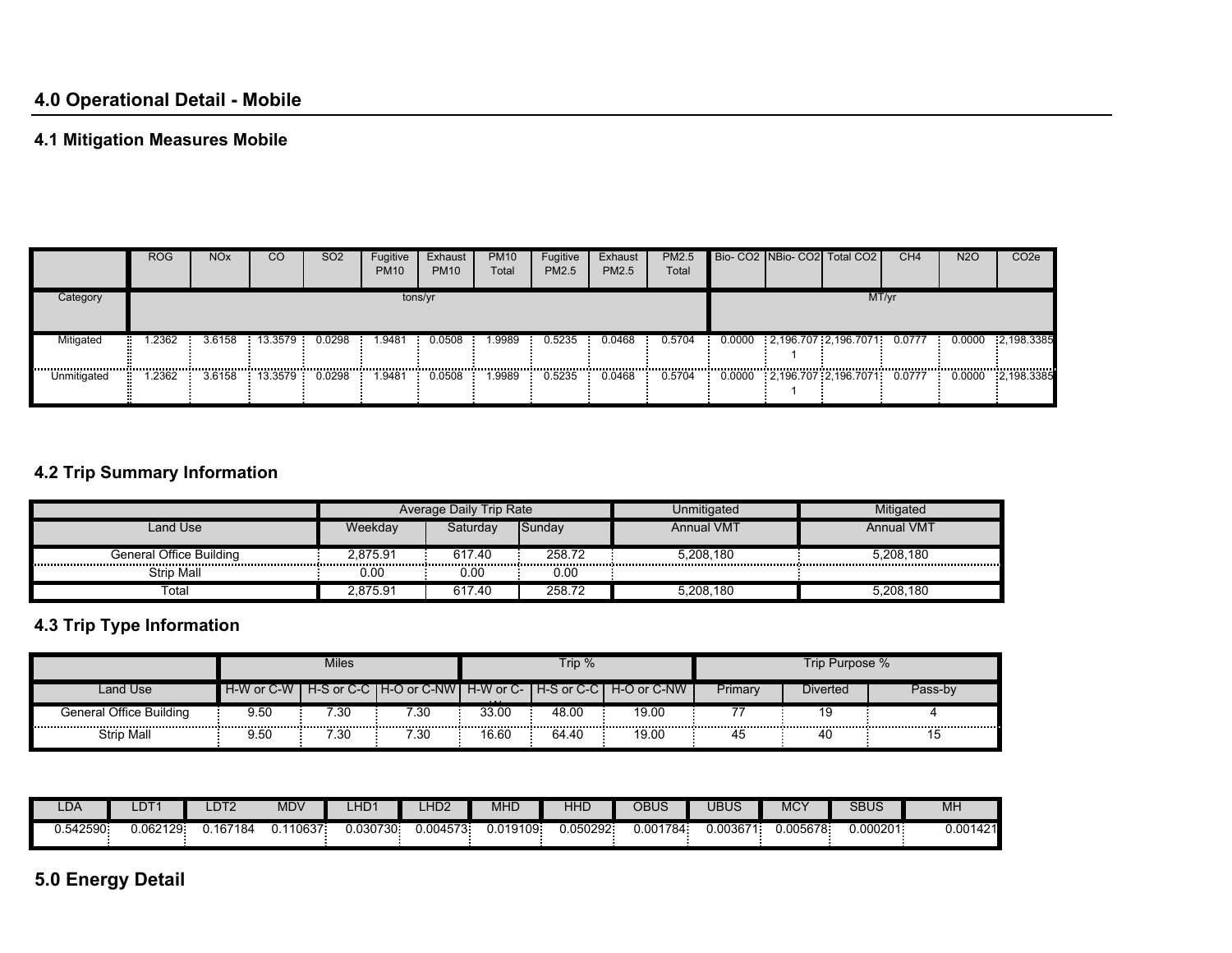# **4.4 Fleet Mix**

Historical Energy Use: N

# **5.1 Mitigation Measures Energy**

|                            | <b>ROG</b> | <b>NO<sub>x</sub></b> | CO     | SO <sub>2</sub>        | Fugitive<br><b>PM10</b> | Exhaust<br><b>PM10</b> | <b>PM10</b><br>Total | Fugitive<br><b>PM2.5</b> | Exhaust<br>PM2.5 | PM2.5<br>Total |        | Bio- CO2 NBio- CO2 Total CO2                   | CH <sub>4</sub> | N2O                  | CO2e       |
|----------------------------|------------|-----------------------|--------|------------------------|-------------------------|------------------------|----------------------|--------------------------|------------------|----------------|--------|------------------------------------------------|-----------------|----------------------|------------|
| Category                   |            |                       |        |                        | tons/yr                 |                        |                      |                          |                  |                |        |                                                | MT/yr           |                      |            |
| Electricity Mitigated:     |            |                       |        |                        |                         | 0.0000                 | 0.0000               |                          | 0.0000           | 0.0000         | 0.0000 | 1,560.963 1,560.9636                           | 0.0991          | 0.0205               | 1.569.3969 |
| Electricity<br>Unmitigated |            |                       |        |                        |                         | 0.0000                 | 0.0000               |                          | 0.0000           | 0.0000         | 0.0000 | <br>1,560.963 1,560.9636                       | .<br>0.0991     | 0.0205               | 1.569.3969 |
| NaturalGas<br>Mitigated    | 0.0492     | 0.4477                |        | 0.3760 2.6900e-<br>003 |                         | 0.0340                 | 0.0340               |                          | 0.0340           | 0.0340         | 0.0000 | $487.3327$ 487.3327 9.3400e- 8.9300e- 490.2985 | <br>003         | ,,,,,,,,,,,,,<br>003 | .          |
| NaturalGas<br>Unmitigated  | 0.0492     | 0.4477                | 0.3760 | 2.6900e-<br>003        |                         | 0.0340                 | 0.0340               |                          | 0.0340           | 0.0340         | 0.0000 | 487.3327 487.3327 9.3400e- 8.9300e- 490.2985   | 003             | 003                  |            |

# **5.2 Energy by Land Use - NaturalGas**

#### **Unmitigated**

|                                   | <b>NaturalGa</b><br>s Use | <b>ROG</b>                      | <b>NO<sub>x</sub></b> | <sub>CO</sub> | SO <sub>2</sub>      | Fugitive<br><b>PM10</b> | Exhaust<br><b>PM10</b> | <b>PM10</b><br>Total | Fugitive<br>PM2.5 | Exhaust<br>PM2.5 | <b>PM2.5</b><br>Total |        | Bio- CO2 NBio- CO2   Total CO2               |          | CH <sub>4</sub>   | <b>N2O</b>               | CO <sub>2e</sub> |
|-----------------------------------|---------------------------|---------------------------------|-----------------------|---------------|----------------------|-------------------------|------------------------|----------------------|-------------------|------------------|-----------------------|--------|----------------------------------------------|----------|-------------------|--------------------------|------------------|
| <b>Land Use</b>                   | kBTU/vr                   |                                 |                       |               |                      |                         | tons/yr                |                      |                   |                  |                       |        |                                              |          | MT/yr             |                          |                  |
| <b>Strip Mall</b>                 | 35910                     | 1.9000e-1.7600e-1.4800e-<br>004 | 003                   | 003           | $1.0000e-$<br>005    |                         | 1.3000e-<br>004        | 1.3000e-<br>004      |                   | 1.3000e-<br>004  | $.3000e-$<br>004      | 0.0000 | 1.9163                                       | 1.9163   | 005               | 4.0000e- 4.0000e-<br>005 | 1.9280           |
| <b>General Office</b><br>Building | $-9.09636e+$<br>006       | 0.0491                          | 0.4459                | 0.3746        | $: 2.6800e-1$<br>003 |                         | 0.0339                 | 0.0339               |                   | 0.0339           | 0.0339                | 0.0000 | 485.4164 485.4164 9.3000e- 8.9000e- 488.3706 |          | 003               | 003                      |                  |
| Total                             |                           | 0.0492                          | 0.4477                | 0.3760        | $2.6900e-$<br>003    |                         | 0.0340                 | 0.0340               |                   | 0.0340           | 0.0340                | 0.0000 | 487.3327                                     | 487.3327 | $9.3400e-$<br>003 | 8.9400e-<br>003          | 490.2985         |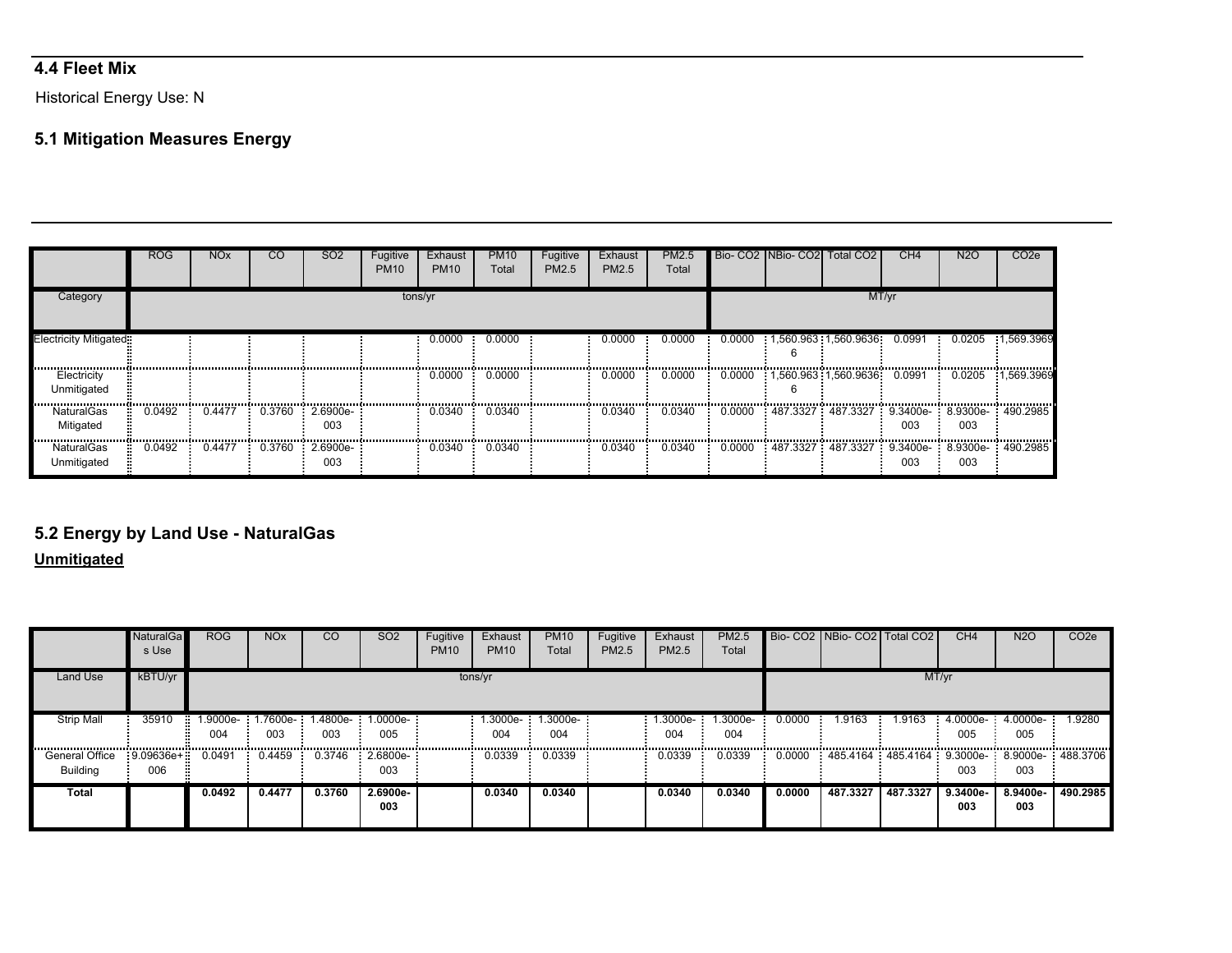|                            | NaturalGal<br>s Use | ROG    | NO <sub>x</sub> | CΟ     | SO <sub>2</sub>                            | Fugitive<br><b>PM10</b> | Exhaust<br><b>PM10</b> | <b>PM10</b><br>Total | Fugitive<br>PM2.5 | Exhaust<br>PM2.5    | <b>PM2.5</b><br>Total |        | Bio- CO2 INBio- CO2 I Total CO2 I                         |          | CH <sub>4</sub>            | N <sub>2</sub> O | CO <sub>2</sub> e |
|----------------------------|---------------------|--------|-----------------|--------|--------------------------------------------|-------------------------|------------------------|----------------------|-------------------|---------------------|-----------------------|--------|-----------------------------------------------------------|----------|----------------------------|------------------|-------------------|
| Land Use                   | kBTU/yr             |        |                 |        |                                            |                         | tons/yr                |                      |                   |                     |                       |        |                                                           |          | MT/yr                      |                  |                   |
| General Office<br>Building | $-9.09636e+$<br>006 | 0.0491 | 0.4459          | 0.3746 | $2.6800e-$<br>003                          |                         | 0.0339                 | 0.0339               |                   | 0.0339<br>.         | 0.0339                | 0.0000 | $-485.4164$ $-485.4164$ $-9.3000e$ $-8.9000e$ $-488.3706$ |          | 003                        | 003              |                   |
| <br><b>Strip Mall</b>      | 35910               | 004    | 003             | 003    | 1.9000e- 1.7600e- 1.4800e- 1.0000e-<br>005 |                         | 1.3000e- 1<br>004      | 1.3000e-<br>004      |                   | $: 1.3000e-$<br>004 | .3000e-<br>004        | 0.0000 | 1.9163                                                    | 1.9163   | $4.0000e-74.0000e-$<br>005 | 005              | <br>1.9280        |
| Total                      |                     | 0.0492 | 0.4477          | 0.3760 | 2.6900e-<br>003                            |                         | 0.0340                 | 0.0340               |                   | 0.0340              | 0.0340                | 0.0000 | 487.3327                                                  | 487.3327 | 9.3400e-<br>003            | 8.9400e-<br>003  | 490.2985          |

**5.3 Energy by Land Use - Electricity**

**Unmitigated**

|                                   | Electricity<br>Use | <b>Total CO2</b>     | CH <sub>4</sub>    | <b>N2O</b>        | CO <sub>2</sub> e    |
|-----------------------------------|--------------------|----------------------|--------------------|-------------------|----------------------|
| <b>Land Use</b>                   | kWh/yr             |                      |                    | MT/yr             |                      |
| General Office<br><b>Building</b> | 006                | 7.42644e+ 1,539.4395 | 0.0977             | 0.0202            | 1,547.756<br>Ē.<br>5 |
| <b>Strip Mall</b>                 | 103835             | 21.5241<br>н         | $1.3700e -$<br>003 | $2.8000e-$<br>004 | 21.6404              |
| <b>Total</b>                      |                    | 1,560.9636           | 0.0991             | 0.0205            | 1,569.396            |

|          | <b>Electricity</b><br>Use | Total CO <sub>2</sub> | CH <sub>4</sub> | <b>N2O</b> | CO <sub>2</sub> e |
|----------|---------------------------|-----------------------|-----------------|------------|-------------------|
| Land Use | kWh/yr                    |                       |                 | MT/yr      |                   |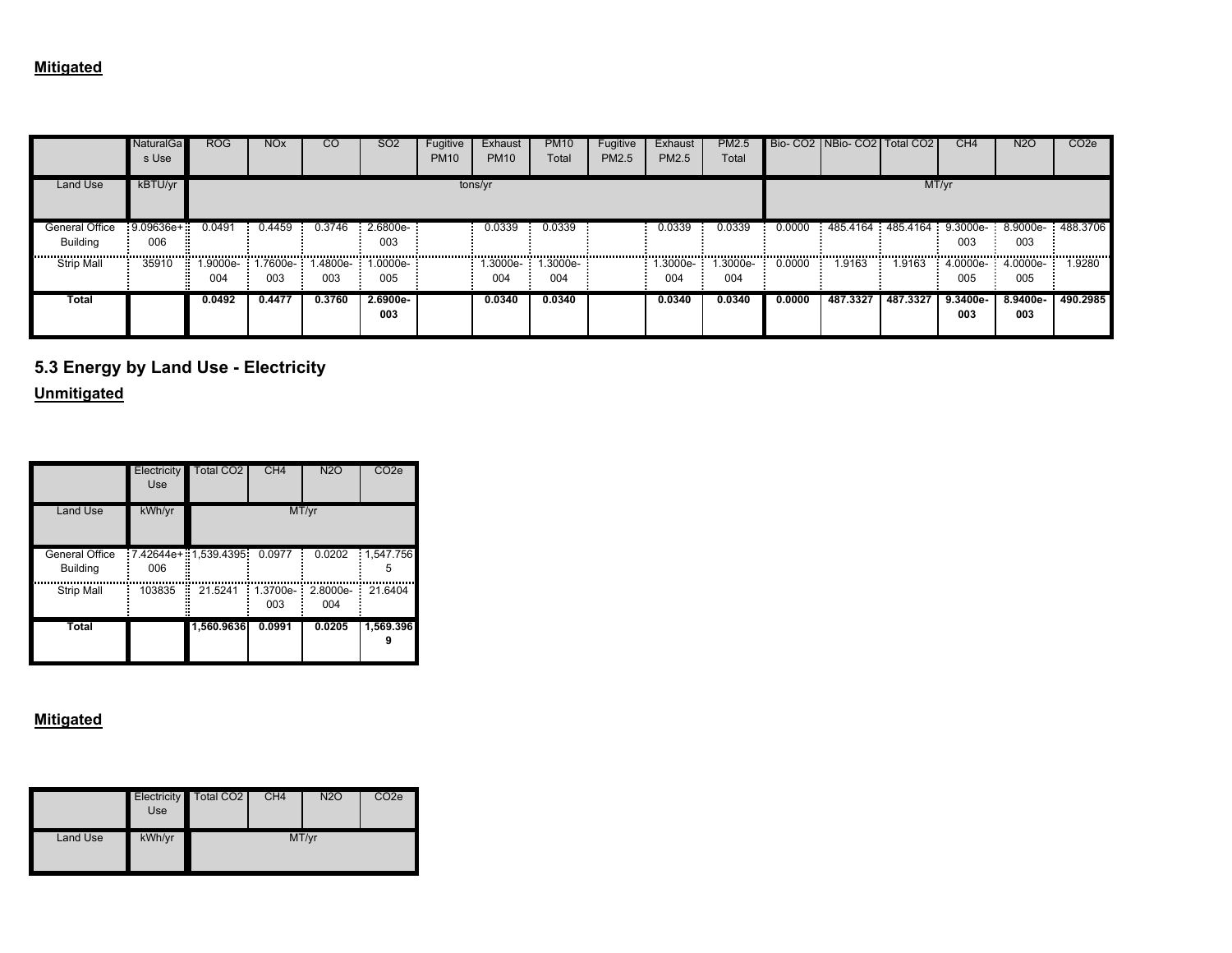| General Office<br><b>Building</b> | 006         | 7.42644e+ 1,539.4395 0.0977 |        | 0.0202                   | 1.547.756<br>÷. |
|-----------------------------------|-------------|-----------------------------|--------|--------------------------|-----------------|
| <b>Strip Mall</b>                 | 103835<br>F | 21.5241                     | 003    | 1.3700e- 2.8000e-<br>004 | 21.6404         |
| Total                             |             | 1.560.9636                  | 0.0991 | 0.0205                   | 1.569.396       |

# **6.0 Area Detail**

### **6.1 Mitigation Measures Area**

|             | <b>ROG</b> | <b>NO<sub>x</sub></b> | CO                       | <b>SO2</b> | Fugitive<br><b>PM10</b> | Exhaust<br><b>PM10</b> | <b>PM10</b><br>Total      | Fugitive<br>PM2.5 | Exhaust<br><b>PM2.5</b> | PM2.5<br>Total    |        |                                        | Bio- CO2 NBio- CO2 Total CO2 | CH4                | <b>N2O</b> | CO <sub>2</sub> e |
|-------------|------------|-----------------------|--------------------------|------------|-------------------------|------------------------|---------------------------|-------------------|-------------------------|-------------------|--------|----------------------------------------|------------------------------|--------------------|------------|-------------------|
| Category    |            |                       |                          |            | tons/yr                 |                        |                           |                   |                         |                   |        |                                        |                              | MT/yr              |            |                   |
| Mitigated   | 2.6456     | 005                   | 5.0000e- 5.5400e-<br>003 | 0.0000     |                         | 005                    | $2.0000e-2.0000e-$<br>005 |                   | 2.0000e-<br>005         | $2.0000e-$<br>005 | 0.0000 | 0.0107<br>---------------------------- | 0.0107<br>                   | $3.0000e-$<br>005  | 0.0000     | 0.0113            |
| Unmitigated | 2.6456     | 005                   | 5.0000e- 5.5400e-<br>003 | 0.0000     |                         | 005                    | 2.0000e-: 2.0000e-<br>005 |                   | 2.0000e-<br>005         | 2.0000e-<br>005   | 0.0000 | 0.0107                                 | 0.0107                       | $3.0000e -$<br>005 | 0.0000     | 0.0113            |

# **6.2 Area by SubCategory**

# **Unmitigated**

|                          | <b>ROG</b>                                            | <b>NO<sub>x</sub></b> | CO. | <b>SO2</b> | Fugitive<br>PM <sub>10</sub> | Exhaust<br><b>PM10</b>    | <b>PM10</b><br>Total | Fugitive<br><b>PM2.5</b> | Exhaust<br>PM2.5 | <b>PM2.5</b><br>Total    |        |        | Bio- CO2 NBio- CO2 Total CO2 | CH4             | N <sub>2</sub> O | CO <sub>2</sub> e |
|--------------------------|-------------------------------------------------------|-----------------------|-----|------------|------------------------------|---------------------------|----------------------|--------------------------|------------------|--------------------------|--------|--------|------------------------------|-----------------|------------------|-------------------|
| SubCategory              |                                                       |                       |     |            |                              | tons/yr                   |                      |                          |                  |                          |        |        |                              | MT/yr           |                  |                   |
| Architectural<br>Coating | 0.3116<br>. .                                         |                       |     |            |                              | 0.0000                    | 0.0000               |                          | 0.0000           | 0.0000                   | 0.0000 | 0.0000 | 0.0000                       | 0.0000          | 0.0000           | 0.0000            |
| Consumer<br>Products     | 2.3335                                                |                       |     |            |                              |                           | $0.0000$ $0.0000$    |                          | 0.0000           | 0.0000                   | 0.0000 | 0.0000 | 0.0000                       | 0.0000          | 0.0000           | 0.0000<br>        |
| Landscaping              | $\frac{1}{2}$ 5.3000e- : 5.0000e- : 5.5400e- :<br>004 | 005                   | 003 | 0.0000     |                              | 2.0000e-: 2.0000e-<br>005 | 005                  |                          | 005              | 2.0000e- 2.0000e-<br>005 | 0.0000 | 0.0107 | 0.0107                       | 3.0000e-<br>005 | 0.0000           | 0.0113            |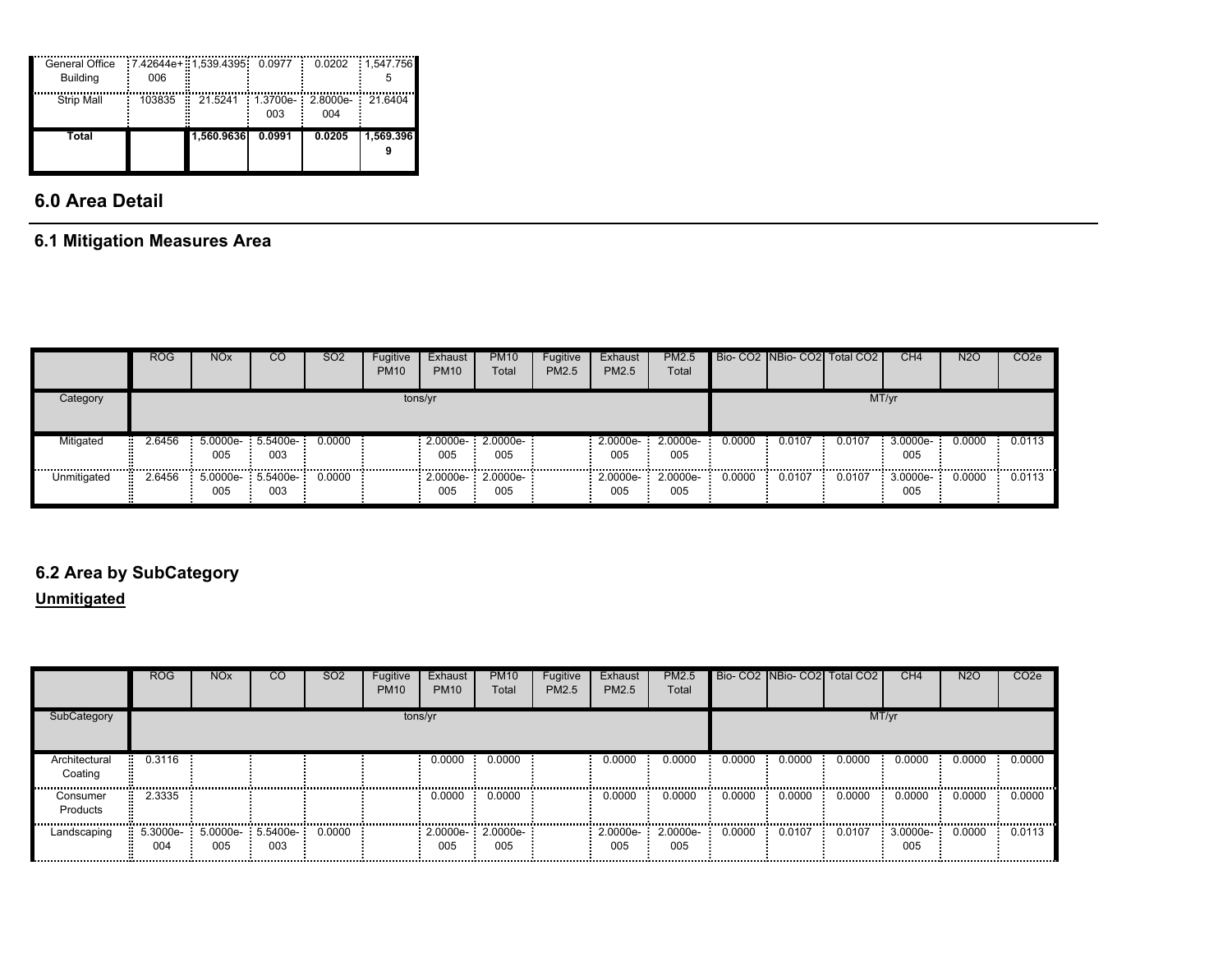| Total | 6456 | $5.0000e -$ | .5400e- | 0.0000 | 2.0000e | 0000e | 2.0000e | 2.0000e- | 0.0000 | J.0107 | 0.0107 | $3.0000e-$ | 0.0000 | 0.0113 |
|-------|------|-------------|---------|--------|---------|-------|---------|----------|--------|--------|--------|------------|--------|--------|
|       |      |             |         |        |         |       |         |          |        |        |        |            |        |        |
|       |      | 005         | 003     |        | 005     | 005   | 005     | 005      |        |        |        | 005        |        |        |
|       |      |             |         |        |         |       |         |          |        |        |        |            |        |        |
|       |      |             |         |        |         |       |         |          |        |        |        |            |        |        |
|       |      |             |         |        |         |       |         |          |        |        |        |            |        |        |

### **Mitigated**

|                          | <b>ROG</b>      | <b>NO<sub>x</sub></b> | <sub>CO</sub>                | SO <sub>2</sub> | Fugitive<br><b>PM10</b> | Exhaust<br><b>PM10</b>   | <b>PM10</b><br>Total | Fugitive<br>PM2.5 | Exhaust<br>PM2.5   | PM2.5<br>Total     |        | Bio-CO2 NBio-CO2 | Total CO <sub>2</sub> | CH <sub>4</sub> | <b>N2O</b> | CO <sub>2e</sub> |
|--------------------------|-----------------|-----------------------|------------------------------|-----------------|-------------------------|--------------------------|----------------------|-------------------|--------------------|--------------------|--------|------------------|-----------------------|-----------------|------------|------------------|
| SubCategory              |                 |                       |                              |                 | tons/yr                 |                          |                      |                   |                    |                    |        |                  |                       | MT/yr           |            |                  |
| Architectural<br>Coating | 0.3116          |                       |                              |                 |                         | 0.0000                   | 0.0000               |                   | 0.0000             | 0.0000             | 0.0000 | 0.0000           | 0.0000                | 0.0000          | 0.0000     | 0.0000           |
| Consumer<br>Products     | 2.3335          |                       |                              |                 |                         | 0.0000                   | 0.0000               |                   | 0.0000             | 0.0000             | 0.0000 | 0.0000           | 0.0000                | 0.0000          | 0.0000     | 0.0000           |
| Landscaping              | 5.3000e-<br>004 | 005                   | 5.0000e- : 5.5400e- :<br>003 | 0.0000          |                         | 2.0000e- 2.0000e-<br>005 | 005                  |                   | 2.0000e-<br>005    | 2.0000e-<br>005    | 0.0000 | 0.0107           | 0.0107                | 3.0000e-<br>005 | 0.0000     | 0.0113           |
| Total                    | 2.6456          | 5.0000e-<br>005       | 5.5400e-<br>003              | 0.0000          |                         | 2.0000e-<br>005          | $2.0000e -$<br>005   |                   | $2.0000e -$<br>005 | $2.0000e -$<br>005 | 0.0000 | 0.0107           | 0.0107                | 3.0000e-<br>005 | 0.0000     | 0.0113           |

# **7.0 Water Detail**

### **7.1 Mitigation Measures Water**

Install Low Flow Bathroom Faucet

Install Low Flow Kitchen Faucet

Install Low Flow Toilet

Install Low Flow Shower

Use Water Efficient Irrigation System

|                     | Total CO <sub>2</sub> | CH <sub>4</sub> | <b>N2O</b> | CO <sub>2e</sub> |
|---------------------|-----------------------|-----------------|------------|------------------|
| Category            |                       | MT/yr           |            |                  |
| Mitigated<br>Ŧ.<br> | 168.1184              | 0.1107          | 0.0665     | 191.0463         |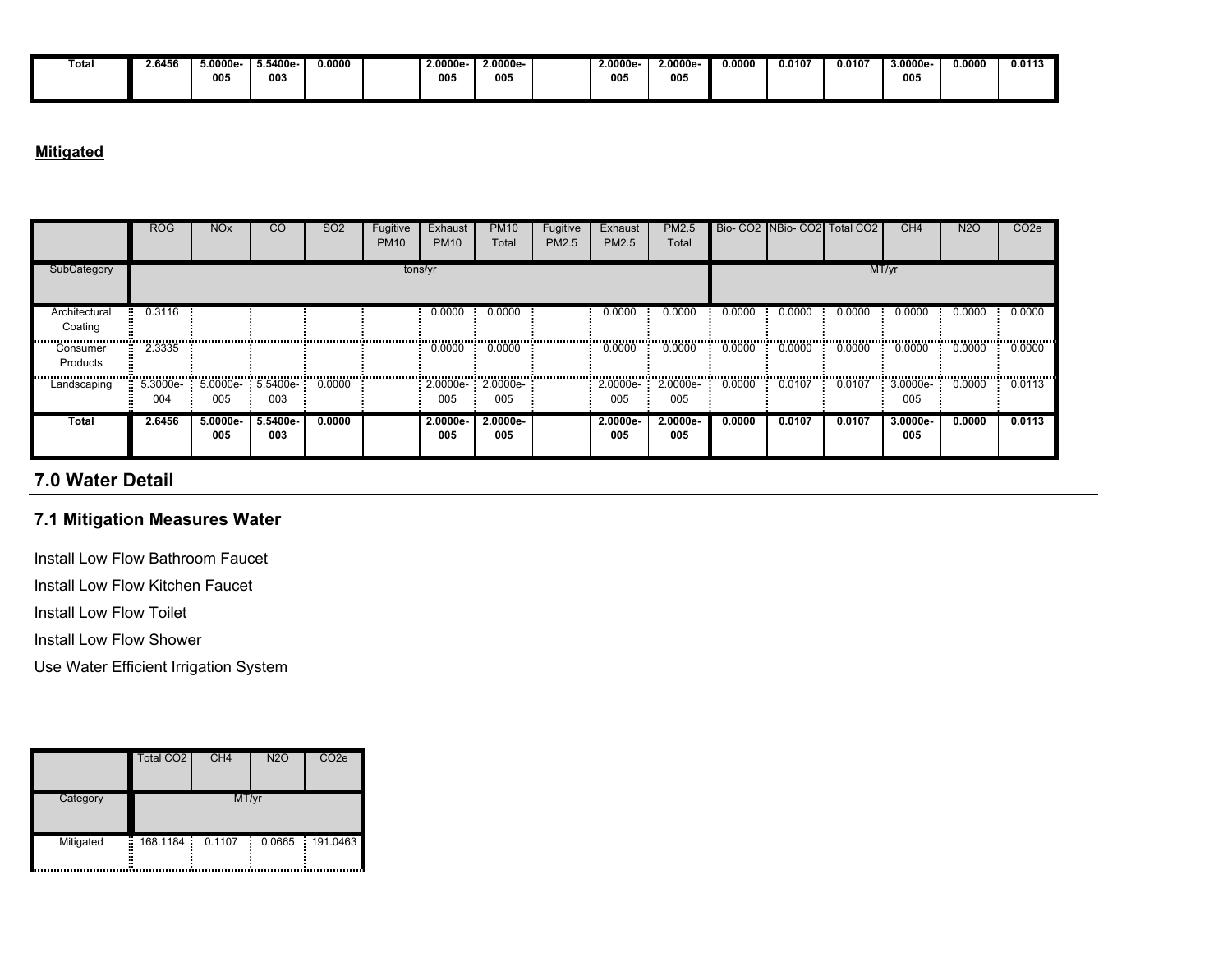| <br><br>m<br>m   |  |  |  |
|------------------|--|--|--|
| ш<br>ш<br>ш<br>ш |  |  |  |
|                  |  |  |  |

# **7.2 Water by Land Use**

**Unmitigated**

|                                   | Indoor/Out<br>door Use            | Total CO <sub>2</sub> | CH4             | N2O             | CO <sub>2e</sub> |
|-----------------------------------|-----------------------------------|-----------------------|-----------------|-----------------|------------------|
| Land Use                          | Mgal                              |                       |                 | MT/yr           |                  |
| General Office<br><b>Building</b> | 104.507/<br>×<br>64.0529          | 200.6680              | 0.1377          | 0.0826          | 229.1515         |
| <b>Strip Mall</b>                 | $-0.703689$<br>÷<br>0.431293<br>× | 1.3512                | 9.3000e-<br>004 | 5.6000e-<br>004 | 1.5430           |
| Total                             |                                   | 202.0192              | 0.1386          | 0.0831          | 230.6945         |

### **Mitigated**

|                                   | Indoor/Out<br>door Use              | <b>Total CO2</b> | CH <sub>4</sub> | <b>N2O</b>      | CO <sub>2</sub> e |
|-----------------------------------|-------------------------------------|------------------|-----------------|-----------------|-------------------|
| <b>Land Use</b>                   | Mgal                                |                  |                 | MT/yr           |                   |
| General Office<br><b>Building</b> | 83.606 /<br>÷<br>60.1457            | 166.9940         | 0.1100          | 0.0660          | 189.7685          |
| <b>Strip Mall</b>                 | $-0.562951/$<br>×<br>0.404984<br>×, | 1.1244           | 7.4000e-<br>004 | 4.4000e-<br>004 | 1.2778            |
| <b>Total</b>                      |                                     | 168.1184         | 0.1107          | 0.0665          | 191.0463          |

# **8.0 Waste Detail**

**8.1 Mitigation Measures Waste**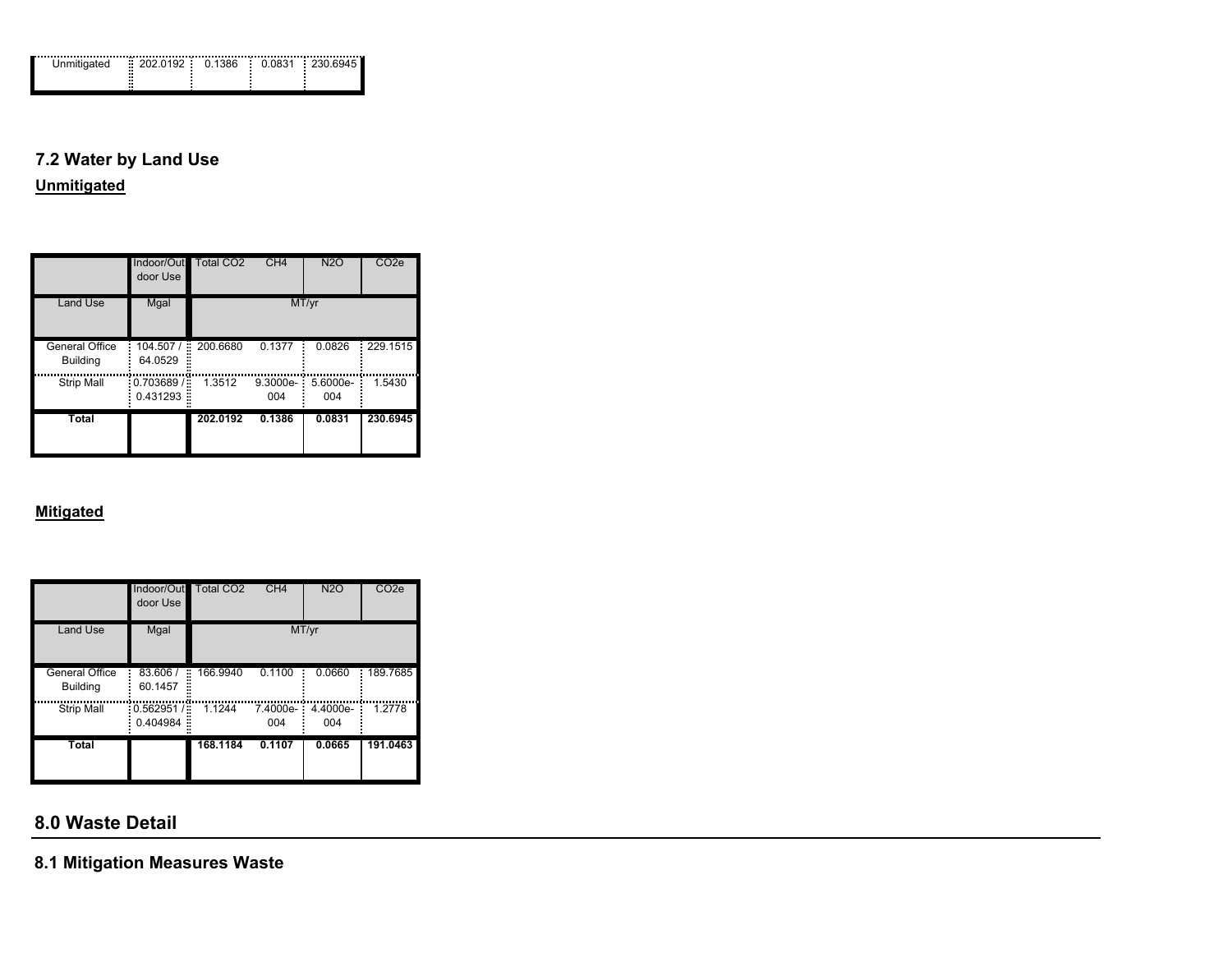### **Category/Year**

|             | <b>Total CO2</b>    | CH <sub>4</sub> | <b>N2O</b> | CO <sub>2e</sub> |  |  |
|-------------|---------------------|-----------------|------------|------------------|--|--|
|             | MT/yr               |                 |            |                  |  |  |
| Mitigated   | 113.0274<br>÷<br>ш. | 6.6797          | 0.0000     | 253.3017         |  |  |
| Unmitigated | ÷<br>113.0274       | 6.6797          | 0.0000     | 253.3017         |  |  |

# **8.2 Waste by Land Use**

**Unmitigated**

|                                          | Waste<br><b>Disposed</b> | <b>Total CO2</b> | CH <sub>4</sub> | <b>N2O</b> | CO <sub>2e</sub> |
|------------------------------------------|--------------------------|------------------|-----------------|------------|------------------|
| <b>Land Use</b>                          | tons                     |                  |                 | MT/yr      |                  |
| <b>General Office</b><br><b>Building</b> | 546.84                   | 111.0036<br>÷    | 6.5601          | 0.0000     | 248.7662         |
| <b>Strip Mall</b>                        | 9.97                     | 2.0238<br>×      | 0.1196          | 0.0000     | 4.5355           |
| <b>Total</b>                             |                          | 113.0274         | 6.6797          | 0.0000     | 253.3017         |

|          | Waste<br>Disposed | Total CO <sub>2</sub> | CH <sub>4</sub> | <b>N2O</b> | CO <sub>2</sub> e |
|----------|-------------------|-----------------------|-----------------|------------|-------------------|
| Land Use | tons              |                       |                 | MT/yr      |                   |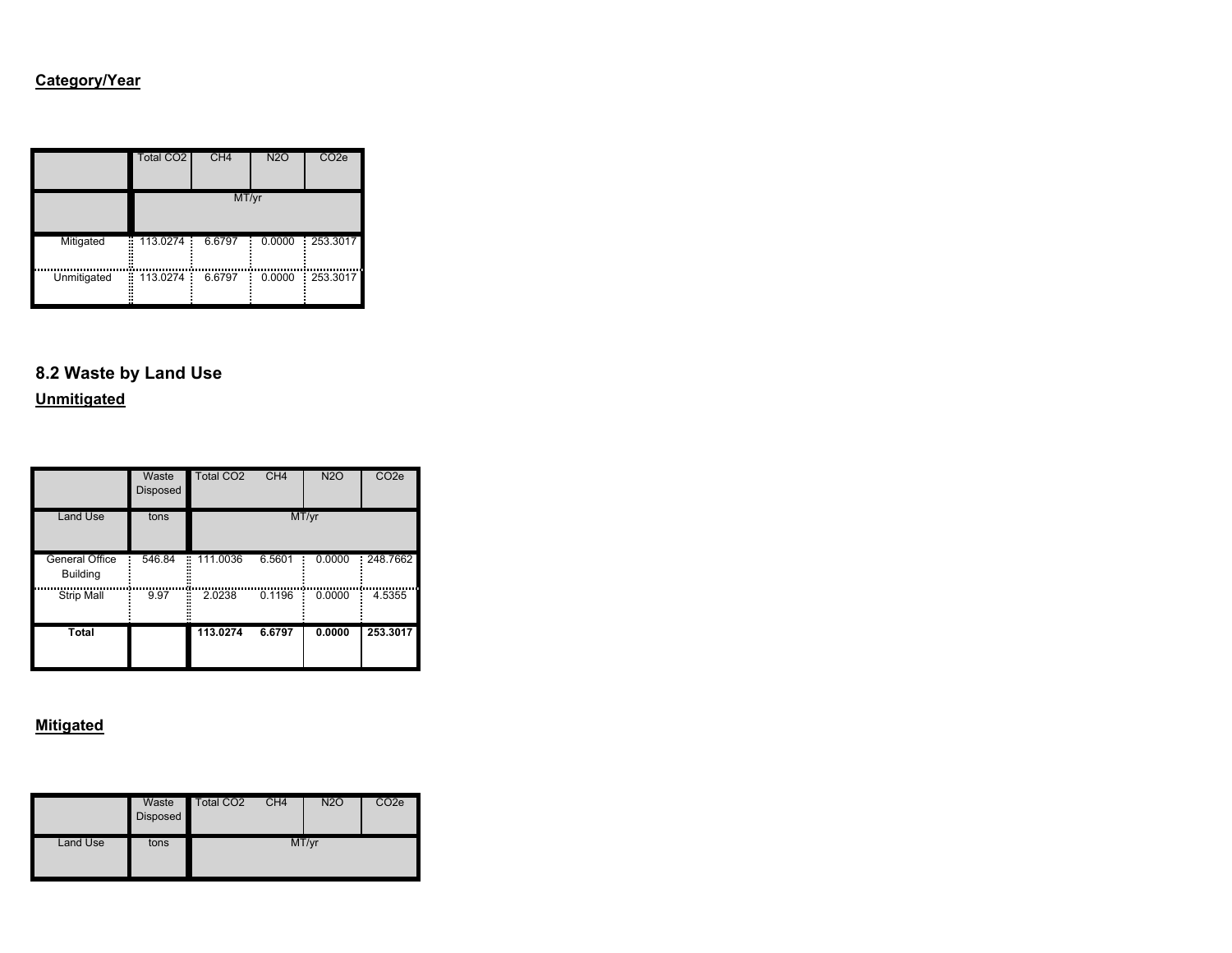| General Office<br><b>Building</b> | 546.84     | 111.0036<br>H. | 6.5601 | 0.0000 | 248.7662 |
|-----------------------------------|------------|----------------|--------|--------|----------|
| <b>Strip Mall</b>                 | ř,<br>9.97 | 2.0238         | 0.1196 | 0.0000 | 4.5355   |
| Total                             |            | 113.0274       | 6.6797 | 0.0000 | 253.3017 |

# **9.0 Operational Offroad**

| $\overline{\phantom{0}}$<br>Davs/Year<br>Fuel<br>Horse Power<br>∟oad Factor<br>Hours/Day<br>Number<br>$\epsilon$ quipment Type<br>Type |
|----------------------------------------------------------------------------------------------------------------------------------------|
|----------------------------------------------------------------------------------------------------------------------------------------|

# **10.0 Vegetation**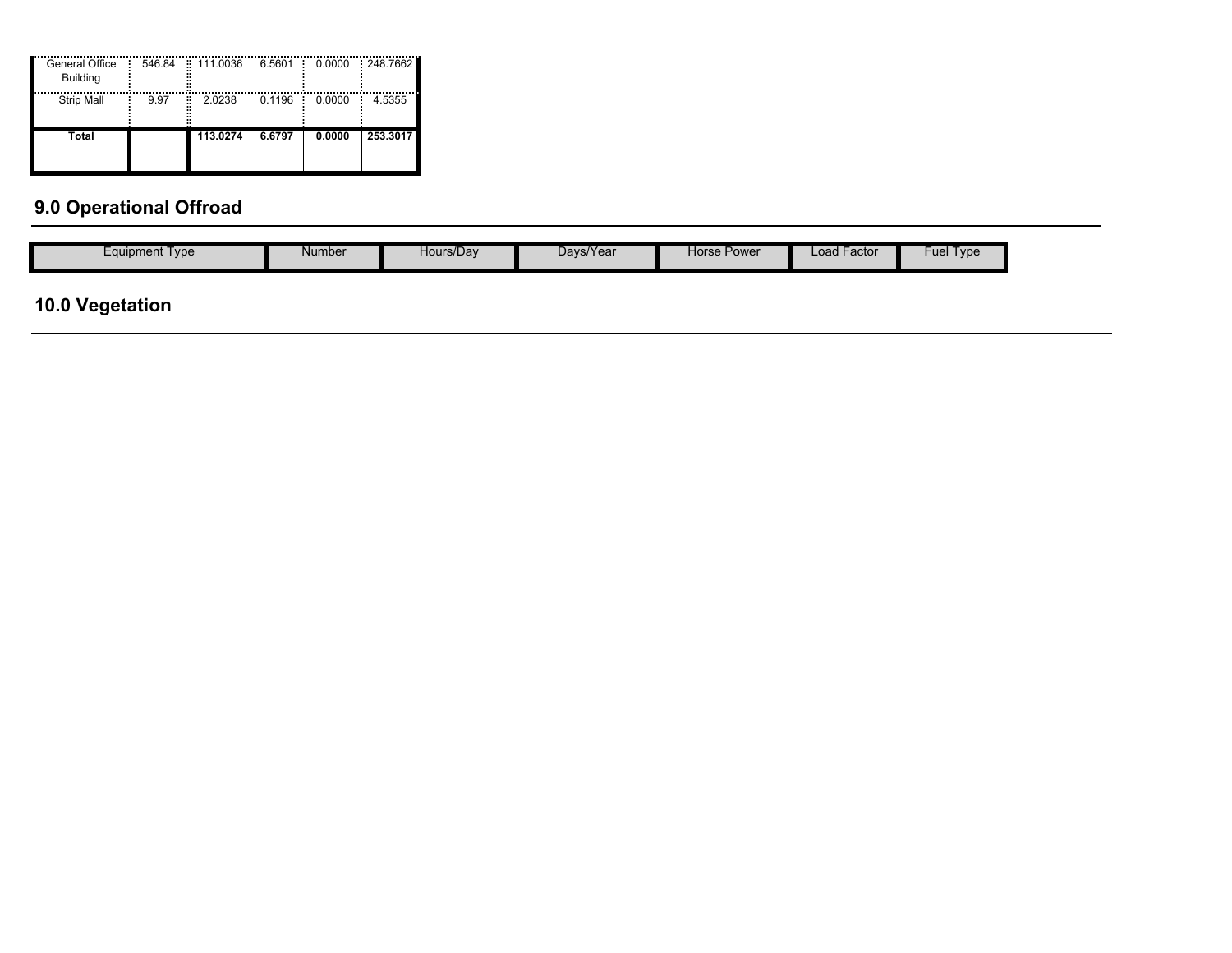#### **T12 BAU 2005**

#### **Alameda County, Annual**

#### **1.0 Project Characteristics**

#### **1.1 Land Usage**

| and Uses                | Size   | Metric  | Lot Acreage | Floor Surface Area | Population |
|-------------------------|--------|---------|-------------|--------------------|------------|
| General Office Building | 588.00 | 1000sqf | . . ບບ      | 588,000.00         |            |
| <b>Strip Mall</b>       | ษ. วเ  | 1000sq  | 0.00        | 9,500.00           |            |

#### **1.2 Other Project Characteristics**

| <b>Urbanization</b>               | Urban                          | Wind Speed (m/s)                  | 2.2   | <b>Precipitation Freg (Days)</b>        | 63    |  |
|-----------------------------------|--------------------------------|-----------------------------------|-------|-----------------------------------------|-------|--|
| <b>Climate Zone</b>               | 5                              |                                   |       | <b>Operational Year</b>                 | 2005  |  |
| <b>Utility Company</b>            | Pacific Gas & Electric Company |                                   |       |                                         |       |  |
| <b>CO2 Intensity</b><br>(lb/MWhr) | 489                            | <b>CH4 Intensity</b><br>(lb/MWhr) | 0.029 | N <sub>2</sub> O Intensity<br>(lb/MWhr) | 0.006 |  |

#### **1.3 User Entered Comments & Non-Default Data**

Project Characteristics - Adjust PG&E CO2 factor to reflect 2005 base year published in 11/2015

Land Use - Adjust lot acreage to reflect project site.

Construction Phase - Adjust schedule to match applicant estimates.

Off-road Equipment -

Off-road Equipment - Adjsut equipment mix to reflect sponsor provided data.

Off-road Equipment - Adjsut equipment mix to reflect sponsor provided data.

Off-road Equipment -

Off-road Equipment - Adjust Equipment mix to reflect applicant povided data.

Trips and VMT - Adjsut worker and vendor trips to reflect sponsor provided data.

Grading - input acres disturbed based on lot size, as model defaulted to zero.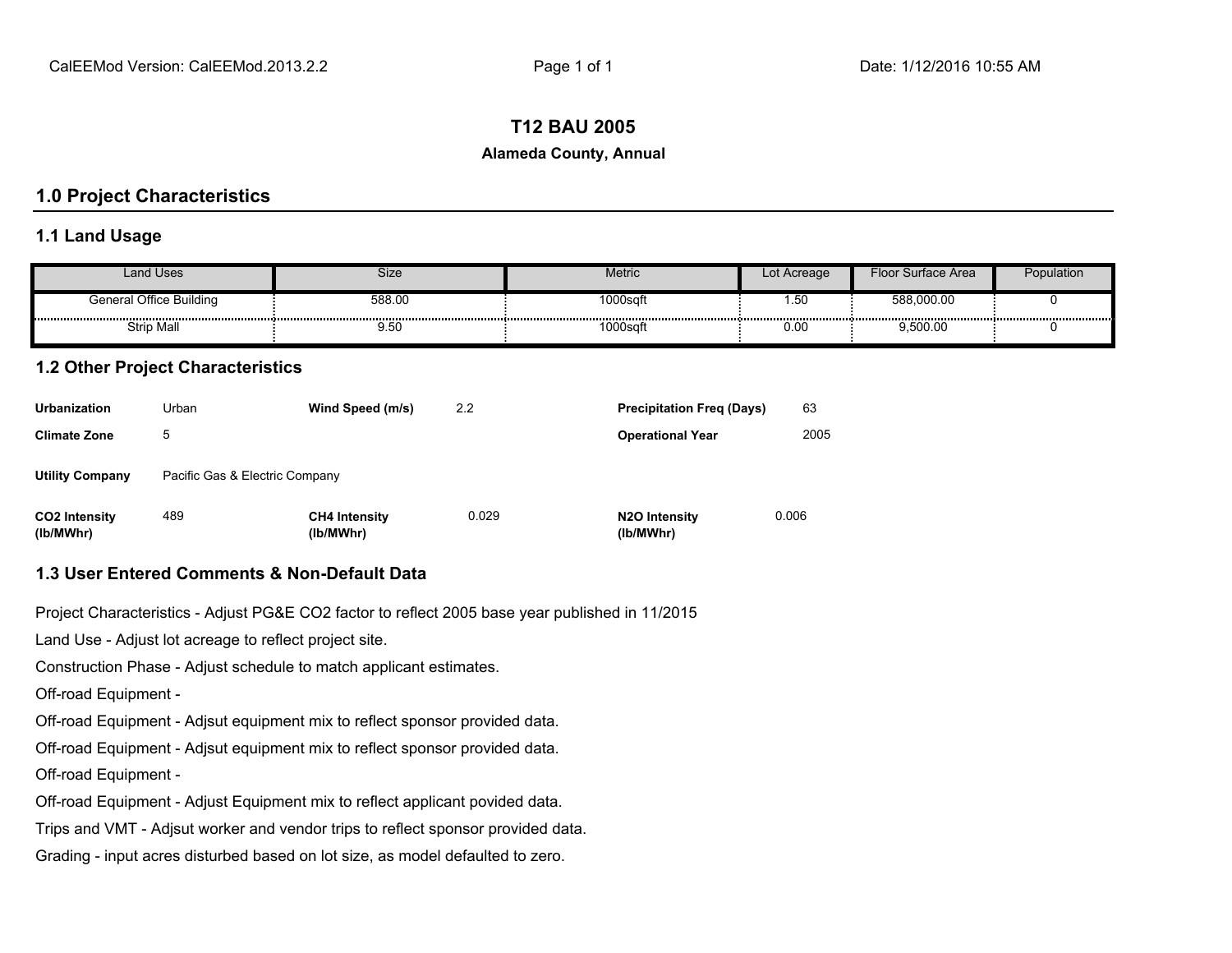Architectural Coating -

Vehicle Trips - TIS assumes retail trip gen internally captured. Adjsuted office trip rates to match TIS.

Energy Use - All energy values default.

Water And Wastewater - Assume all EBMUD WWTP treatment aerobic. No septic or lagoons.

Water Mitigation -

Vechicle Emission Factors -

Vechicle Emission Factors -

Vechicle Emission Factors -

| <b>Table Name</b>                                                                                                        | <b>Column Name</b>              | <b>Default Value</b> | <b>New Value</b> |
|--------------------------------------------------------------------------------------------------------------------------|---------------------------------|----------------------|------------------|
| tblAreaCoating                                                                                                           | Area EF Nonresidential Exterior | 250                  | 150              |
| tblAreaMitigation                                                                                                        |                                 | 250                  | 100              |
| tblAreaMitigation                                                                                                        |                                 | $\frac{1}{250}$      | 150              |
|                                                                                                                          |                                 | <br>250              | 100              |
| المستعدل المستحدث المستحدث المستحدث المستحدث المستحدث المستحدث المستحدث المستحدث المستحدث المستحدث المستحدث ا<br>NumDavs |                                 | 10.00                | 41.00            |
| tblConstructionPhase                                                                                                     | <b>NumDays</b>                  | 200.00               | 423.00           |
| tblConstructionPhase                                                                                                     | NumDays                         | 4.00                 | 40.00            |
| tblConstructionPhase                                                                                                     | <br>NumDays                     | 10.00                | 15.00            |
| tblConstructionPhase                                                                                                     | NumDays                         | 2.00                 | 4.00             |
| tblGrading                                                                                                               | AcresOfGrading                  | 0.00                 | 1.50             |
|                                                                                                                          |                                 |                      |                  |
|                                                                                                                          |                                 |                      |                  |
| tblLandUse                                                                                                               | LotAcreage                      | 13.50                | 1.50             |
| <br>tblLandUse                                                                                                           | LotAcreage                      | 0.22                 | 0.00             |
| tblOffRoadEquipment                                                                                                      | HorsePower                      | 226.00               | 800.00           |
| tblOffRoadEquipment                                                                                                      | <br>HorsePower                  | 226.00               | 800.00           |
| <br>tblOffRoadEquipment                                                                                                  |                                 | 89.00                | 200.00           |
| tblOffRoadEquipment                                                                                                      | HorsePower                      | 84.00                | 150.00           |
|                                                                                                                          |                                 |                      | 500.00           |
| tblOffRoadEquipment                                                                                                      | HorsePower                      | 97.00                | 500.00           |
| <br>tblOffRoadEquipment                                                                                                  | <b>HorsePower</b>               | 97.00                | 500.00           |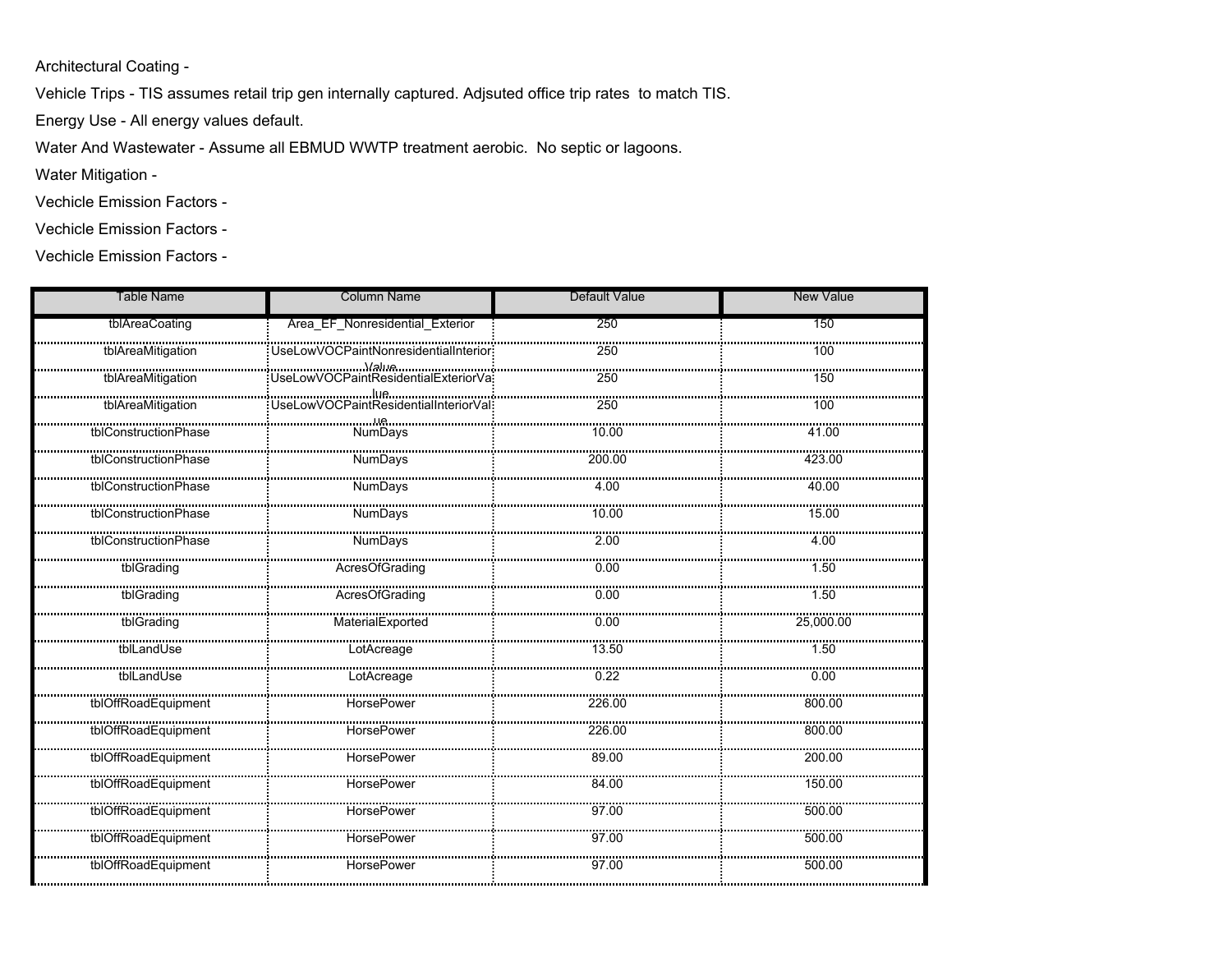| tblOffRoadEquipment       | <b>HorsePower</b>          | 62.00    | 350.00                 |
|---------------------------|----------------------------|----------|------------------------|
| tblOffRoadEquipment       | <b>HorsePower</b>          | 400.00   | 375.00                 |
| <br>tblOffRoadEquipment   | HorsePower                 | 400.00   | 375.00                 |
| tblOffRoadEquipment       | LoadFactor                 | 0.31     | 0.31                   |
| tblOffRoadEquipment       | <br>LoadFactor             | 0.38     | 0.38                   |
| tblOffRoadEquipment       | LoadFactor                 | 0.38     | 0.38                   |
| tblOffRoadEquipment       | <br>OffRoadEquipmentType   |          | <b>Aerial Lifts</b>    |
| tblOffRoadEquipment       | <br>OffRoadEquipmentType   |          | <br>Off-Highway Trucks |
| tblOffRoadEquipment       | OffRoadEquipmentType       |          | Off-Highway Trucks     |
| tblOffRoadEquipment       |                            | 1.00     | 0.00                   |
| tblOffRoadEquipment       |                            | 1.00     | 0.00                   |
| tblOffRoadEquipment       |                            | 1.00     | 0.00                   |
| tblOffRoadEquipment       |                            | 1.00     | 0.00                   |
| tblOffRoadEquipment       | OffRoadEquipmentUnitAmount | 1.00     | 2.00                   |
| <br>tblOffRoadEquipment   |                            | 1.00     | 2.00                   |
| tblOffRoadEquipment       | CffRoadEquipmentUnitAmount | 1.00     | 2.00                   |
| tblOffRoadEquipment       | OffRoadEquipmentUnitAmount | 3.00     | 0.00                   |
| tblOffRoadEquipment       | <br>UsageHours             | 6.00     | 8.00                   |
| tblOffRoadEquipment       | <br>UsageHours             | 6.00     | 10.00                  |
| tblOffRoadEquipment       | <br>UsageHours             | <br>6.00 | <br>4.00               |
| tblOffRoadEquipment       | UsageHours                 | 8.00     | 10.00                  |
| tblOffRoadEquipment       | UsageHours                 | 6.00     | 8.00                   |
| tblOffRoadEquipment       | <br>UsageHours             | 7.00     | 8.00                   |
| tblProjectCharacteristics | CO2IntensityFactor         | 641.35   | 489                    |
| tblProjectCharacteristics | <br>OperationalYear        | 2014     | 2005                   |
| tblVehicleTrips           | $ST_TR$                    | 2.37     | 1.05                   |
| tblVehicleTrips           | <br>St_tr                  | 42.04    | 0.00                   |
| tblVehicleTrips           | <br>SU_TR                  | <br>0.98 | 0.44                   |
| tblVehicleTrips           | SU_TR                      | 20.43    | 0.00                   |
| tblVehicleTrips           | WD_TR                      | 11.01    | 4.89                   |
|                           |                            |          |                        |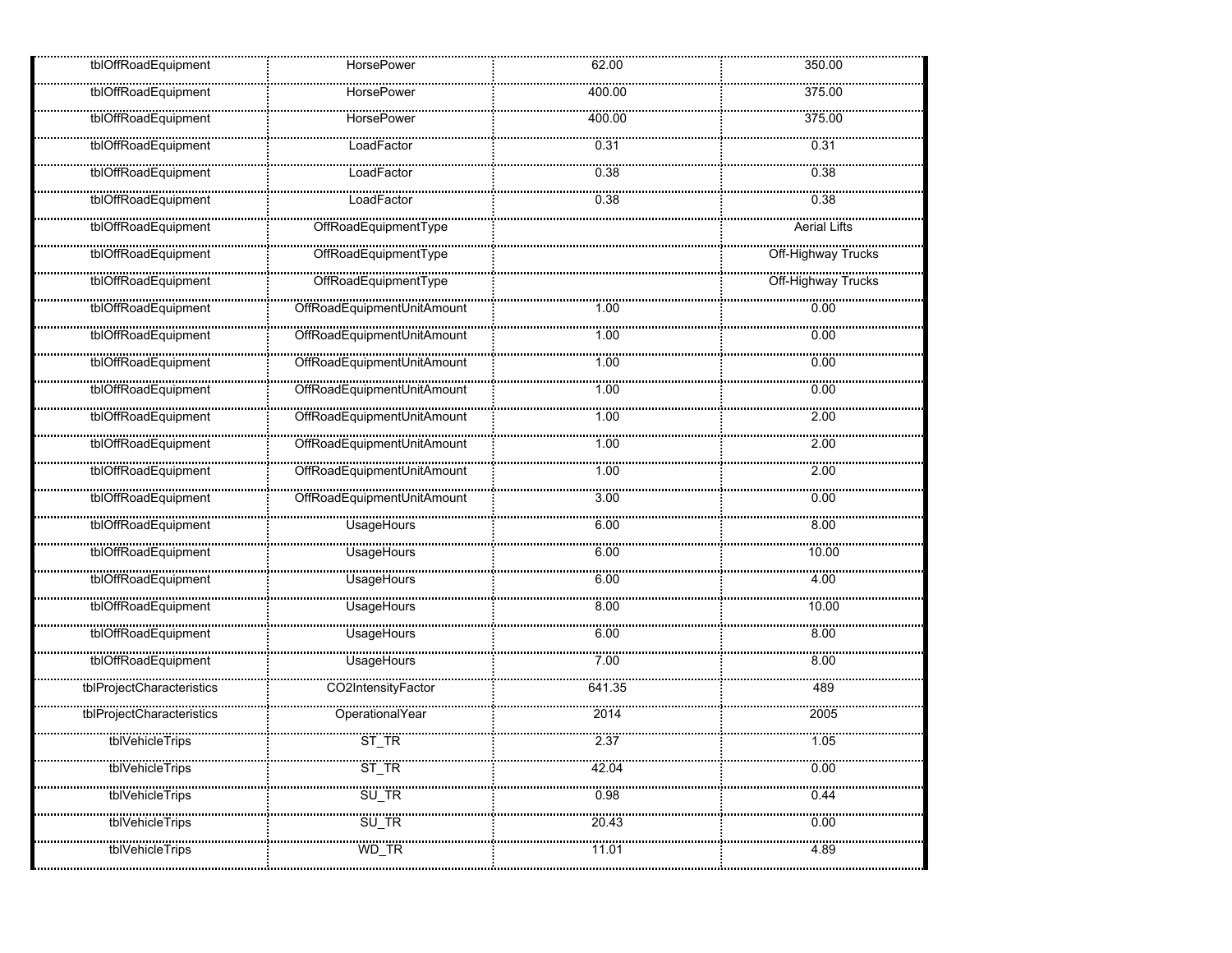| tblVehicleTrips | WD TR                                  | 44.32 | 0.00   |
|-----------------|----------------------------------------|-------|--------|
| thlWater        | AerobicPercent                         | 87.46 | 100.00 |
| tblWater        | AerobicPercent                         | 87.46 | 100.00 |
| tblWater        | : AnaerobicandFacultativeLagoonsPerce: | 221   | 0.00   |
| tblWater        | AnaerobicandFacultativeLagoonsPerce    | 2.21  | 0.00   |
| thlWater        | SepticTankPercent                      | 10.33 | 0.00   |
| thlWater        | SepticTankPercent                      | 10.33 | 0.00   |

# **2.0 Emissions Summary**

## **2.1 Overall Construction**

**Unmitigated Construction**

|       | <b>ROG</b> | <b>NO<sub>x</sub></b>                                                                   | <b>CO</b> | SO <sub>2</sub> | Fugitive<br><b>PM10</b> | Exhaust<br><b>PM10</b>                    | <b>PM10</b><br>Total | Fugitive<br>PM2.5                         | Exhaust<br><b>PM2.5</b> | PM2.5<br>Total |        | Bio- CO2 NBio- CO2 Total CO2 | CH <sub>4</sub> | <b>N2O</b>                                  | CO <sub>2</sub> e |
|-------|------------|-----------------------------------------------------------------------------------------|-----------|-----------------|-------------------------|-------------------------------------------|----------------------|-------------------------------------------|-------------------------|----------------|--------|------------------------------|-----------------|---------------------------------------------|-------------------|
| Year  |            | tons/yr<br>2.8560<br>0.0297<br>0.1914<br>0.2429<br>0.0171<br>4.2174<br>0.0515<br>0.1914 |           |                 |                         |                                           |                      |                                           |                         |                |        | MT/yr                        |                 |                                             |                   |
| 2002  | 0.4659     |                                                                                         |           |                 |                         |                                           |                      |                                           |                         | 0.2085         | 0.0000 | 309.9974 309.9974            | 0.0325          | 0.0000                                      | 310.6802          |
| 2003  | 2.3793     | 18.2912                                                                                 | 16.5621   | 0.1246          | <br>0.2777              | ,,,,,,,,,,,,,,,,,,,,,,,,,,,,,,,<br>0.7444 | 1.0222               | ,,,,,,,,,,,,,,,,,,,,,,,,,,,,,,,<br>0.0857 | 0.7444                  | .<br>0.8301    |        | 0.0000 1,432.574 1,432.5743  | 0.1899          | <br>0.0000                                  | 1.436.5632        |
| 2004  | 8.2670     | 10.1483                                                                                 | 9.2804    | 0.0688          | <br>0.1563              | 0.4219                                    | <br>0.5782           | 0.0481                                    | 0.4219                  | <br>0.4700     | 0.0000 | 793.5873 793.5873            | 0.1077          | ,,,,,,,,,,,,,,,,,,,,,,,,,,,,,,,,,<br>0.0000 | 795.8487          |
| Total | 11.1121    | 32.6570                                                                                 | 28.6985   | 0.2231          | 0.4855                  | 1.3578                                    | 1.8433               | 0.1509                                    | 1.3578                  | 1.5086         | 0.0000 | 2,536.159 2,536.1590         | 0.3301          | 0.0000                                      | 2.543.0920        |

### **Mitigated Construction**

|      | <b>ROG</b> | <b>NOx</b> | CO | <b>SO2</b> | Fugitive<br><b>PM10</b> | Exhaust<br><b>PM10</b> | <b>PM10</b><br>Total | Fugitive<br><b>PM2.5</b> | Exhaust<br>PM2.5 | <b>PM2.5</b><br>Total |  | Bio- CO2 NBio- CO2 Total CO2 | CH <sub>4</sub> | <b>N2O</b> | CO <sub>2</sub> e |
|------|------------|------------|----|------------|-------------------------|------------------------|----------------------|--------------------------|------------------|-----------------------|--|------------------------------|-----------------|------------|-------------------|
| Year |            |            |    |            | tons/yr                 |                        |                      |                          |                  |                       |  | MT/yr                        |                 |            |                   |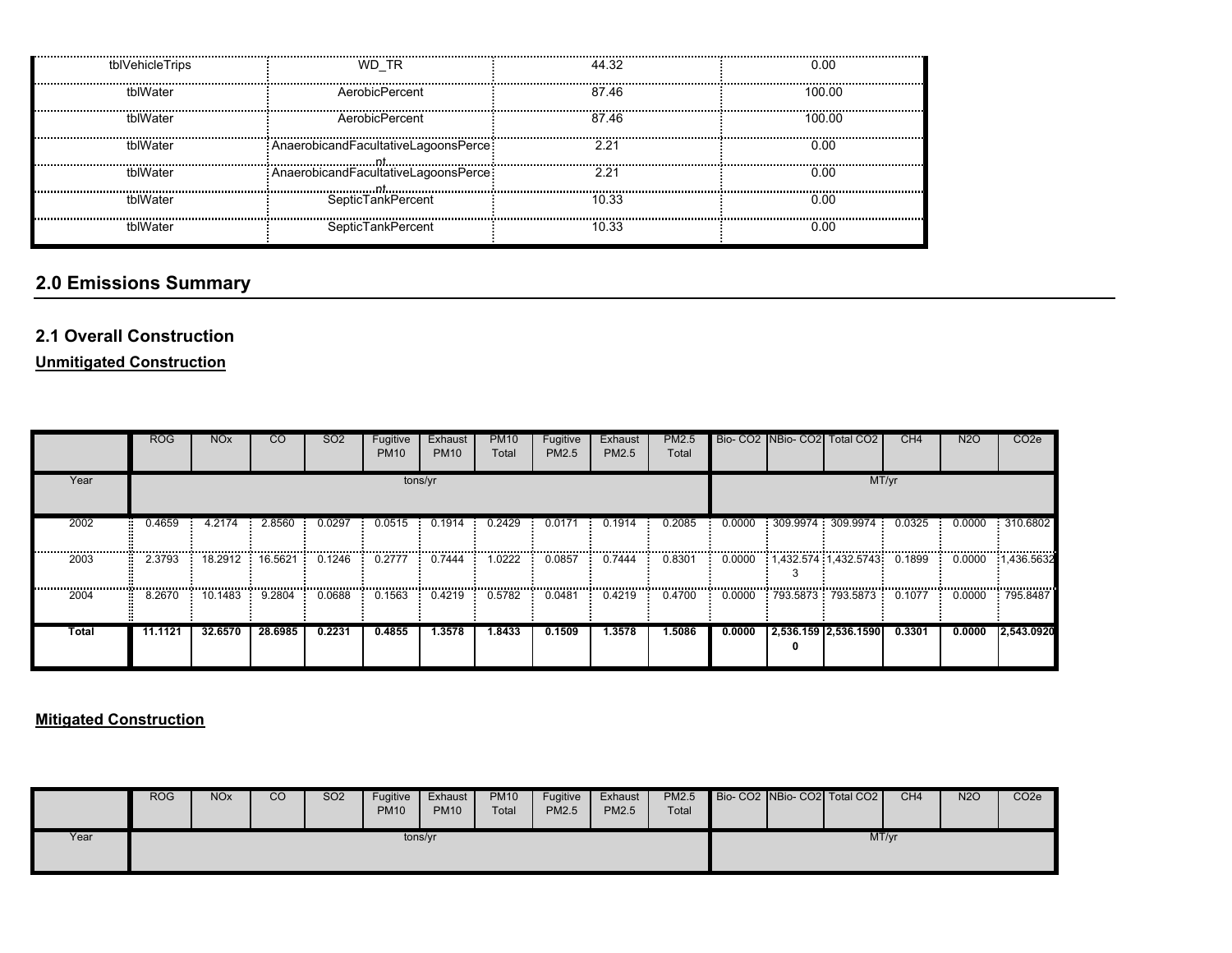| 2002                        | 0.4659     | 4.2174                | 2.8560          | 0.0297          | 0.0515                         | 0.1914                        | 0.2429               | 0.0171                          | 0.1914                         | 0.2085                | 0.0000 |      | 309.9972 : 309.9972 : 0.0325                 |        | 0.0000          | 310.6800         |
|-----------------------------|------------|-----------------------|-----------------|-----------------|--------------------------------|-------------------------------|----------------------|---------------------------------|--------------------------------|-----------------------|--------|------|----------------------------------------------|--------|-----------------|------------------|
| 2003                        | 2.3793     |                       | 18.2912 16.5621 | 0.1246          | 0.2777                         | 0.7444                        | 1.0222               | 0.0857                          | 0.7444                         | 0.8301                |        |      | $0.0000$ : 1,432.573 : 1,432.5733 : 0.1899 : |        | 0.0000          | 1,436.5621       |
| 2004                        | 8.2670     | 10.1483               | 9.2804          | 0.0688          | 0.1563                         | 0.4219                        | 0.5782               | 0.0481                          | 0.4219                         | 0.4700                |        |      | $0.0000$ 793.5867 793.5867 0.1077 0.0000     |        |                 | . 795.8481       |
| Total                       | 11.1121    | 32.6570               | 28.6985         | 0.2231          | 0.4855                         | 1.3578                        | 1.8433               | 0.1509                          | 1.3578                         | 1.5086                | 0.0000 |      | 2,536.157 2,536.1573                         | 0.3301 | 0.0000          | 2,543.0902       |
|                             | <b>ROG</b> | <b>NO<sub>x</sub></b> | $\overline{c}$  | SO <sub>2</sub> | <b>Fugitive</b><br><b>PM10</b> | <b>Exhaust</b><br><b>PM10</b> | <b>PM10</b><br>Total | <b>Fugitive</b><br><b>PM2.5</b> | <b>Exhaust</b><br><b>PM2.5</b> | <b>PM2.5</b><br>Total |        |      | Bio-CO2 INBio-CO2 Total CO2                  | CH4    | N <sub>20</sub> | CO <sub>2e</sub> |
| Percent<br><b>Reduction</b> | 0.00       | 0.00                  | 0.00            | 0.00            | 0.00                           | 0.00                          | 0.00                 | 0.00                            | 0.00                           | 0.00                  | 0.00   | 0.00 | 0.00                                         | 0.00   | 0.00            | 0.00             |

# **2.2 Overall Operational**

**Unmitigated Operational**

|          | <b>ROG</b> | <b>NO<sub>x</sub></b> | <sub>CO</sub>       | SO <sub>2</sub> | Fugitive<br><b>PM10</b> | Exhaust<br><b>PM10</b>   | <b>PM10</b><br>Total | Fugitive<br><b>PM2.5</b> | Exhaust<br>PM2.5 | <b>PM2.5</b><br>Total |                 |        | Bio- CO2 NBio- CO2 Total CO2                  | CH4             | <b>N2O</b> | CO <sub>2</sub> e |
|----------|------------|-----------------------|---------------------|-----------------|-------------------------|--------------------------|----------------------|--------------------------|------------------|-----------------------|-----------------|--------|-----------------------------------------------|-----------------|------------|-------------------|
| Category |            |                       |                     |                 |                         | tons/yr                  |                      |                          |                  |                       |                 |        | MT/yr                                         |                 |            |                   |
| Area     | 2.9576     | 8.0000e-<br>005       | $: 6.9900e-$<br>003 | 0.0000          |                         | 3.0000e- 3.0000e-<br>005 | 005                  |                          | 3.0000e-<br>005  | 3.0000e-<br>005       | 0.0000          | 0.0107 | 0.0107                                        | 5.0000e-<br>005 | 0.0000     | 0.0117            |
| Energy   | 0.0646     | 0.5871                | 0.4931              | 3.5200e-<br>003 |                         | 0.0446                   | 0.0446               |                          | 0.0446           | 0.0446                |                 |        | 0.0000  2.473.817  2.473.8174  0.1211         |                 | 0.0342     | 2.486.9704        |
| Mobile   | 3.9191     | 10.6391               | 40.4736             | 0.0811          | 1.7574                  | 0.2975                   | 2.0549               | 0.5147                   | 0.2975           | 0.8123                |                 |        | $\frac{1}{100000}$ : 2,771.518 : 2,771.5180 : | 0.2704          | 0.0000     | 2,777.1965        |
| Waste    |            |                       |                     |                 |                         | 0.0000                   | 0.0000               |                          | 0.0000           | 0.0000                | 113.0274 0.0000 |        | 113.0274                                      | 6.6797          | 0.0000     | 253.3017          |
| Water    |            |                       |                     |                 |                         | 0.0000                   | 0.0000               |                          | 0.0000           | 0.0000                |                 |        |                                               | 0.1386          | 0.0831     | 242.2337          |
| Total    | 6.9413     | 11.2263               | 40.9737             | 0.0846          | 1.7574                  | 0.3422                   | 2.0995               | 0.5147                   | 0.3422           | 0.8569                |                 |        | 150.2513   5,421.680   5,571.9319             | 7.2098          | 0.1173     | 5,759.7141        |

**Mitigated Operational**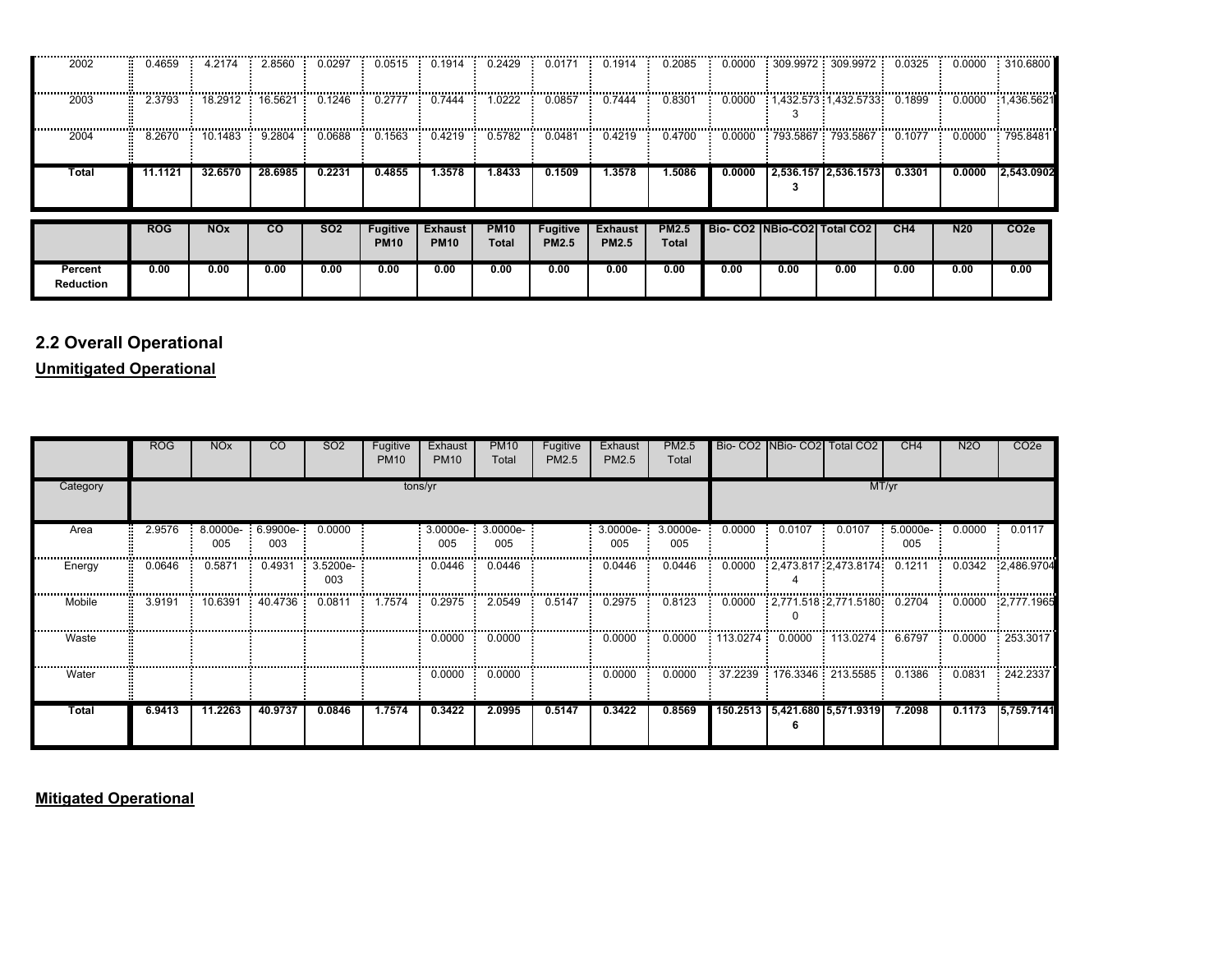|          | ROG    | <b>NO<sub>x</sub></b> | CO.             | SO <sub>2</sub> | Fugitive<br><b>PM10</b> | Exhaust<br><b>PM10</b> | <b>PM10</b><br>Total | Fugitive<br>PM2.5 | Exhaust<br>PM2.5 | PM2.5<br>Total  |        |        | Bio- CO2 NBio- CO2 Total CO2    | CH <sub>4</sub> | N <sub>2</sub> O | CO <sub>2</sub> e |
|----------|--------|-----------------------|-----------------|-----------------|-------------------------|------------------------|----------------------|-------------------|------------------|-----------------|--------|--------|---------------------------------|-----------------|------------------|-------------------|
| Category |        |                       |                 |                 |                         | tons/yr                |                      |                   |                  |                 |        |        |                                 | MT/yr           |                  |                   |
| Area     | 2.9576 | 8.0000e-<br>005       | 6.9900e-<br>003 | 0.0000          |                         | 3.0000e-<br>005        | 3.0000e-<br>005      |                   | 3.0000e-<br>005  | 3.0000e-<br>005 | 0.0000 | 0.0107 | 0.0107                          | 5.0000e-<br>005 | 0.0000           | 0.0117            |
| Energy   | 0.0646 | 0.5871                | 0.4931          | 3.5200e-<br>003 |                         | 0.0446                 | 0.0446               |                   | 0.0446           | 0.0446          |        |        | 0.0000 2.473.817 2.473.8174     | 0.1211          | 0.0342           | 2,486.9704        |
| Mobile   | 3.9191 | 10.6391               | 40.4736         | 0.0811          | 1.7574                  | 0.2975                 | 2.0549               | 0.5147            | 0.2975           | 0.8123          | 0.0000 |        | $2,771.518$ $2,771.5180$ 0.2704 |                 | 0.0000           | 2,777.1965        |
| Waste    |        |                       |                 |                 |                         | 0.0000                 | 0.0000               |                   | 0.0000           | 0.0000          |        |        | $113.0274$ 0.0000 113.0274      | 6.6797          | 0.0000           | : 253.3017        |
| Water    |        |                       |                 |                 |                         | 0.0000                 | 0.0000               |                   | 0.0000           | 0.0000          |        |        | 29.7791 148.0261 177.8052       | 0.1107          | 0.0665           | 200.7330          |
| Total    | 6.9413 | 11.2263               | 40.9737         | 0.0846          | 1.7574                  | 0.3422                 | 2.0995               | 0.5147            | 0.3422           | 0.8569          |        |        | 142.8065 5.393.372 5.536.1786   | 7.1820          | 0.1007           | 5,718.2134        |

|                             | <b>ROG</b> | <b>NOx</b> | $\overline{c}$ | <b>SO2</b> | <b>Fugitive</b><br><b>PM10</b> | <b>Exhaust</b><br><b>PM10</b> | <b>PM10</b><br><b>Total</b> | Fugitive<br><b>PM2.5</b> | <b>Exhaust</b><br><b>PM2.5</b> | <b>PM2.5</b><br><b>Total</b> |      | Bio-CO2   NBio-CO2   Total CO2 |      | CH4  | <b>N20</b> | CO <sub>2</sub> e |
|-----------------------------|------------|------------|----------------|------------|--------------------------------|-------------------------------|-----------------------------|--------------------------|--------------------------------|------------------------------|------|--------------------------------|------|------|------------|-------------------|
| Percent<br><b>Reduction</b> | 0.00       | 0.00       | 0.00           | 0.00       | 0.00                           | 0.00                          | 0.00                        | 0.00                     | 0.00                           | 0.00                         | 4.95 | 0.52                           | 0.64 | 0.39 | 14.19      | 0.72              |

# **3.0 Construction Detail**

#### **Construction Phase**

| Phase<br>Number | Phase Name                   | Phase Type                   | <b>Start Date</b> | End Date    | Week | <b>Num Davs</b> | <b>Phase Description</b> |
|-----------------|------------------------------|------------------------------|-------------------|-------------|------|-----------------|--------------------------|
|                 | Site Preparation             | Site Preparation             | 10/1/2002         | :10/4/2002  |      |                 |                          |
|                 | Grading                      | -Grading                     | 10/5/2002         | 11/29/2002  |      | 40              |                          |
|                 | Building Construction        | <b>Building Construction</b> | 11/30/2002        | 7/14/2004   |      | 423             |                          |
|                 | Paving                       | Paving                       | 7/15/2004         | $-8/4/2004$ |      | 151             |                          |
|                 | <b>Architectural Coating</b> | Architectural Coating        | 8/5/2004          | 9/30/2004   |      |                 |                          |

**Acres of Grading (Site Preparation Phase): 1.5**

**Acres of Grading (Grading Phase): 1.5**

**Acres of Paving: 0**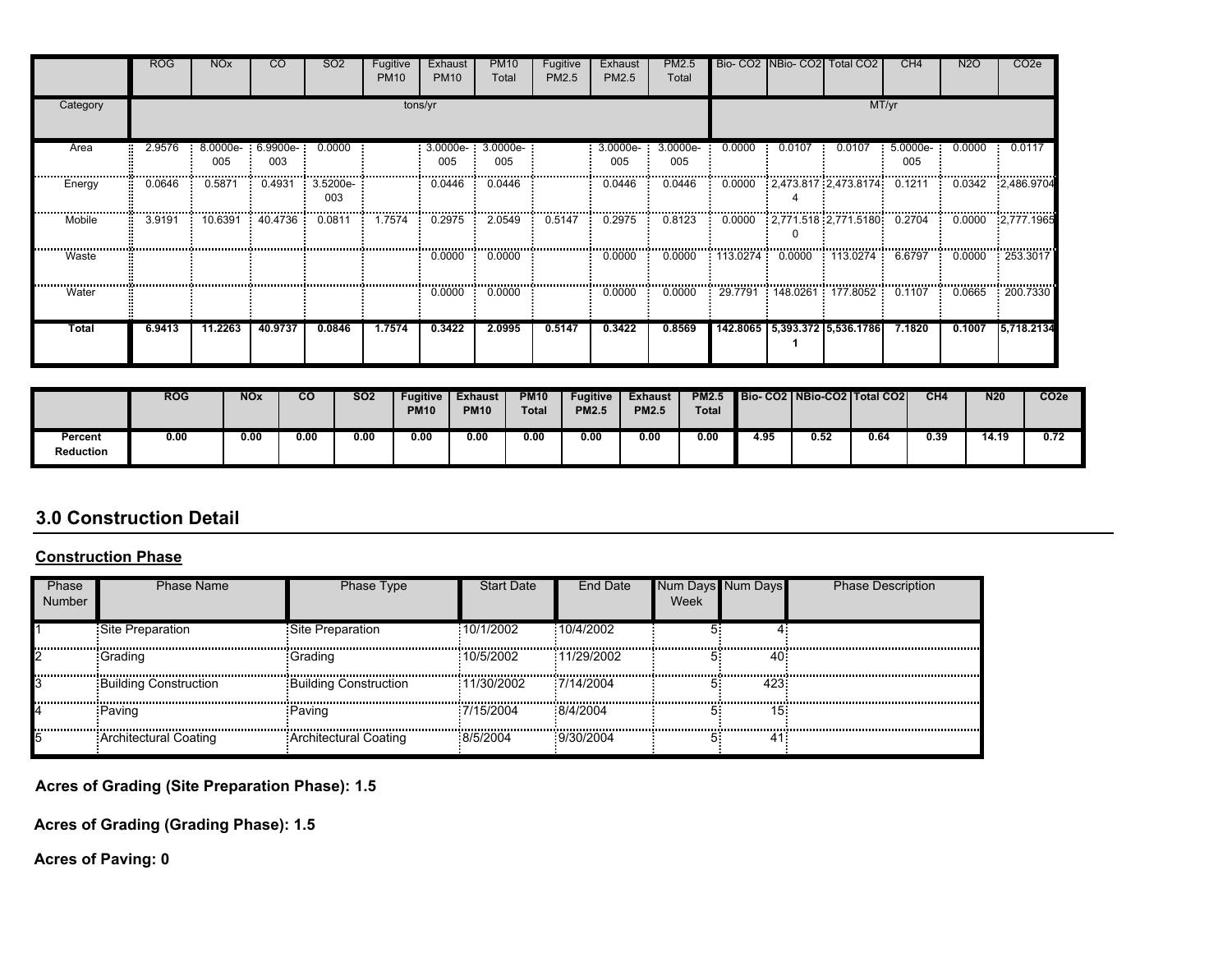**Residential Indoor: 0; Residential Outdoor: 0; Non-Residential Indoor: 896,250; Non-Residential Outdoor: 298,750 (Architectural Coating** 

#### **OffRoad Equipment**

| <b>Phase Name</b>                 | <b>Offroad Equipment Type</b> | Amount | <b>Usage Hours</b> | <b>Horse Power</b> | <b>Load Factor</b> |
|-----------------------------------|-------------------------------|--------|--------------------|--------------------|--------------------|
| Site Preparation                  | Graders                       | 0.     | 8.00:              | 174 <sup>2</sup>   | 0.41               |
| Site Preparation                  | Rubber Tired Dozers           |        | 7.00 <sup>1</sup>  | 255                | 0.40               |
| site Preparation                  | Tractors/Loaders/Backhoes     |        | $8.00^{\circ}$     | 500                | 0.37               |
| <br>Grading                       | Graders                       |        | 6.00               | 174                | 0.41               |
| Grading                           | Rubber Tired Dozers           |        | 6.00               | 255                | 0.40               |
| Grading                           |                               |        | 8.00               | 500                | 0.37               |
| .<br><b>Building Construction</b> | .<br>Aerial Lifts             |        | 10.00              | 350                | 0.31               |
|                                   |                               |        | 8.00               | 800                | <br>0.29           |
| Building Construction             | Cranes                        |        | 10.00              | 800                | 0.29               |
| <b>Building Construction</b>      | <b>Forklifts</b>              |        | 4.00               | 200                | 0.20               |
|                                   | <b>Generator Sets</b>         |        | 10.00              | 150                | 0.74               |
| Building Construction             |                               |        | 2.00:              | 375                | 0.38               |
| Building Construction             | Off-Highway Trucks            |        | 1.001              | 375                | 0.38               |
| Building Construction             |                               |        | 8.00               | 500                | 0.37               |
| <b>Building Construction</b>      | <b>Welders</b>                |        | 8.00.              | 46                 | 0.45               |
| Paving                            |                               |        | 6.00               |                    | 0.56               |
| Paving                            | Pavers                        |        | 6.00               | 125                | 0.42               |
| <br><br>Paving                    | Paving Equipment              |        | 8.00:              | 130                | 0.36               |
| Paving                            | Rollers                       |        | 7.00 <sup>1</sup>  | 80                 | 0.38               |
| Paving                            | Tractors/Loaders/Backhoes     |        | 8.00               | 97                 | 0.37               |
| <b>Architectural Coating</b>      | : Air Compressors             |        | 6.00:              | 78.                | 0.48               |

### **Trips and VMT**

| Phase Name       | ⊿ Offroad Equipment<br>Count | <b>Worker Trip</b><br>Number | <b>Number</b> | Vendor Trip Hauling Trip<br><b>Number</b> | <b>Worker Trip</b><br>Length | Length | Vendor Trip Hauling Trip<br>Length | Worker Vehicle<br>Class | Vendor      | Hauling<br>Vehicle Class Vehicle Class |
|------------------|------------------------------|------------------------------|---------------|-------------------------------------------|------------------------------|--------|------------------------------------|-------------------------|-------------|----------------------------------------|
| Site Preparation |                              | $5.00 -$<br>                 | 0.00 :        | 0.001                                     | :2.40<br>                    | 7.30   |                                    | 20.00 LD Mix            | HDT Mix     | <b>HHDT</b>                            |
| Grading          |                              | 5.00-                        | .00 C         | 3.125.00                                  | 2.40                         | 7.30:  | 20.00 LD                           | Mix                     | HDT:<br>Mix | HHDT                                   |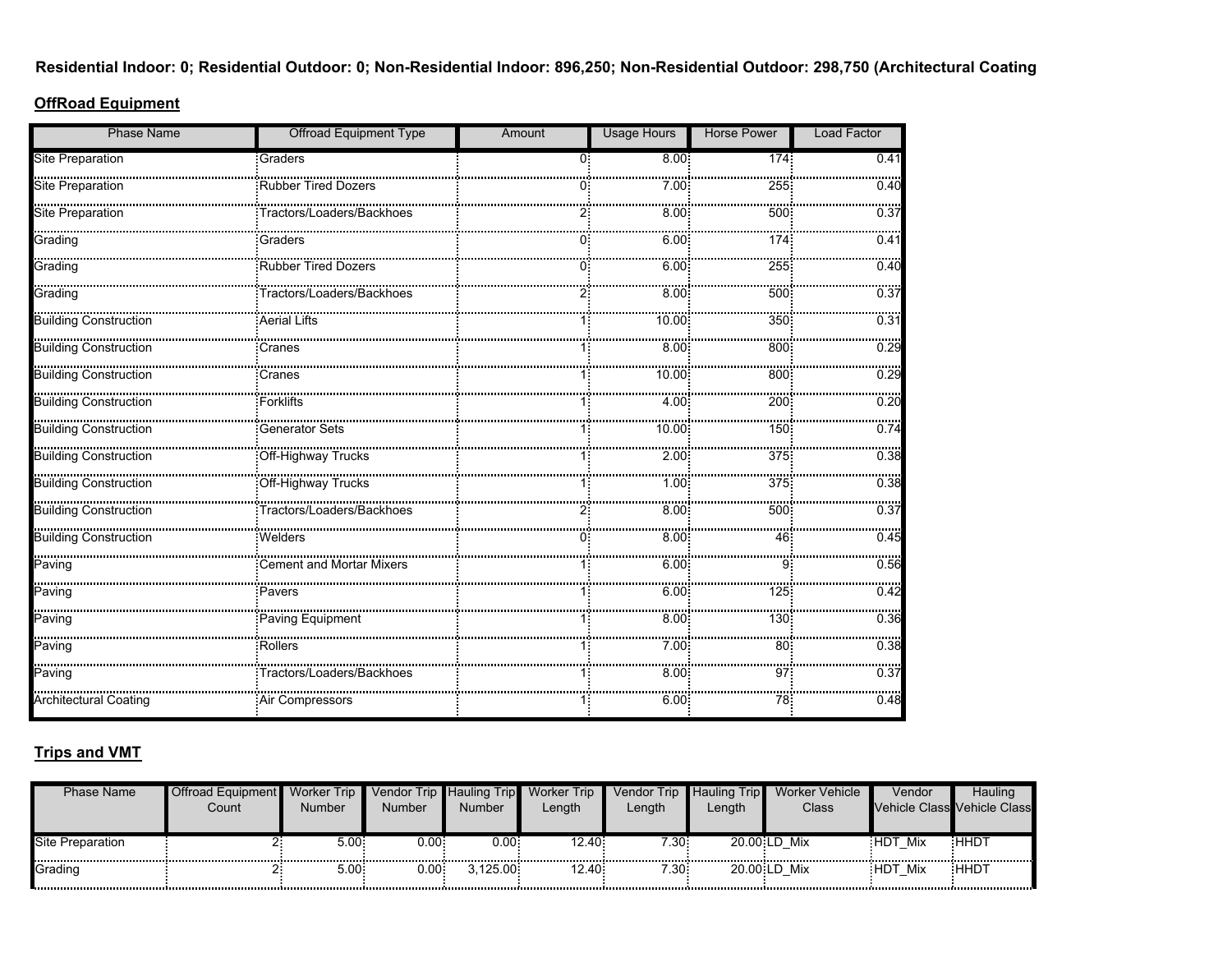| uildina<br>Construction | 191.00<br> | 98.00: | 0.001             | $2.40 -$<br>------ | 7.30:    | 20.00 LD<br>----------------------- | Mix | <br>Mix<br> | :ННDТ<br>----------- |
|-------------------------|------------|--------|-------------------|--------------------|----------|-------------------------------------|-----|-------------|----------------------|
| 'aving                  | I3.00=     | : 00.ر | . 00. ر           | $\angle 40$        | 7.30 -   | 20.00 LD                            | Mix | Mix         | <b>HHDT</b>          |
| Architectural Coating   | 38.00      | 0.00:  | ບ.00 <del>-</del> | $.40^{\circ}$      | $7.30 -$ | 20.00 LD                            | Mix | :HDT<br>Mix | <b>HHD</b>           |

# **3.1 Mitigation Measures Construction**

### **3.2 Site Preparation - 2002**

#### **Unmitigated Construction On-Site**

|                                                 | ROG         | <b>NOx</b> | CO     | SO <sub>2</sub> | Fugitive<br><b>PM10</b> | Exhaust<br><b>PM10</b>   | <b>PM10</b><br>Total | Fugitive<br><b>PM2.5</b> | Exhaust<br><b>PM2.5</b> | PM2.5<br>Total    |        |        | Bio- CO2   NBio- CO2   Total CO2 | CH <sub>4</sub> | N <sub>2</sub> O | CO <sub>2</sub> e |
|-------------------------------------------------|-------------|------------|--------|-----------------|-------------------------|--------------------------|----------------------|--------------------------|-------------------------|-------------------|--------|--------|----------------------------------|-----------------|------------------|-------------------|
| Category                                        |             |            |        |                 |                         | tons/yr                  |                      |                          |                         |                   |        |        |                                  | MT/yr           |                  |                   |
| <b>Fugitive Dust</b><br>,,,,,,,,,,,,,,,,,,,,,,, |             |            |        |                 | 8.0000e-<br>004         | 0.0000                   | $8.0000e-$<br>004    | $9.0000e-$<br>005        | 0.0000                  | $9.0000e-$<br>005 | 0.0000 | 0.0000 | 0.0000                           | 0.0000          | 0.0000           | 0.0000<br>        |
| Off-Road                                        | 0.0113<br>Ξ | 0.1074     | 0.0474 | 7.4000e-<br>004 |                         | 4.4200e- 4.4200e-<br>003 | 003                  |                          | 4.4200e-<br>003         | 4.4200e-<br>003   | 0.0000 | 6.7287 | 6.7287                           | 9.1000e-<br>004 | 0.0000           | 6.7478            |
| Total                                           | 0.0113      | 0.1074     | 0.0474 | 7.4000e-<br>004 | $8.0000e -$<br>004      | 4.4200e-<br>003          | $5.2200e-$<br>003    | $9.0000e-$<br>005        | 4.4200e-<br>003         | 4.5100e-<br>003   | 0.0000 | 6.7287 | 6.7287                           | 9.1000e-<br>004 | 0.0000           | 6.7478            |

# **Unmitigated Construction Off-Site**

|          | <b>ROG</b>      | <b>NO<sub>x</sub></b> | <sub>CO</sub>      | SO <sub>2</sub> | Fugitive<br><b>PM10</b> | Exhaust<br><b>PM10</b> | <b>PM10</b><br>Total | Fugitive<br>PM2.5 | Exhaust<br>PM2.5 | PM2.5<br>Total    |        |        | Bio- CO2 NBio- CO2 Total CO2 | CH <sub>4</sub> | N2O    | CO <sub>2</sub> e |
|----------|-----------------|-----------------------|--------------------|-----------------|-------------------------|------------------------|----------------------|-------------------|------------------|-------------------|--------|--------|------------------------------|-----------------|--------|-------------------|
| Category |                 |                       |                    |                 | tons/yr                 |                        |                      |                   |                  |                   |        |        | MT/yr                        |                 |        |                   |
| Hauling  | 0.0000          | 0.0000                | 0.0000             | 0.0000          | 0.0000                  | 0.0000                 | 0.0000               | 0.0000            | 0.0000           | 0.0000            | 0.0000 | 0.0000 | 0.0000                       | 0.0000          | 0.0000 | 0.0000            |
| Vendor   | 0.0000          | 0.0000                | 0.0000             | 0.0000          | 0.0000                  | 0.0000                 | 0.0000               | 0.0000            | 0.0000           | 0.0000            | 0.0000 | 0.0000 | 0.0000                       | 0.0000          | 0.0000 | 0.0000            |
| Worker   | 2.1000e-<br>004 | 3.3000e-<br>004       | 3.0200e-<br>003    | 0.0000          | 8.0000e-<br>005         | 0.0000                 | 9.0000e-<br>005      | 2.0000e-<br>005   | 0.0000           | 3.0000e-<br>005   | 0.0000 | 0.1087 | 0.1087                       | 2.0000e-<br>005 | 0.0000 | 0.1091            |
| Total    | 2.1000e-<br>004 | $3.3000e -$<br>004    | $3.0200e -$<br>003 | 0.0000          | $8.0000e-$<br>005       | 0.0000                 | $9.0000e -$<br>005   | 2.0000e-<br>005   | 0.0000           | $3.0000e-$<br>005 | 0.0000 | 0.1087 | 0.1087                       | 2.0000e-<br>005 | 0.0000 | 0.1091            |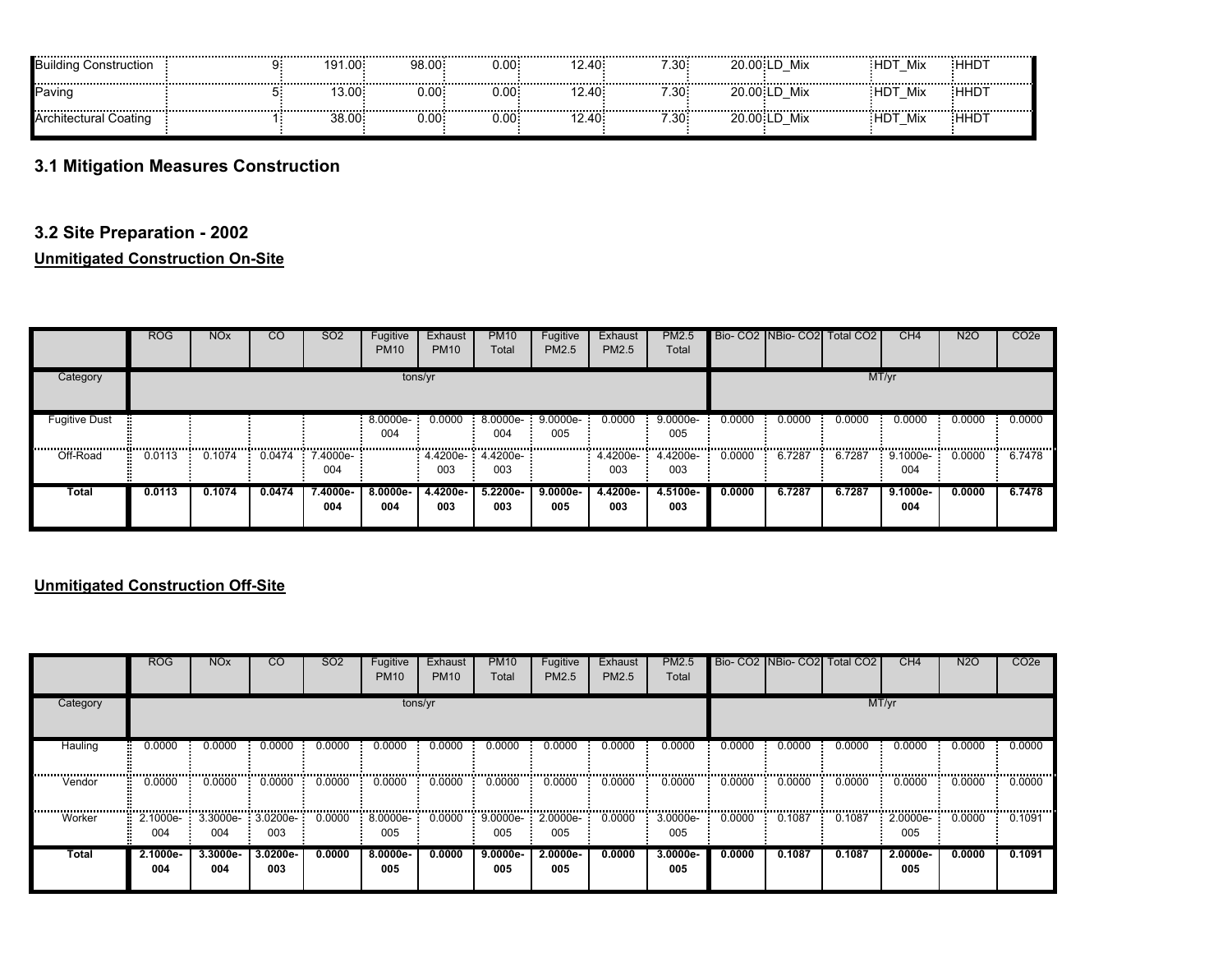### **Mitigated Construction On-Site**

|                      | <b>ROG</b> | <b>NO<sub>x</sub></b> | <sub>CO</sub> | SO <sub>2</sub>        | Fugitive<br><b>PM10</b> | Exhaust<br><b>PM10</b>   | <b>PM10</b><br>Total | Fugitive<br><b>PM2.5</b> | Exhaust<br><b>PM2.5</b> | PM2.5<br>Total  |        | Bio- CO2 INBio- CO2 Total CO2 |        | CH <sub>4</sub>   | <b>N2O</b> | CO <sub>2</sub> e |
|----------------------|------------|-----------------------|---------------|------------------------|-------------------------|--------------------------|----------------------|--------------------------|-------------------------|-----------------|--------|-------------------------------|--------|-------------------|------------|-------------------|
| Category             |            |                       |               |                        | tons/yr                 |                          |                      |                          |                         |                 |        |                               |        | MT/yr             |            |                   |
| <b>Fugitive Dust</b> |            |                       |               |                        | $8.0000e-$<br>004       | 0.0000                   | 8.0000e-<br>004      | $9.0000e-$<br>005        | 0.0000                  | 9.0000e-<br>005 | 0.0000 | 0.0000                        | 0.0000 | 0.0000            | 0.0000     | 0.0000            |
| Off-Road<br>н.       | 0.0113     | 0.1074                |               | 0.0474 7.4000e-<br>004 |                         | 4.4200e- 4.4200e-<br>003 | 003                  |                          | 4.4200e-<br>003         | 4.4200e-<br>003 | 0.0000 | 6.7287                        | 6.7287 | 9.1000e-<br>004   | 0.0000     | 6.7478            |
| Total                | 0.0113     | 0.1074                | 0.0474        | 7.4000e-<br>004        | $8.0000e-$<br>004       | 4.4200e-<br>003          | $5.2200e -$<br>003   | $9.0000e-$<br>005        | 4.4200e-<br>003         | 4.5100e-<br>003 | 0.0000 | 6.7287                        | 6.7287 | $9.1000e-$<br>004 | 0.0000     | 6.7478            |

# **Mitigated Construction Off-Site**

|             | <b>ROG</b>      | <b>NO<sub>x</sub></b> | CO                        | <b>SO2</b> | Fugitive<br><b>PM10</b>      | Exhaust<br><b>PM10</b> | <b>PM10</b><br>Total      | Fugitive<br>PM2.5 | Exhaust<br>PM2.5 | <b>PM2.5</b><br>Total |            | Bio- CO2 NBio- CO2 | Total CO <sub>2</sub> | CH <sub>4</sub> | <b>N2O</b> | CO <sub>2</sub> e |
|-------------|-----------------|-----------------------|---------------------------|------------|------------------------------|------------------------|---------------------------|-------------------|------------------|-----------------------|------------|--------------------|-----------------------|-----------------|------------|-------------------|
| Category    |                 |                       |                           |            |                              | tons/yr                |                           |                   |                  |                       |            |                    |                       | MT/yr           |            |                   |
| Hauling<br> | 0.0000          | 0.0000                | 0.0000                    | 0.0000     | 0.0000                       | 0.0000                 | 0.0000                    | 0.0000            | 0.0000           | 0.0000                | 0.0000     | 0.0000             | 0.0000<br>            | 0.0000          | 0.0000     | 0.0000<br>        |
| Vendor      | 0.0000          | <br>0.0000            | <br>0.0000                | <br>0.0000 | <br>0.0000                   | <br>0.0000             | <br>0.0000                | 0.0000            | <br>0.0000       | <br>0.0000            | <br>0.0000 | .<br>0.0000        | 0.0000                | <br>0.0000      | 0.0000     | 0.0000            |
| <br>Worker  | 2.1000e-<br>004 | 004                   | $3.3000e-3.0200e-$<br>003 | 0.0000     | 8.0000e- <del>-</del><br>005 | 0.0000                 | $9.0000e-2.0000e-$<br>005 | 005               | 0.0000           | 3.0000e-<br>005       | 0.0000     | 0.1087             | 0.1087                | 2.0000e-<br>005 | <br>0.0000 | 0.1091            |
| Total       | 2.1000e-<br>004 | 3.3000e-<br>004       | 3.0200e-<br>003           | 0.0000     | 8.0000e-<br>005              | 0.0000                 | $9.0000e -$<br>005        | 2.0000e-<br>005   | 0.0000           | $3.0000e-$<br>005     | 0.0000     | 0.1087             | 0.1087                | 2.0000e-<br>005 | 0.0000     | 0.1091            |

**3.3 Grading - 2002**

**Unmitigated Construction On-Site**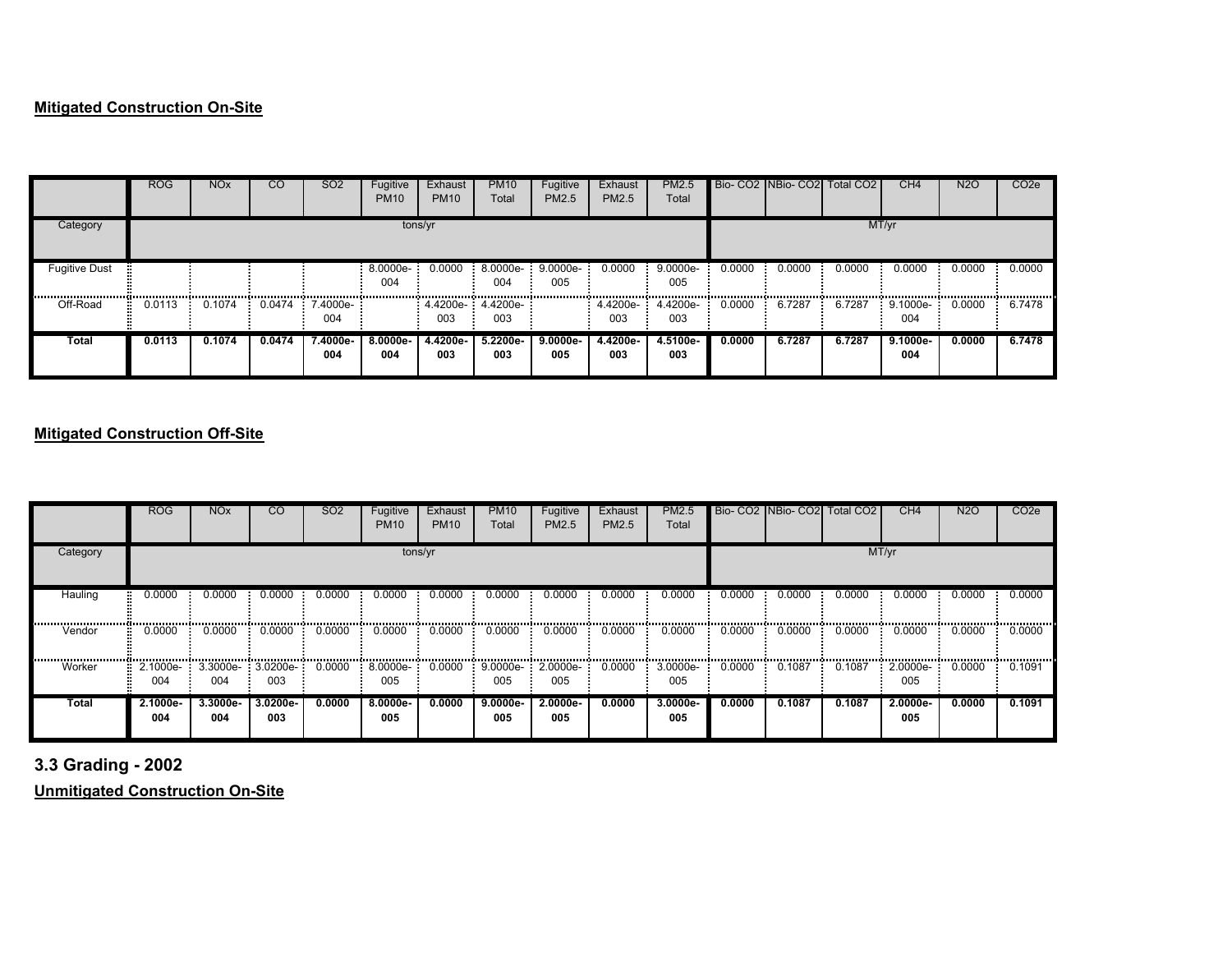|                          | <b>ROG</b> | <b>NO<sub>x</sub></b> | <sub>CO</sub> | SO <sub>2</sub> | Fugitive<br><b>PM10</b>    | Exhaust<br><b>PM10</b> | <b>PM10</b><br>Total          | Fugitive<br>PM2.5 | Exhaust<br><b>PM2.5</b> | PM2.5<br>Total  |        |         | Bio- CO2 NBio- CO2 Total CO2 | CH <sub>4</sub>               | <b>N2O</b> | CO <sub>2</sub> e |
|--------------------------|------------|-----------------------|---------------|-----------------|----------------------------|------------------------|-------------------------------|-------------------|-------------------------|-----------------|--------|---------|------------------------------|-------------------------------|------------|-------------------|
| Category                 |            |                       |               |                 |                            | tons/yr                |                               |                   |                         |                 |        |         |                              | MT/yr                         |            |                   |
| <b>Fugitive Dust</b><br> |            |                       |               |                 | 2.2100e- 0.0000<br>003<br> |                        | $2.2100e-3.0000e-$<br>003<br> | 004<br>           | 0.0000                  | 3.0000e-<br>004 | 0.0000 | 0.0000  | 0.0000                       | 0.0000                        | 0.0000     | 0.0000            |
| Off-Road                 | 0.1126     | 1.0735                | 0.4736        | 7.4400e-<br>003 |                            | 0.0442                 | 0.0442                        |                   | 0.0442                  | 0.0442          | 0.0000 |         | 67.2866 67.2866              | $\frac{1}{2}$ 9.1200e-<br>003 | 0.0000     | 67.4781           |
| Total                    | 0.1126     | 1.0735                | 0.4736        | 7.4400e-<br>003 | 2.2100e-<br>003            | 0.0442                 | 0.0465                        | $3.0000e-$<br>004 | 0.0442                  | 0.0445          | 0.0000 | 67.2866 | 67.2866                      | 9.1200e-<br>003               | 0.0000     | 67.4781           |

# **Unmitigated Construction Off-Site**

|          | <b>ROG</b> | <b>NO<sub>x</sub></b>    | <sub>CO</sub> | SO <sub>2</sub> | Fugitive<br><b>PM10</b> | Exhaust<br><b>PM10</b> | <b>PM10</b><br>Total | Fugitive<br>PM2.5 | Exhaust<br><b>PM2.5</b> | PM2.5<br>Total                                                             |        |            | Bio- CO2 INBio- CO2 Total CO2 | CH <sub>4</sub>          | <b>N2O</b> | CO <sub>2e</sub> |
|----------|------------|--------------------------|---------------|-----------------|-------------------------|------------------------|----------------------|-------------------|-------------------------|----------------------------------------------------------------------------|--------|------------|-------------------------------|--------------------------|------------|------------------|
| Category |            |                          |               |                 |                         | tons/yr                |                      |                   |                         |                                                                            |        |            |                               | MT/yr                    |            |                  |
| Hauling  | 0.1391     | 1.4911                   | 0.9057        | 0.0110          | 0.0241                  | 0.0800                 | 0.1041               | 9.2000e-<br>003   | 0.0800                  | 0.0892                                                                     | 0.0000 | 114.0332   |                               | 114.0332 6.2400e-<br>003 | 0.0000     | 114.1643         |
| Vendor   | 0.0000     | 0.0000                   | 0.0000        | 0.0000          | 0.0000                  | 0.0000                 | 0.0000               | 0.0000            | 0.0000                  | 0.0000                                                                     | 0.0000 | <br>0.0000 | 0.0000                        | 0.0000                   | 0.0000     | . 1<br>0.0000    |
| Worker   | 003        | 2.1500e- 3.3300e-<br>003 |               | 005             | 004                     | 005                    | 004                  | <br>004           | 005                     | $0.0302$ $2.0000e 8.4000e 4.0000e 8.8000e 2.5000e 4.0000e 2.9000e-$<br>004 | 0.0000 | 1.0869     | 1.0869                        | 2.1000e- 0.0000<br>004   |            | <br>1.0913       |
| Total    | 0.1412     | 1.4945                   | 0.9359        | 0.0110          | 0.0250                  | 0.0800                 | 0.1050               | $9.4500e-$<br>003 | 0.0800                  | 0.0895                                                                     | 0.0000 | 115.1201   | 115.1201                      | $6.4500e-$<br>003        | 0.0000     | 115.2556         |

### **Mitigated Construction On-Site**

|                      | ROG | <b>NO<sub>x</sub></b> | CO | SO <sub>2</sub> | Fugitive<br><b>PM10</b> | Exhaust<br><b>PM10</b> | <b>PM10</b><br>Total      | Fugitive<br><b>PM2.5</b> | Exhaust<br><b>PM2.5</b> | PM2.5<br>Total  |        |        | Bio- CO2 NBio- CO2 Total CO2 | CH4    | <b>N2O</b> | CO <sub>2</sub> e |
|----------------------|-----|-----------------------|----|-----------------|-------------------------|------------------------|---------------------------|--------------------------|-------------------------|-----------------|--------|--------|------------------------------|--------|------------|-------------------|
| Category             |     |                       |    |                 | tons/yr                 |                        |                           |                          |                         | MT/yr           |        |        |                              |        |            |                   |
| <b>Fugitive Dust</b> |     |                       |    |                 | $2.2100e-$<br>003       | 0.0000                 | $2.2100e-3.0000e-$<br>003 | 004                      | 0.0000                  | 3.0000e-<br>004 | 0.0000 | 0.0000 | 0.0000                       | 0.0000 | 0.0000     | 0.0000            |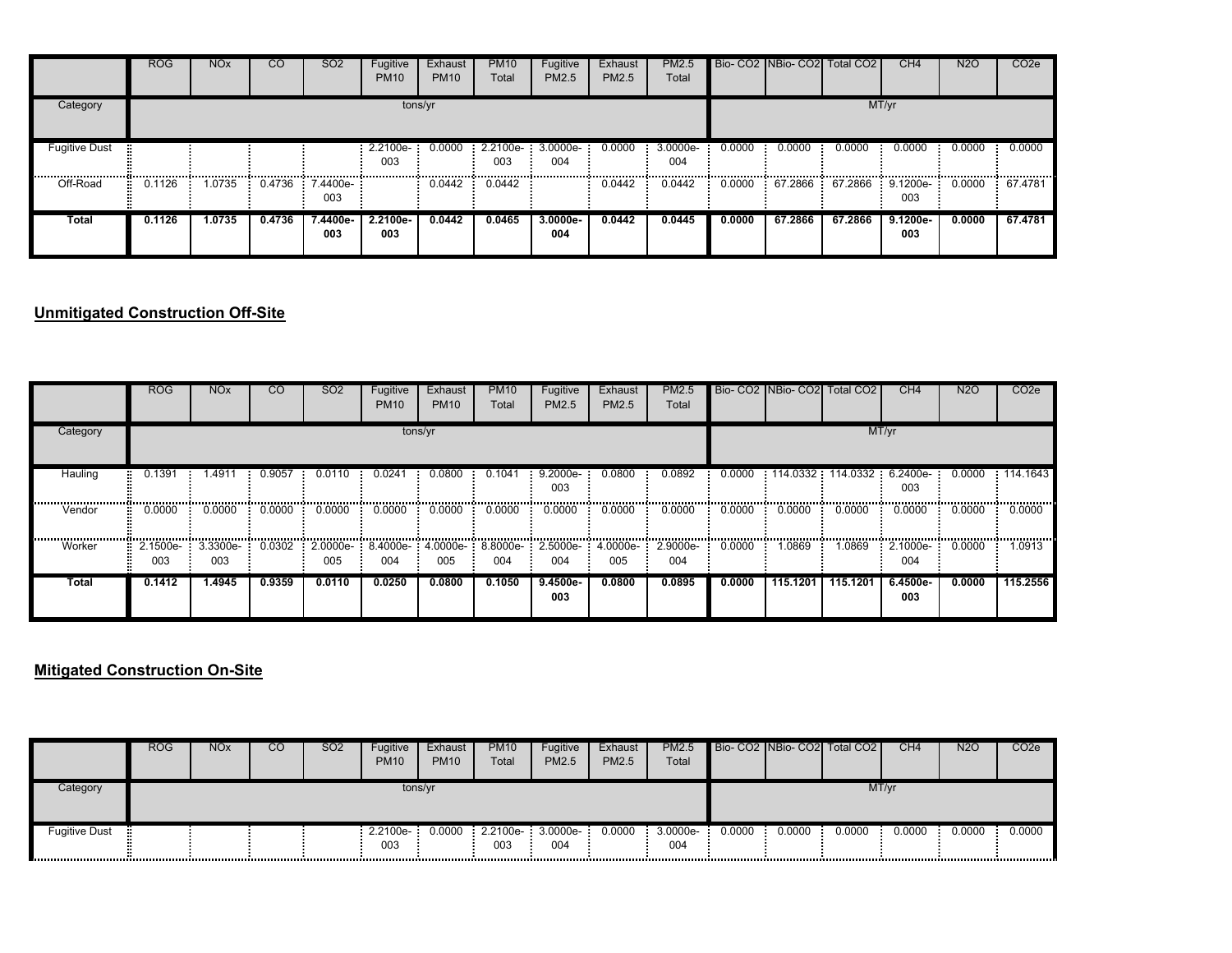| <br>Off-Road | ----------------------------------<br>.1126 | .0735  | 0.4736 | 4400e-<br>003  |                 | 0.0442 | 0.0442 |                | <br>0.0442 | -----------------------------<br>0.0442 | 0.0000 | 67.2865 | <b>S7.2865</b> | 9.1200e-<br>003 | 0.0000 | <br>67.4780 |
|--------------|---------------------------------------------|--------|--------|----------------|-----------------|--------|--------|----------------|------------|-----------------------------------------|--------|---------|----------------|-----------------|--------|-------------|
| Total        | 0.1126                                      | 1.0735 | 0.4736 | /.4400e<br>003 | 2.2100e-<br>003 | 0.0442 | 0.0465 | 3.0000e<br>004 | 0.0442     | 0.0445                                  | 0.0000 | 67.2865 | 67.2865        | 9.1200e-<br>003 | 0.0000 | 67.4780     |

### **Mitigated Construction Off-Site**

|          | <b>ROG</b>      | <b>NO<sub>x</sub></b> | <b>CO</b> | SO <sub>2</sub> | Fugitive<br><b>PM10</b> | Exhaust<br><b>PM10</b> | <b>PM10</b><br>Total | Fugitive<br>PM2.5                          | Exhaust<br>PM2.5 | <b>PM2.5</b><br>Total |        |          | Bio- CO2 INBio- CO2 Total CO2 | CH4               | <b>N2O</b> | CO <sub>2e</sub> |
|----------|-----------------|-----------------------|-----------|-----------------|-------------------------|------------------------|----------------------|--------------------------------------------|------------------|-----------------------|--------|----------|-------------------------------|-------------------|------------|------------------|
| Category |                 |                       |           |                 |                         | tons/yr                |                      |                                            |                  |                       |        |          |                               | MT/yr             |            |                  |
| Hauling  | 0.1391          | .4911                 | 0.9057    | 0.0110          | 0.0241                  | 0.0800                 | 0.1041               | $9.2000e-$<br>003                          | 0.0800           | 0.0892                | 0.0000 | 114.0332 |                               | 003               | 0.0000     | : 114.1643       |
| Vendor   | 0.0000          | 0.0000                | 0.0000    | 0.0000          | 0.0000                  | 0.0000                 | 0.0000               | 0.0000                                     | 0.0000           | 0.0000                | 0.0000 | 0.0000   | 0.0000                        | 0.0000            | 0.0000     | 0.0000           |
| Worker   | 2.1500e-<br>003 | 3.3300e-<br>003       | 0.0302    | 2.0000e-<br>005 | 004                     | 005                    | 004                  | 8.4000e- 4.0000e- 8.8000e- 2.5000e-<br>004 | 4.0000e-<br>005  | 2.9000e-<br>004       | 0.0000 | .0869    | 1.0869                        | 2.1000e-<br>004   | 0.0000     | 1.0913           |
| Total    | 0.1412          | 1.4945                | 0.9359    | 0.0110          | 0.0250                  | 0.0800                 | 0.1050               | $9.4500e-$<br>003                          | 0.0800           | 0.0895                | 0.0000 | 115.1201 | 115.1201                      | $6.4500e-$<br>003 | 0.0000     | 115.2556         |

**3.4 Building Construction - 2002**

**Unmitigated Construction On-Site**

|          | <b>ROG</b>  | <b>NO<sub>x</sub></b> | $\overline{c}$ | <b>SO2</b>      | Fugitive<br><b>PM10</b> | Exhaust<br><b>PM10</b> | <b>PM10</b><br>Total | Fugitive<br>PM2.5 | Exhaust<br>PM2.5 | <b>PM2.5</b><br>Total |        |         | Bio-CO2 NBio-CO2 Total CO2 | CH4    | <b>N2O</b> | CO <sub>2</sub> e |
|----------|-------------|-----------------------|----------------|-----------------|-------------------------|------------------------|----------------------|-------------------|------------------|-----------------------|--------|---------|----------------------------|--------|------------|-------------------|
| Category |             |                       |                |                 | tons/yr                 |                        |                      |                   |                  |                       |        |         | MT/yr                      |        |            |                   |
| Off-Road | 0.1245<br>× | .1601                 | 0.5081         | 7.6500e-<br>003 |                         | 0.0487                 | 0.0487               |                   | 0.0487           | 0.0487                | 0.0000 |         | 71.7440 71.7440            | 0.0101 | 0.0000     | : 71.9557         |
| Total    | 0.1245      | .1601                 | 0.5081         | 7.6500e-<br>003 |                         | 0.0487                 | 0.0487               |                   | 0.0487           | 0.0487                | 0.0000 | 71.7440 | 71.7440                    | 0.0101 | 0.0000     | 71.9557           |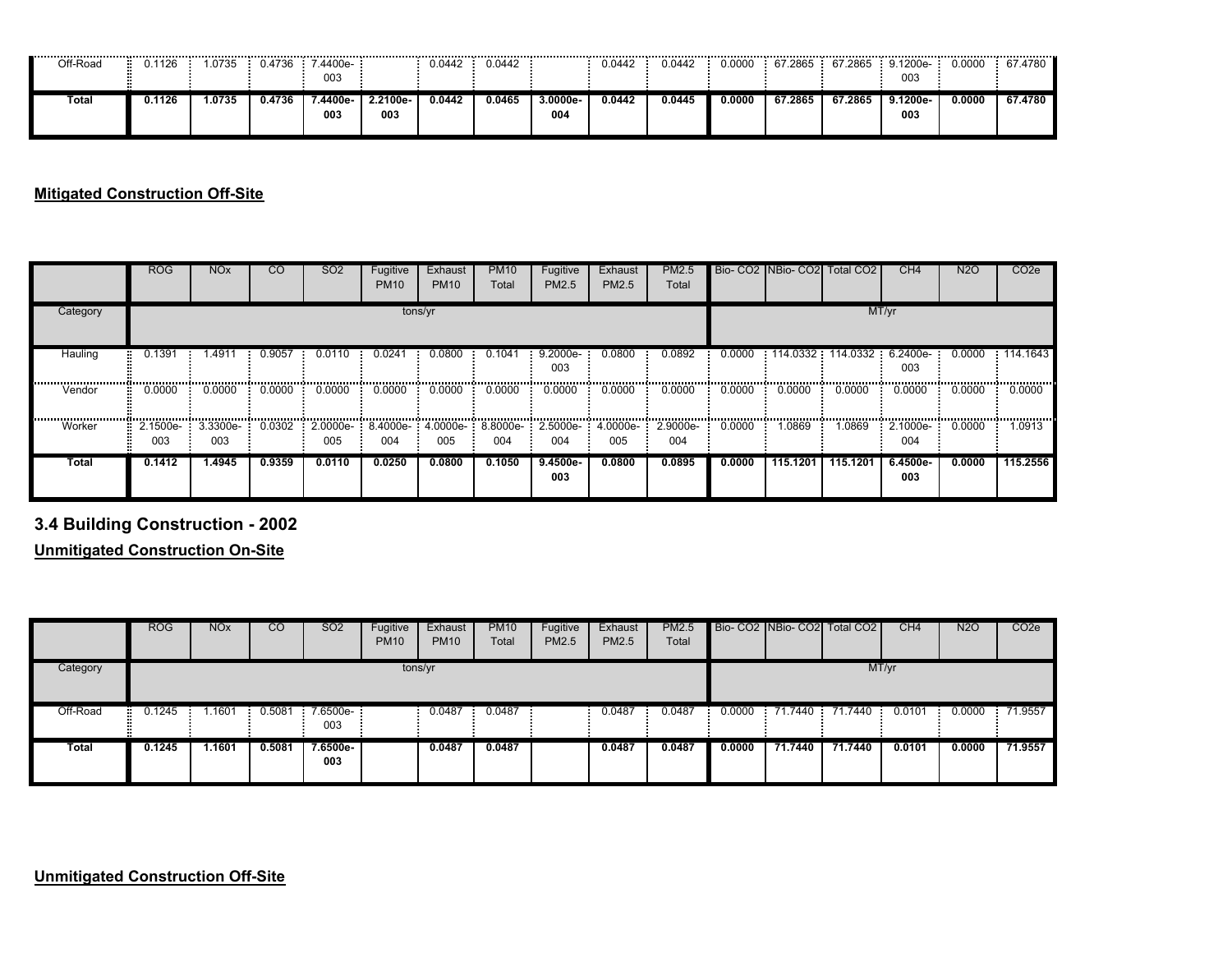|          | <b>ROG</b> | <b>NO<sub>x</sub></b> | CO     | SO <sub>2</sub> | Fugitive<br><b>PM10</b> | Exhaust<br><b>PM10</b> | <b>PM10</b><br>Total | Fugitive<br>PM2.5 | Exhaust<br>PM2.5 | PM2.5<br>Total                                                                                                                                              |        | Bio- CO2 NBio- CO2 | Total CO <sub>2</sub> | CH <sub>4</sub> | <b>N2O</b> | CO <sub>2e</sub> |
|----------|------------|-----------------------|--------|-----------------|-------------------------|------------------------|----------------------|-------------------|------------------|-------------------------------------------------------------------------------------------------------------------------------------------------------------|--------|--------------------|-----------------------|-----------------|------------|------------------|
| Category |            |                       |        |                 |                         | tons/yr                |                      |                   |                  |                                                                                                                                                             |        |                    |                       | MT/yr           |            |                  |
| Hauling  | 0.0000     | 0.0000                | 0.0000 | 0.0000          | 0.0000                  | 0.0000                 | 0.0000               | 0.0000            | 0.0000           | 0.0000                                                                                                                                                      | 0.0000 | 0.0000             | 0.0000                | 0.0000          | 0.0000     | 0.0000           |
| Vendor   | 0.0310     | 0.3117                | 0.2528 | 2.4700e-<br>003 | 5.7400e-<br>003         | 0.0132                 | 0.0190               | -.9900e.<br>003   | 0.0132           | 0.0152                                                                                                                                                      | 0.0000 | 26.1745            | 26.1745               | 1.4800e-<br>003 | 0.0000     | 26.2056          |
| Worker   | 0.0451     | 0.0701                | 0.6352 | 3.8000e-<br>004 |                         | 004                    |                      | 003               | 004              | $0.0177$ $\div$ 8.4000e $\div$ 0.0185 $\div$ 5.2300e $\div$ 8.4000e $\div$ 6.0700e $\div$ 0.0000 $\div$ 22.8348 $\div$ 22.8348 $\div$ 4.4500e $\div$<br>003 |        |                    |                       | 003             | 0.0000     | 22.9283          |
| Total    | 0.0761     | 0.3817                | 0.8880 | 2.8500e-<br>003 | 0.0234                  | 0.0141                 | 0.0375               | 7.2200e-<br>003   | 0.0141           | 0.0213                                                                                                                                                      | 0.0000 | 49.0094            | 49.0094               | 5.9300e-<br>003 | 0.0000     | 49.1339          |

### **Mitigated Construction On-Site**

|          | <b>ROG</b> | <b>NO<sub>x</sub></b> | <b>CO</b> | <b>SO2</b>        | Fugitive<br><b>PM10</b> | Exhaust<br><b>PM10</b> | <b>PM10</b><br>Total | Fugitive<br><b>PM2.5</b> | Exhaust<br><b>PM2.5</b> | <b>PM2.5</b><br>Total |        |         | Bio- CO2 NBio- CO2 Total CO2 | CH4    | <b>N2O</b> | CO <sub>2</sub> e |
|----------|------------|-----------------------|-----------|-------------------|-------------------------|------------------------|----------------------|--------------------------|-------------------------|-----------------------|--------|---------|------------------------------|--------|------------|-------------------|
| Category |            |                       |           |                   | tons/yr                 |                        |                      |                          |                         |                       |        |         |                              | MT/yr  |            |                   |
| Off-Road | 0.1245     | .1601                 | 0.5081    | $7.6500e-$<br>003 |                         | 0.0487                 | 0.0487               |                          | 0.0487                  | 0.0487                | 0.0000 |         | 71.7440 71.7440 0.0101       |        | 0.0000     | 71.9556           |
| Total    | 0.1245     | 1.1601                | 0.5081    | $7.6500e-$<br>003 |                         | 0.0487                 | 0.0487               |                          | 0.0487                  | 0.0487                | 0.0000 | 71.7440 | 71.7440                      | 0.0101 | 0.0000     | 71.9556           |

### **Mitigated Construction Off-Site**

|          | <b>ROG</b> | <b>NO<sub>x</sub></b> | CO | <b>SO2</b> | Fugitive<br><b>PM10</b> | Exhaust<br><b>PM10</b> | <b>PM10</b><br>Total | Fugitive<br><b>PM2.5</b> | Exhaust<br>PM2.5 | <b>PM2.5</b><br>Total |  | Bio- CO2 NBio- CO2 Total CO2 | CH <sub>4</sub> | <b>N2O</b> | CO <sub>2</sub> e |
|----------|------------|-----------------------|----|------------|-------------------------|------------------------|----------------------|--------------------------|------------------|-----------------------|--|------------------------------|-----------------|------------|-------------------|
| Category |            |                       |    |            |                         | tons/yr                |                      |                          |                  |                       |  | MT/yr                        |                 |            |                   |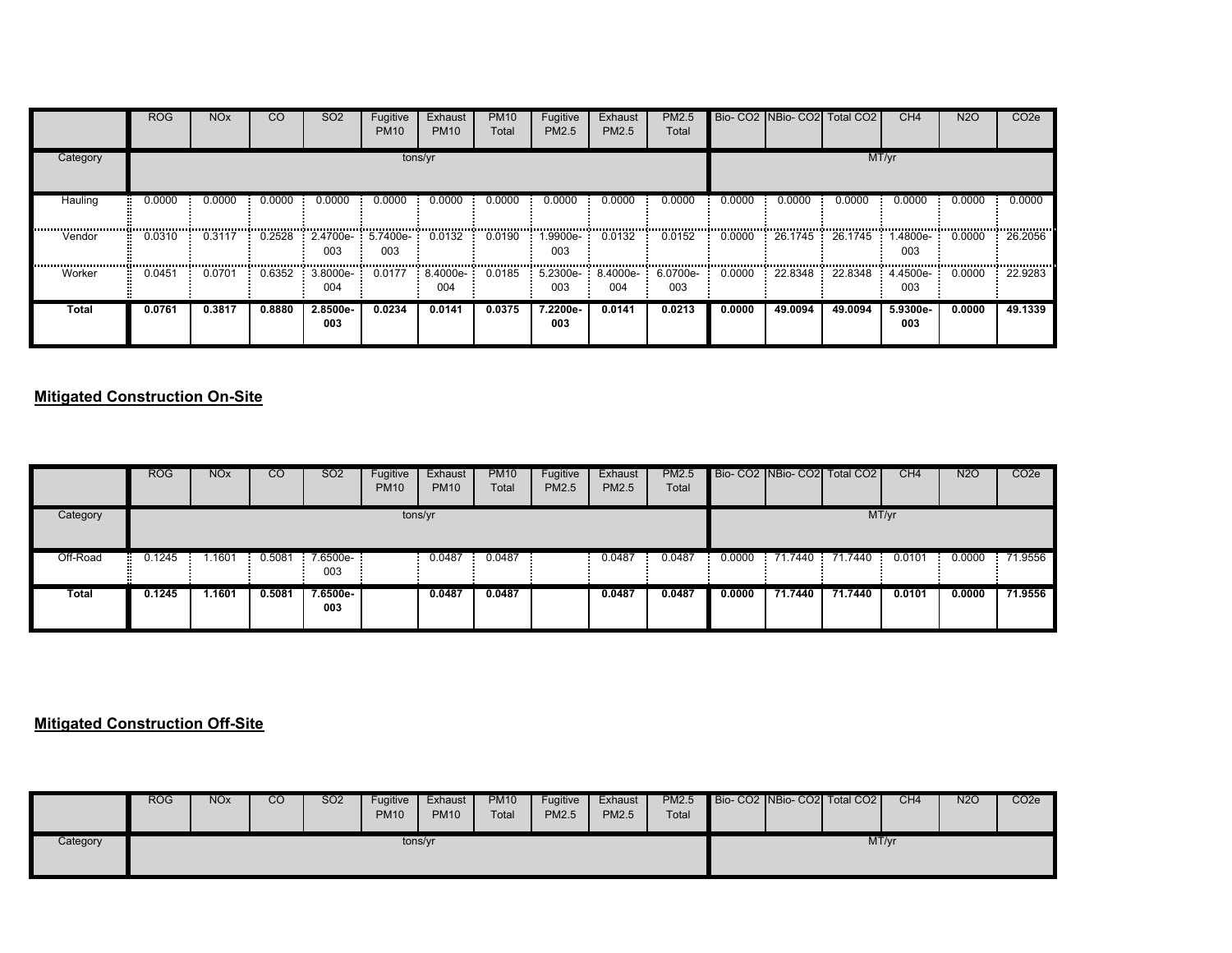| Hauling | 0.0000 | 0.0000 | 0.0000 | 0.0000                                   | 0.0000 | 0.0000             | 0.0000 | 0.0000                                | 0.0000 | 0.0000 | 0.0000 | 0.0000  | 0.0000                     | 0.0000             | 0.0000 | 0.0000    |
|---------|--------|--------|--------|------------------------------------------|--------|--------------------|--------|---------------------------------------|--------|--------|--------|---------|----------------------------|--------------------|--------|-----------|
| Vendor  | 0.0310 | 0.3117 |        | $0.2528$ 2.4700e- 5.7400e- 0.0132<br>003 | 003    |                    | 0.0190 | $1.9900e-0.0132$                      |        | 0.0152 | 0.0000 |         | $26.1745$ 26.1745 1.4800e- | 003                | 0.0000 | : 26.2056 |
| Worker  | 0451.  | 0.0701 | 0.6352 | 3.8000e-<br>004                          | 0.0177 | $-8.4000e-$<br>004 | 0.0185 | $-5.2300e - 8.4000e - 6.0700e$<br>003 | 004    | 003    | 0.0000 | 22.8348 | 22.8348                    | $-4.4500e-$<br>003 | 0.0000 | 22.9283   |
| Total   | 0.0761 | 0.3817 | 0.8880 | 2.8500e-<br>003                          | 0.0234 | 0.0141             | 0.0375 | 7.2200e-<br>003                       | 0.0141 | 0.0213 | 0.0000 | 49.0094 | 49.0094                    | 5.9300e-<br>003    | 0.0000 | 49.1339   |

# **3.4 Building Construction - 2003**

**Unmitigated Construction On-Site**

|          | <b>ROG</b> | <b>NO<sub>x</sub></b> | <sub>CO</sub> | SO <sub>2</sub> | Fugitive<br><b>PM10</b> | Exhaust<br><b>PM10</b> | <b>PM10</b><br>Total | Fugitive<br>PM2.5 | Exhaust<br>PM2.5 | PM2.5<br>Total |        | Bio- CO2 NBio- CO2 Total CO2             | CH <sub>4</sub> | N2O    | CO <sub>2</sub> e |
|----------|------------|-----------------------|---------------|-----------------|-------------------------|------------------------|----------------------|-------------------|------------------|----------------|--------|------------------------------------------|-----------------|--------|-------------------|
| Category |            |                       |               |                 | tons/yr                 |                        |                      |                   |                  |                |        |                                          | MT/yr           |        |                   |
| Off-Road |            | 1.4765 13.7624        | 6.0277        | 0.0908          |                         |                        | $0.5775$ : 0.5775    |                   | 0.5775           | 0.5775         |        | $0.0000$ 851.1452 851.1452 0.1196 0.0000 |                 |        | 853.6563          |
| Total    | 1.4765     | 13.7624               | 6.0277        | 0.0908          |                         | 0.5775                 | 0.5775               |                   | 0.5775           | 0.5775         | 0.0000 | 851.1452 851.1452                        | 0.1196          | 0.0000 | 853,6563          |

### **Unmitigated Construction Off-Site**

|              | <b>ROG</b> | <b>NO<sub>x</sub></b> | <sub>CO</sub> | SO <sub>2</sub>        | Fugitive<br><b>PM10</b> | Exhaust<br><b>PM10</b>         | <b>PM10</b><br>Total | Fugitive<br><b>PM2.5</b> | Exhaust<br>PM2.5  | PM2.5<br>Total |        |          | Bio- CO2 NBio- CO2 Total CO2 | CH4    | N <sub>2</sub> O | CO <sub>2e</sub> |
|--------------|------------|-----------------------|---------------|------------------------|-------------------------|--------------------------------|----------------------|--------------------------|-------------------|----------------|--------|----------|------------------------------|--------|------------------|------------------|
| Category     |            |                       |               |                        |                         | tons/yr                        |                      |                          |                   |                |        |          |                              | MT/yr  |                  |                  |
| Hauling      | 0.0000     | 0.0000                | 0.0000        | 0.0000                 | 0.0000                  | 0.0000                         | 0.0000               | 0.0000                   | 0.0000            | 0.0000         | 0.0000 | 0.0000   | 0.0000                       | 0.0000 | 0.0000           | 0.0000           |
| Vendor       | 0.3679     | 3.6977                | 2.9988        | 0.0293                 | 0.0682                  | 0.1570                         | 0.2251               | 0.0236                   | 0.1570            | 0.1805         | 0.0000 |          | 310.5251 310.5251            | 0.0176 | 0.0000           | 310.8937         |
| Worker       | 0.5348     | 0.8311                |               | 7.5355 4.5600e-<br>003 |                         | 0.2096  9.9500e  0.2195<br>003 |                      | 0.0621                   | $9.9500e-$<br>003 | 0.0720         |        |          | 0.0000 270.9041 270.9041     | 0.0528 | 0.0000           | 272.0131         |
| <b>Total</b> | 0.9027     | 4.5288                | 10.5344       | 0.0338                 | 0.2777                  | 0.1669                         | 0.4446               | 0.0857                   | 0.1669            | 0.2526         | 0.0000 | 581.4292 | 581.4292                     | 0.0704 | 0.0000           | 582.9069         |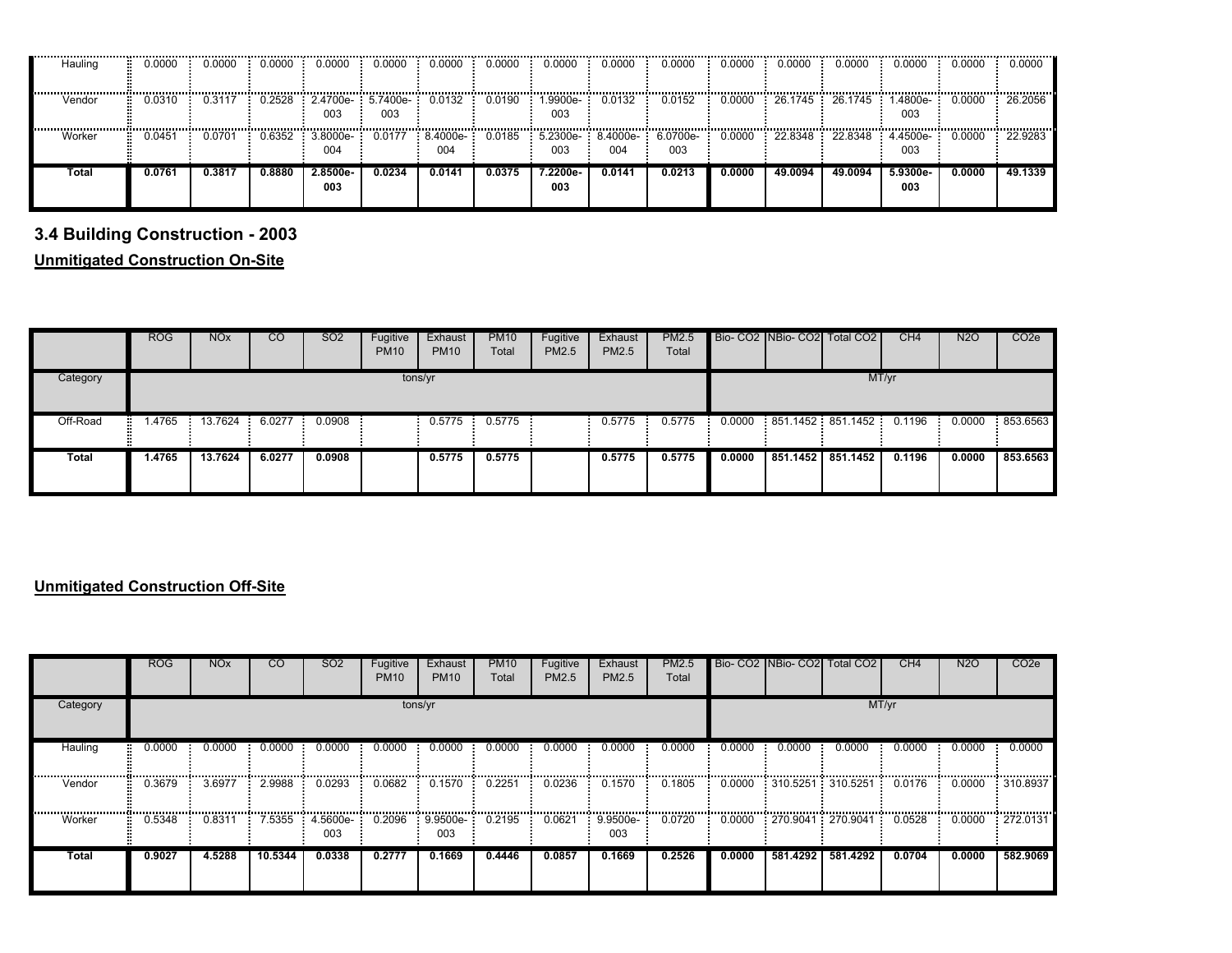### **Mitigated Construction On-Site**

|              | <b>ROG</b>     | <b>NO<sub>x</sub></b> | <sub>CO</sub> | SO <sub>2</sub> | Fugitive<br><b>PM10</b> | Exhaust<br><b>PM10</b> | <b>PM10</b><br>Total | Fugitive<br>PM2.5 | Exhaust<br><b>PM2.5</b> | PM2.5<br>Total |        |          | Bio-CO2 NBio-CO2 Total CO2        | CH <sub>4</sub> | N2O    | CO <sub>2</sub> e |
|--------------|----------------|-----------------------|---------------|-----------------|-------------------------|------------------------|----------------------|-------------------|-------------------------|----------------|--------|----------|-----------------------------------|-----------------|--------|-------------------|
| Category     |                |                       |               |                 |                         | tons/yr                |                      |                   |                         |                |        |          |                                   | MT/yr           |        |                   |
| Off-Road     | $\sqrt{.4765}$ | 13.7624               | 6.0277        | 0.0908          |                         | 0.5775                 | 0.5775               |                   | 0.5775                  | 0.5775         |        |          | $0.0000$ 851.1441 851.1441 0.1196 |                 | 0.0000 | 853.6553          |
| <b>Total</b> | 1.4765         | 13.7624               | 6.0277        | 0.0908          |                         | 0.5775                 | 0.5775               |                   | 0.5775                  | 0.5775         | 0.0000 | 851.1441 | 851.1441                          | 0.1196          | 0.0000 | 853.6553          |

# **Mitigated Construction Off-Site**

|          | <b>ROG</b> | <b>NO<sub>x</sub></b> | $\overline{c}$ | <b>SO2</b>      | Fugitive<br><b>PM10</b> | Exhaust<br><b>PM10</b> | <b>PM10</b><br>Total | Fugitive<br>PM2.5 | Exhaust<br>PM2.5  | <b>PM2.5</b><br>Total |        |          | Bio- CO2 INBio- CO2 Total CO2    | CH4    | <b>N2O</b>               | CO <sub>2</sub> e |
|----------|------------|-----------------------|----------------|-----------------|-------------------------|------------------------|----------------------|-------------------|-------------------|-----------------------|--------|----------|----------------------------------|--------|--------------------------|-------------------|
| Category |            |                       |                |                 |                         | tons/yr                |                      |                   |                   |                       |        |          |                                  | MT/yr  |                          |                   |
| Hauling  | 0.0000     | 0.0000                | 0.0000         | 0.0000          | 0.0000                  | 0.0000<br>             | 0.0000               | 0.0000            | 0.0000            | 0.0000                | 0.0000 | 0.0000   | 0.0000                           | 0.0000 | 0.0000                   | 0.0000            |
| Vendor   | 0.3679     | 3.6977                | 2.9988         | 0.0293          | 0.0682                  | 0.1570                 | 0.2251               | 0.0236            | 0.1570            | 0.1805                | 0.0000 |          | : 310.5251 : 310.5251 :          | 0.0176 | ,,,,,,,,,,,,,,<br>0.0000 | 310.8937          |
| Worker   | 0.5348     | 0.8311                | 7.5355         | 4.5600e-<br>003 | 0.2096                  | $: 9.9500e-1$<br>003   | 0.2195               | 0.0621            | $9.9500e-$<br>003 | 0.0720                |        |          | $0.0000$ : 270.9041 : 270.9041 : | 0.0528 | 0.0000                   | $-272.0131$       |
| Total    | 0.9027     | 4.5288                | 10.5344        | 0.0338          | 0.2777                  | 0.1669                 | 0.4446               | 0.0857            | 0.1669            | 0.2526                | 0.0000 | 581.4292 | 581.4292                         | 0.0704 | 0.0000                   | 582.9069          |

**3.4 Building Construction - 2004**

**Unmitigated Construction On-Site**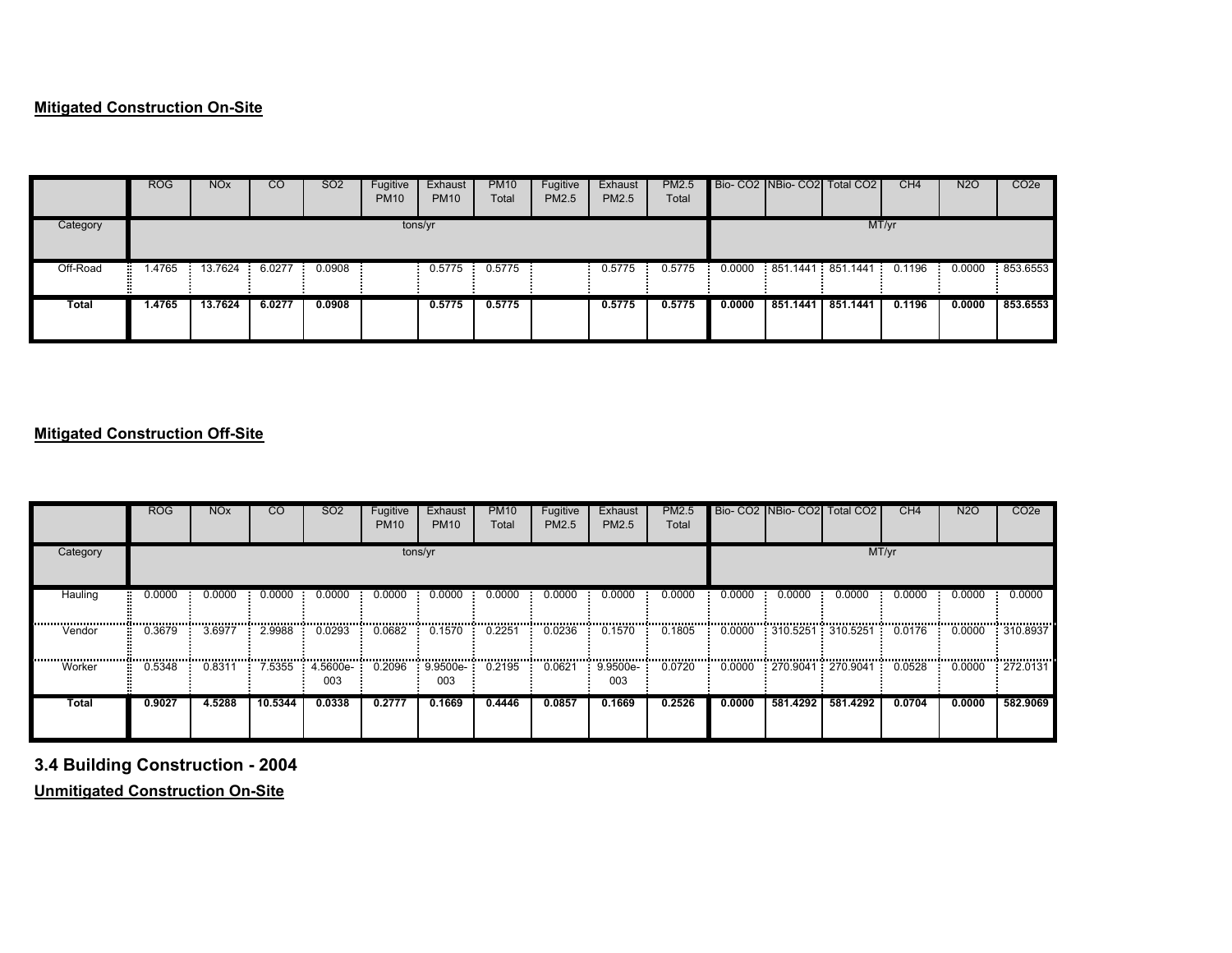|              | <b>ROG</b> | <b>NO<sub>x</sub></b> | $\overline{c}$ | <b>SO2</b> | Fugitive<br><b>PM10</b> | Exhaust<br><b>PM10</b> | <b>PM10</b><br>Total | Fugitive<br>PM2.5 | Exhaust<br><b>PM2.5</b> | <b>PM2.5</b><br>Total |        |          | Bio- CO2 NBio- CO2 Total CO2 | CH4    | <b>N2O</b> | CO <sub>2</sub> e |
|--------------|------------|-----------------------|----------------|------------|-------------------------|------------------------|----------------------|-------------------|-------------------------|-----------------------|--------|----------|------------------------------|--------|------------|-------------------|
| Category     |            |                       |                |            |                         | tons/yr                |                      |                   |                         |                       |        |          |                              | MT/yr  |            |                   |
| Off-Road     | 0.7920     | 7.3821                | 3.2332         | 0.0487     |                         | 0.3098                 | 0.3098               |                   | 0.3098                  | 0.3098                | 0.0000 |          | 456.5530 456.5530            | 0.0641 | 0.0000     | 457.8999          |
| <b>Total</b> | 0.7920     | 7.3821                | 3.2332         | 0.0487     |                         | 0.3098                 | 0.3098               |                   | 0.3098                  | 0.3098                | 0.0000 | 456,5530 | 456,5530                     | 0.0641 | 0.0000     | 457.8999          |

### **Unmitigated Construction Off-Site**

|                | <b>ROG</b> | <b>NO<sub>x</sub></b> | <sub>CO</sub> | SO <sub>2</sub>    | Fugitive<br><b>PM10</b> | Exhaust<br><b>PM10</b>        | <b>PM10</b><br>Total | Fugitive<br><b>PM2.5</b> | Exhaust<br>PM2.5    | PM2.5<br>Total |        |          | Bio- CO2 NBio- CO2 Total CO2 | CH <sub>4</sub> | <b>N2O</b> | CO <sub>2</sub> e |
|----------------|------------|-----------------------|---------------|--------------------|-------------------------|-------------------------------|----------------------|--------------------------|---------------------|----------------|--------|----------|------------------------------|-----------------|------------|-------------------|
| Category       |            |                       |               |                    |                         | tons/yr                       |                      |                          |                     |                |        |          |                              | MT/yr           |            |                   |
| Hauling        | 0.0000     | 0.0000                | 0.0000        | 0.0000             | 0.0000                  | 0.0000                        | 0.0000               | 0.0000                   | 0.0000              | 0.0000         | 0.0000 | 0.0000   | 0.0000                       | 0.0000          | 0.0000     | 0.0000            |
| <br>Vendor<br> | 0.1974     | .9835                 | 1.6086        | 0.0157             | 0.0366                  | 0.0842                        | 0.1207               | 0.0127                   | 0.0842              | 0.0968         | 0.0000 |          | 166.5652 166.5652            | 9.4200e-<br>003 | 0.0000     | 166.7629          |
| Worker         | 0.2869     | 0.4458                | 4.0421        | $2.4500e-7$<br>003 |                         | 0.1124 5.3400e- 0.1178<br>003 |                      | 0.0333                   | $: 5.3400e-$<br>003 | 0.0386         |        |          | $0.0000$ 145.3126 145.3126 1 | 0.0283          | 0.0000     | <br>145.9074      |
| Total          | 0.4842     | 2.4293                | 5.6506        | 0.0182             | 0.1490                  | 0.0895                        | 0.2385               | 0.0459                   | 0.0895              | 0.1355         | 0.0000 | 311.8777 | 311.8777                     | 0.0378          | 0.0000     | 312.6703          |

### **Mitigated Construction On-Site**

|          | <b>ROG</b> | <b>NO<sub>x</sub></b> | CO     | <b>SO2</b> | Fugitive<br><b>PM10</b> | Exhaust<br><b>PM10</b> | <b>PM10</b><br>Total | Fugitive<br>PM2.5 | Exhaust<br>PM2.5 | PM2.5<br>Total |        | Bio- CO2 NBio- CO2 Total CO2 | CH4    | N <sub>2</sub> O | CO <sub>2</sub> e |
|----------|------------|-----------------------|--------|------------|-------------------------|------------------------|----------------------|-------------------|------------------|----------------|--------|------------------------------|--------|------------------|-------------------|
| Category |            |                       |        |            | tons/yr                 |                        |                      |                   |                  |                |        |                              | MT/yr  |                  |                   |
| Off-Road | 0.7920     | .3821                 | 3.2332 | 0.0487     |                         | 0.3098                 | 0.3098               |                   | 0.3098           | 0.3098         | 0.0000 | 456.5524 456.5524            | 0.0641 | 0.0000           | 457.8994          |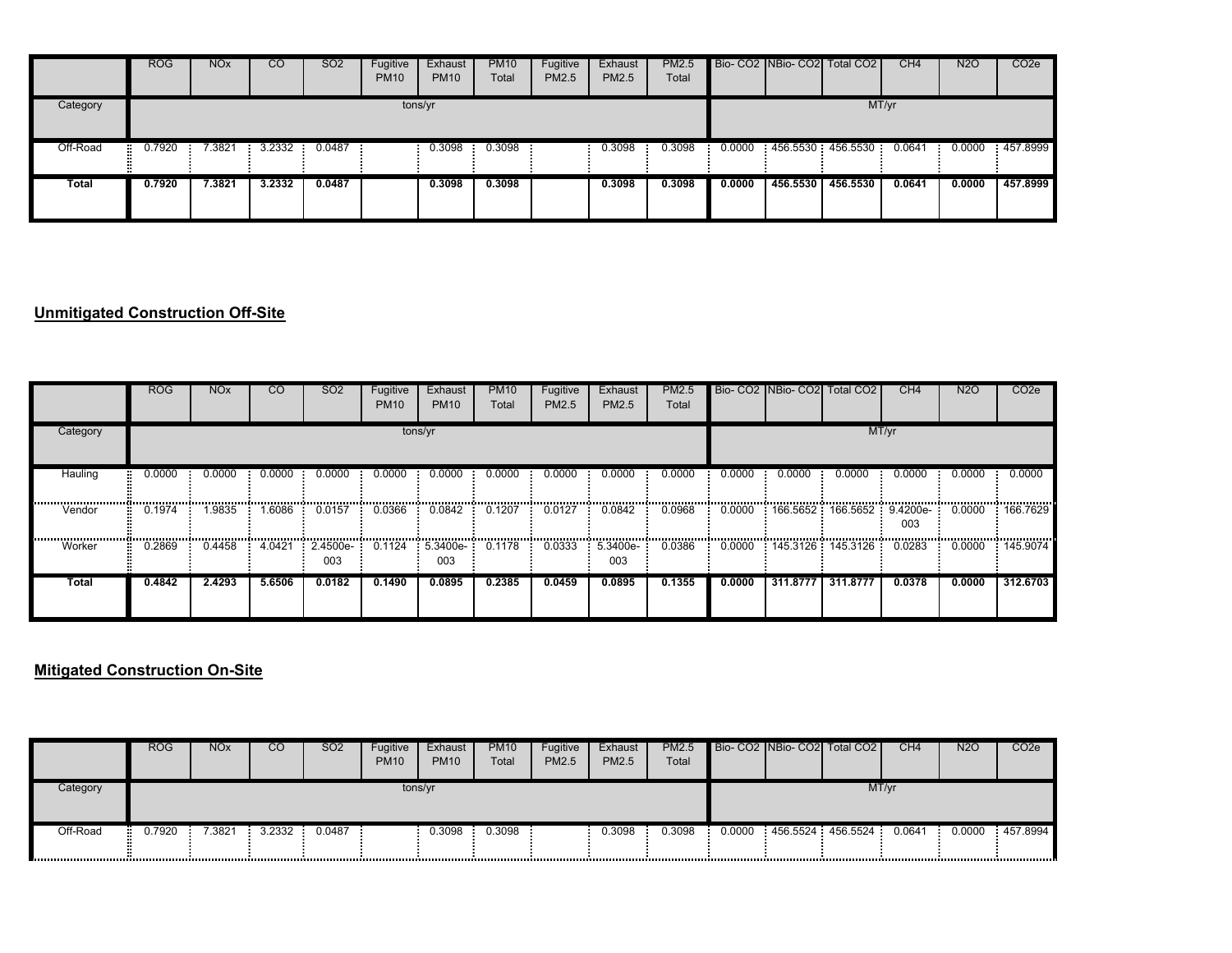| Total | .7920 | 7.3821 | 3.2332 | 0.0487 | 0.3098 | 0.3098 | 0.3098 | J.3098 | 0.0000 | 456.5524 | 456.5524 | 0.064' | 0.0000 | 457.8994 |
|-------|-------|--------|--------|--------|--------|--------|--------|--------|--------|----------|----------|--------|--------|----------|
|       |       |        |        |        |        |        |        |        |        |          |          |        |        |          |

### **Mitigated Construction Off-Site**

|          | <b>ROG</b> | <b>NO<sub>x</sub></b> | <sub>CO</sub> | SO <sub>2</sub>   | Fugitive<br><b>PM10</b> | Exhaust<br><b>PM10</b>     | <b>PM10</b><br>Total | Fugitive<br><b>PM2.5</b> | Exhaust<br>PM2.5  | PM2.5<br>Total |        |            | Bio- CO2 INBio- CO2 Total CO2      | CH4    | <b>N2O</b> | CO <sub>2e</sub> |
|----------|------------|-----------------------|---------------|-------------------|-------------------------|----------------------------|----------------------|--------------------------|-------------------|----------------|--------|------------|------------------------------------|--------|------------|------------------|
| Category |            |                       |               |                   | tons/yr                 |                            |                      |                          |                   |                |        |            | MT/yr                              |        |            |                  |
| Hauling  | 0.0000     | 0.0000                | 0.0000        | 0.0000            | 0.0000                  | 0.0000                     | 0.0000               | 0.0000                   | 0.0000            | 0.0000         | 0.0000 | 0.0000     | 0.0000                             | 0.0000 | 0.0000     | 0.0000           |
| Vendor   | 0.1974     | 1.9835                | .6086         | 0.0157            | 0.0366                  | 0.0842                     | 0.1207               | 0.0127                   | 0.0842            | 0.0968         | 0.0000 |            | 166.5652  166.5652  9.4200e-       | 003    | 0.0000     | 166.7629         |
| Worker   | 0.2869     | 0.4458                | 4.0421        | $2.4500e-$<br>003 |                         | $0.1124 - 5.3400e-$<br>003 | 0.1178               | 0.0333                   | $5.3400e-$<br>003 | 0.0386         |        |            | 0.0000  145.3126  145.3126  0.0283 |        | 0.0000     | 145,9074         |
| Total    | 0.4842     | 2.4293                | 5.6506        | 0.0182            | 0.1490                  | 0.0895                     | 0.2385               | 0.0459                   | 0.0895            | 0.1355         | 0.0000 | 311.8777 I | 311.8777                           | 0.0378 | 0.0000     | 312.6703         |

**3.5 Paving - 2004**

**Unmitigated Construction On-Site**

|             | <b>ROG</b> | <b>NO<sub>x</sub></b> | CO         | SO <sub>2</sub> | Fugitive<br><b>PM10</b> | Exhaust<br><b>PM10</b> | <b>PM10</b><br>Total | Fugitive<br><b>PM2.5</b> | Exhaust<br>PM2.5 | PM2.5<br>Total |        |             | Bio- CO2 NBio- CO2 Total CO2 | CH4                | <b>N2O</b> | CO <sub>2e</sub> |
|-------------|------------|-----------------------|------------|-----------------|-------------------------|------------------------|----------------------|--------------------------|------------------|----------------|--------|-------------|------------------------------|--------------------|------------|------------------|
| Category    |            |                       |            |                 | tons/yr                 |                        |                      |                          |                  |                |        |             | MT/yr                        |                    |            |                  |
| Off-Road    | 0.0304     | 0.2034<br>            | $0.0855$ : | 1.1900e-<br>003 |                         | $0.0138$ :<br>         | 0.0138<br>           |                          | 0.0138           | 0.0138<br>     | 0.0000 | 10.3961     | 10.3961                      | $2.4800e -$<br>003 | 0.0000     | 10.4482          |
| .<br>Paving | 0.0000     |                       |            |                 |                         | 0.0000                 | 0.0000               |                          | 0.0000           | 0.0000         | 0.0000 | .<br>0.0000 | .<br>0.0000                  | <br>0.0000         | 0.0000     | .<br>0.0000      |
| Total       | 0.0304     | 0.2034                | 0.0855     | 1.1900e-<br>003 |                         | 0.0138                 | 0.0138               |                          | 0.0138           | 0.0138         | 0.0000 | 10.3961     | 10.3961                      | 2.4800e-<br>003    | 0.0000     | 10.4482          |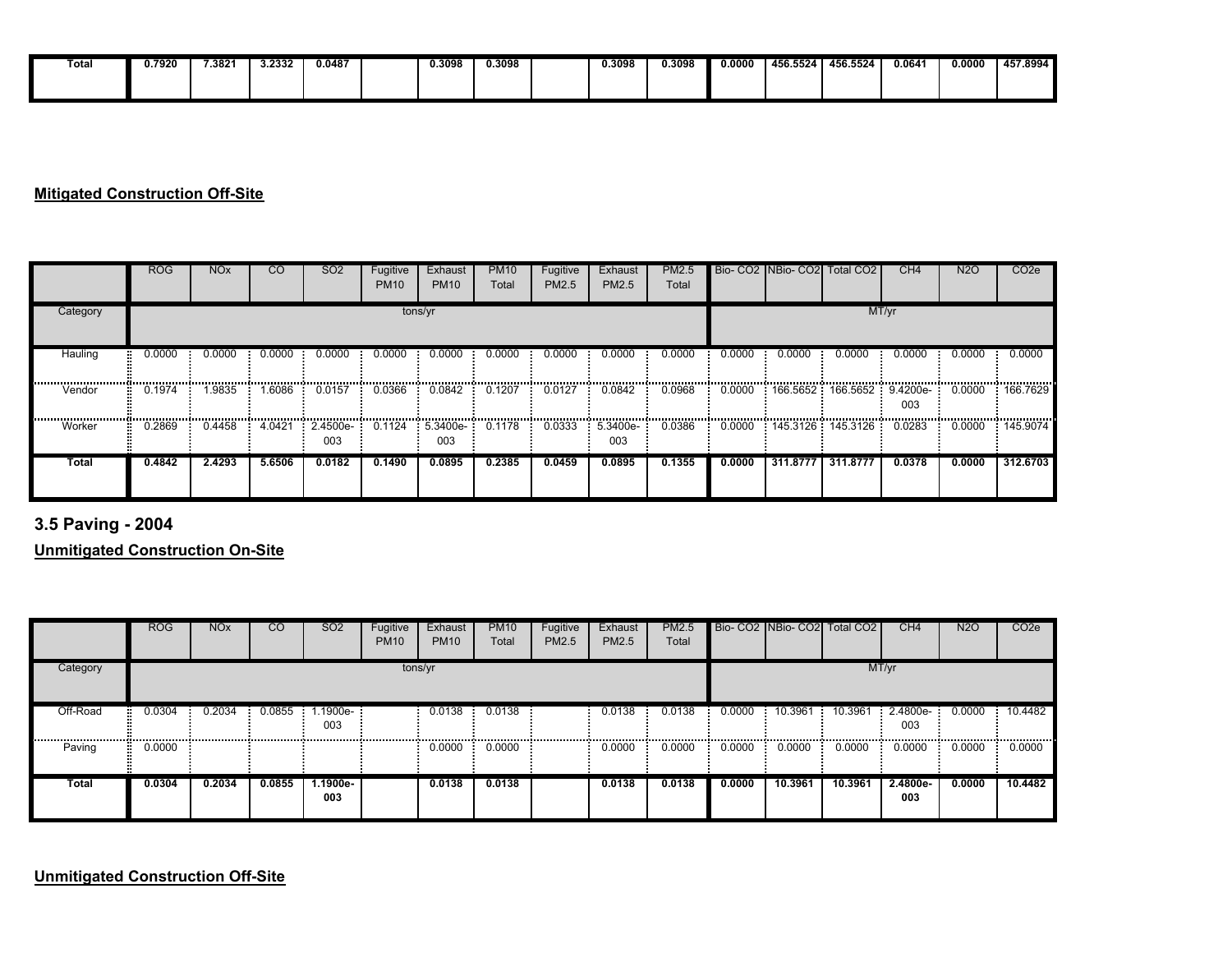|              | <b>ROG</b>      | <b>NO<sub>x</sub></b>     | <b>CO</b> | SO <sub>2</sub> | Fugitive<br><b>PM10</b> | Exhaust<br><b>PM10</b> | <b>PM10</b><br>Total | Fugitive<br>PM2.5 | Exhaust<br>PM2.5 | PM2.5<br>Total                                                               |        | Bio- CO2 NBio- CO2 | Total CO <sub>2</sub> | CH <sub>4</sub>                           | <b>N2O</b> | CO <sub>2e</sub> |
|--------------|-----------------|---------------------------|-----------|-----------------|-------------------------|------------------------|----------------------|-------------------|------------------|------------------------------------------------------------------------------|--------|--------------------|-----------------------|-------------------------------------------|------------|------------------|
| Category     |                 |                           |           |                 |                         | tons/yr                |                      |                   |                  |                                                                              |        |                    |                       | MT/yr                                     |            |                  |
| Hauling      | 0.0000          | 0.0000                    | 0.0000    | 0.0000          | 0.0000                  | 0.0000                 | 0.0000               | 0.0000            | 0.0000           | 0.0000                                                                       | 0.0000 | 0.0000             | 0.0000                | 0.0000                                    | 0.0000     | 0.0000           |
| Vendor       | 0.0000          | 0.0000                    | 0.0000    | 0.0000          | 0.0000                  | 0.0000                 | 0.0000               | 0.0000            | 0.0000           | 0.0000                                                                       | 0.0000 | 0.0000             | 0.0000                | 0.0000                                    | 0.0000     | 0.0000           |
| Worker       | 003             | $2.0900e-3.2500e-$<br>003 | 0.0295    | 005             | 004                     | 005                    | 004                  | 004               | 005              | 2.0000e-: 8.2000e-: 4.0000e-: 8.6000e-: 2.4000e-: 4.0000e-: 2.8000e-:<br>004 | 0.0000 | 1.0597             | 1.0597                | $\therefore$ 2.1000e- $\therefore$<br>004 | 0.0000     | 1.0640           |
| <b>Total</b> | 2.0900e-<br>003 | 3.2500e-<br>003           | 0.0295    | 2.0000e-<br>005 | 8.2000e-<br>004         | 4.0000e-<br>005        | 8.6000e-<br>004      | 2.4000e-<br>004   | 4.0000e-<br>005  | 2.8000e-<br>004                                                              | 0.0000 | 1.0597             | 1.0597                | 2.1000e-<br>004                           | 0.0000     | 1.0640           |

### **Mitigated Construction On-Site**

|              | <b>ROG</b> | <b>NO<sub>x</sub></b> | <b>CO</b> | SO <sub>2</sub>         | Fugitive<br><b>PM10</b> | Exhaust<br><b>PM10</b> | <b>PM10</b><br>Total | Fugitive<br>PM2.5 | Exhaust<br>PM2.5 | PM2.5<br>Total |                |         | Bio- CO2 NBio- CO2 Total CO2 | CH <sub>4</sub>   | <b>N2O</b> | CO <sub>2e</sub> |
|--------------|------------|-----------------------|-----------|-------------------------|-------------------------|------------------------|----------------------|-------------------|------------------|----------------|----------------|---------|------------------------------|-------------------|------------|------------------|
| Category     |            |                       |           |                         | tons/yr                 |                        |                      |                   |                  |                |                |         | MT/yr                        |                   |            |                  |
| Off-Road     | 0.0304     | 0.2034                | 0.0855    | $1.1900e-$<br>н.<br>003 |                         | 0.0138                 | 0.0138               |                   | 0.0138           | 0.0138         | 0.0000<br>- 61 | 10.3961 | 10.3961                      | $2.4800e-$<br>003 | 0.0000     | 10.4482          |
| Paving<br>22 | 0.0000     |                       | .         |                         |                         | $0.0000$ 0.0000        |                      |                   | 0.0000           | 0.0000         | 0.0000         | 0.0000  | 0.0000                       | 0.0000            | 0.0000     | 0.0000           |
| Total        | 0.0304     | 0.2034                | 0.0855    | 1.1900e-<br>003         |                         | 0.0138                 | 0.0138               |                   | 0.0138           | 0.0138         | 0.0000         | 10.3961 | 10.3961                      | 2.4800e-<br>003   | 0.0000     | 10.4482          |

### **Mitigated Construction Off-Site**

|          | <b>ROG</b> | <b>NO<sub>x</sub></b> | CO | <b>SO2</b> | Fugitive<br><b>PM10</b> | Exhaust<br><b>PM10</b> | <b>PM10</b><br>Total | Fugitive<br><b>PM2.5</b> | Exhaust<br>PM2.5 | <b>PM2.5</b><br>Total |  | Bio- CO2 NBio- CO2 Total CO2 | CH <sub>4</sub> | <b>N2O</b> | CO <sub>2</sub> e |
|----------|------------|-----------------------|----|------------|-------------------------|------------------------|----------------------|--------------------------|------------------|-----------------------|--|------------------------------|-----------------|------------|-------------------|
| Category |            |                       |    |            |                         | tons/yr                |                      |                          |                  |                       |  | MT/yr                        |                 |            |                   |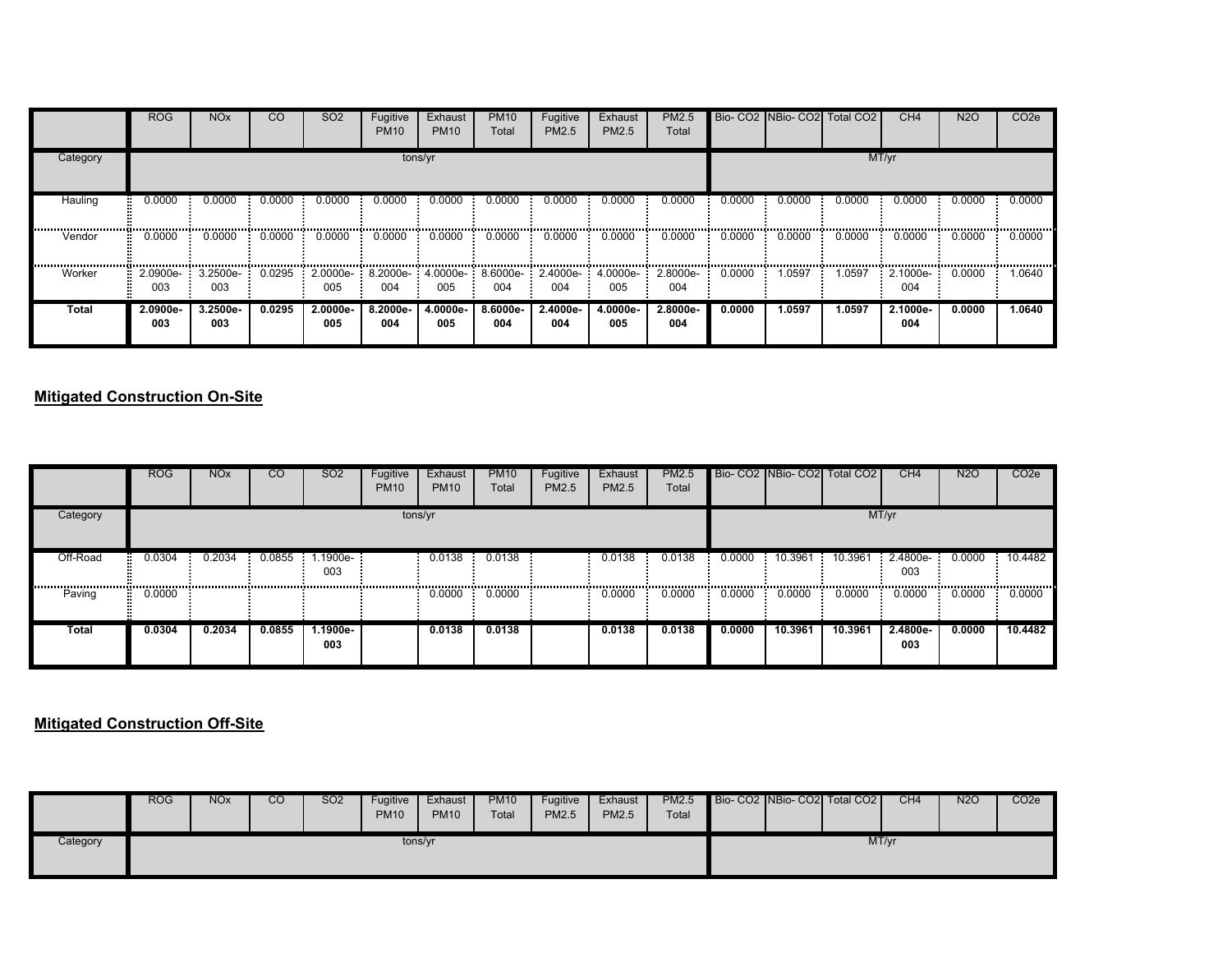| Hauling | 0.0000          | 0.0000          | 0.0000 | 0.0000          | 0.0000          | 0.0000          | 0.0000          | 0.0000          | 0.0000                                              | 0.0000          | 0.0000 | 0.0000 | 0.0000 | 0.0000          | 0.0000 | 0.0000 |
|---------|-----------------|-----------------|--------|-----------------|-----------------|-----------------|-----------------|-----------------|-----------------------------------------------------|-----------------|--------|--------|--------|-----------------|--------|--------|
| Vendor  | 0.0000          | 0.0000          | 0.0000 | 0.0000          | 0.0000          | 0.0000          | 0.0000          | 0.0000          | 0.0000                                              | 0.0000          | 0.0000 | 0.0000 | 0.0000 | 0.0000          | 0.0000 | 0.0000 |
| Worker  | 2.0900e-<br>003 | 3.2500e-<br>003 | 0.0295 | 2.0000e-<br>005 | 004             | 005             | 004             | 004             | 8.2000e- 4.0000e- 8.6000e- 2.4000e- 4.0000e-<br>005 | 2.8000e-<br>004 | 0.0000 | 1.0597 | 1.0597 | 2.1000e-<br>004 | 0.0000 | .0640  |
| Total   | 2.0900e-<br>003 | 3.2500e-<br>003 | 0.0295 | 2.0000e-<br>005 | 8.2000e-<br>004 | 4.0000e-<br>005 | 8.6000e-<br>004 | 2.4000e-<br>004 | 4.0000e-<br>005                                     | 2.8000e-<br>004 | 0.0000 | 1.0597 | 1.0597 | 2.1000e-<br>004 | 0.0000 | I.0640 |

# **3.6 Architectural Coating - 2004**

**Unmitigated Construction On-Site**

|                         | <b>ROG</b> | <b>NO<sub>x</sub></b> | <sub>CO</sub> | SO <sub>2</sub>   | Fugitive<br><b>PM10</b> | Exhaust<br><b>PM10</b>   | <b>PM10</b><br>Total | Fugitive<br>PM2.5 | Exhaust<br>PM2.5 | PM2.5<br>Total    |        |        | Bio- CO2 INBio- CO2 Total CO2 | CH <sub>4</sub>   | <b>N2O</b> | CO <sub>2</sub> e |
|-------------------------|------------|-----------------------|---------------|-------------------|-------------------------|--------------------------|----------------------|-------------------|------------------|-------------------|--------|--------|-------------------------------|-------------------|------------|-------------------|
| Category                |            |                       |               |                   | tons/yr                 |                          |                      |                   |                  |                   |        |        |                               | MT/yr             |            |                   |
| Archit. Coating<br>. н. | 6.9235     |                       |               |                   |                         | 0.0000                   | 0.0000               |                   | 0.0000           | 0.0000            | 0.0000 | 0.0000 | 0.0000                        | 0.0000            | 0.0000     | 0.0000            |
| Off-Road<br>÷           | 0.0180     | 0.1043                | 0.0461        | $6.1000e-$<br>004 |                         | 8.4800e- 8.4800e-<br>003 | 003                  |                   | 8.4800e-<br>003  | 8.4800e-<br>003   | 0.0000 | 5.2342 | 5.2342                        | 1.4600e-<br>003   | 0.0000     | 5.2649            |
| Total                   | 6.9415     | 0.1043                | 0.0461        | $6.1000e-$<br>004 |                         | 8.4800e-<br>003          | 8.4800e-<br>003      |                   | 8.4800e-<br>003  | $8.4800e-$<br>003 | 0.0000 | 5.2342 | 5.2342                        | $1.4600e-$<br>003 | 0.0000     | 5.2649            |

### **Unmitigated Construction Off-Site**

|          | <b>ROG</b> | <b>NO<sub>x</sub></b> | <sub>CO</sub> | SO <sub>2</sub> | Fugitive<br><b>PM10</b> | Exhaust<br><b>PM10</b> | <b>PM10</b><br>Total | Fugitive<br>PM2.5 | Exhaust<br><b>PM2.5</b>                                               | <b>PM2.5</b><br>Total |        |        | Bio- CO2 NBio- CO2 Total CO2 | CH4                    | N2O    | CO <sub>2</sub> e |
|----------|------------|-----------------------|---------------|-----------------|-------------------------|------------------------|----------------------|-------------------|-----------------------------------------------------------------------|-----------------------|--------|--------|------------------------------|------------------------|--------|-------------------|
| Category |            |                       |               |                 | tons/yr                 |                        |                      |                   |                                                                       |                       |        |        |                              | MT/yr                  |        |                   |
| Hauling  | 0.0000     | 0.0000                | 0.0000        | 0.0000          | 0.0000                  | 0.0000                 | 0.0000               | 0.0000            | 0.0000                                                                | 0.0000                | 0.0000 | 0.0000 | 0.0000                       | 0.0000                 | 0.0000 | 0.0000            |
| Vendor   | 0.0000     | 0.0000                | 0.0000        | 0.0000          | 0.0000                  | 0.0000                 | 0.0000               | 0.0000            | 0.0000                                                                | 0.0000                | 0.0000 | 0.0000 | 0.0000                       | 0.0000                 | 0.0000 | 0.0000            |
| Worker   | 0.0167     | 0.0260                | 0.2355        | 004             | 003                     | 004                    | 003                  | 003               | $1.4000e-$ : 6.5500e-: 3.1000e-: 6.8600e-: 1.9400e-: 3.1000e-:<br>004 | 2.2500e-<br>003       | 0.0000 | 8.4666 | 8.4666                       | 1.6500e- 0.0000<br>003 |        | 8.5013            |
| Total    | 0.0167     | 0.0260                | 0.2355        | 1.4000e-<br>004 | 6.5500e-<br>003         | 3.1000e-<br>004        | 6.8600e-<br>003      | .9400e-<br>003    | 3.1000e-<br>004                                                       | 2.2500e-<br>003       | 0.0000 | 8.4666 | 8.4666                       | 1.6500e-<br>003        | 0.0000 | 8.5013            |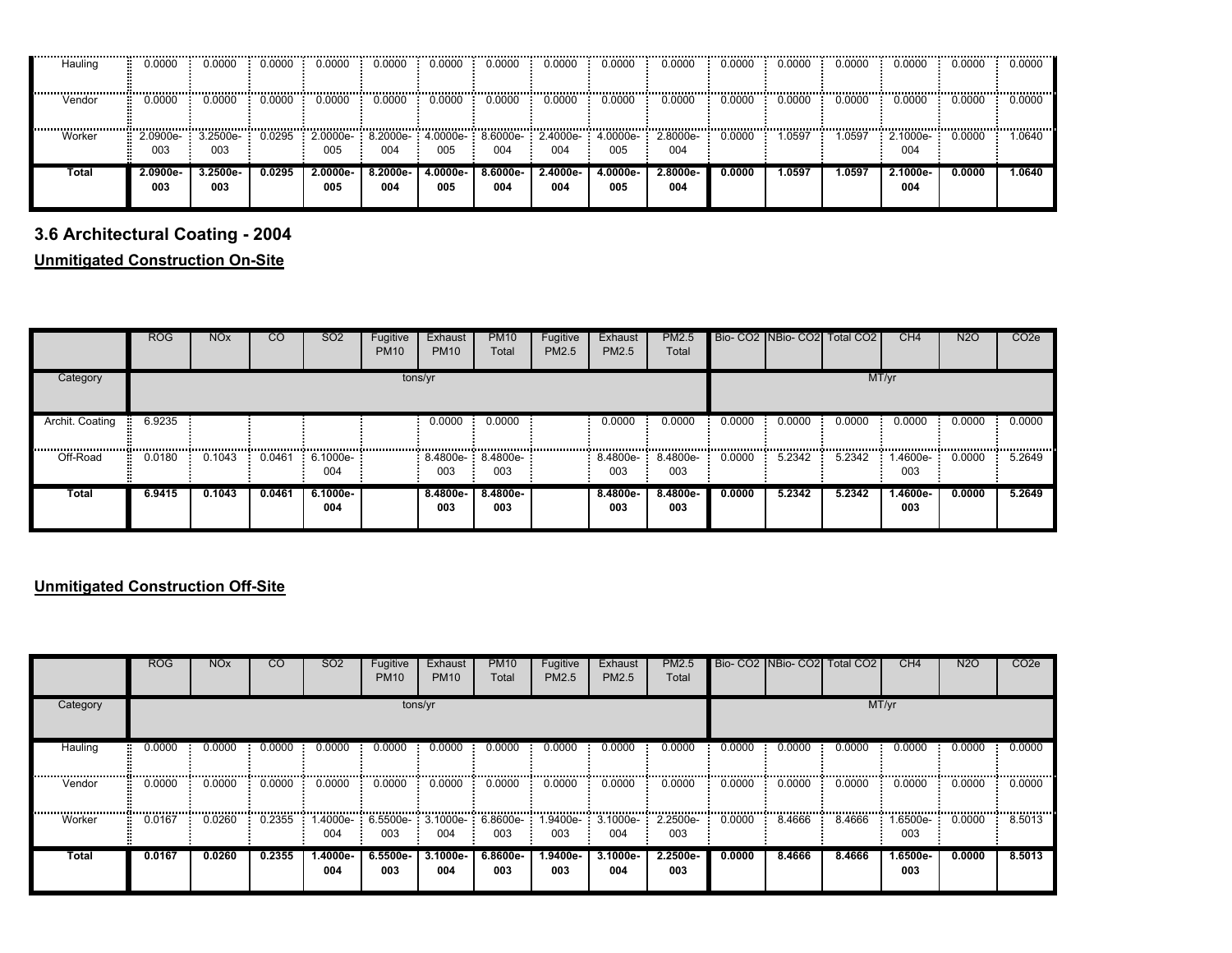### **Mitigated Construction On-Site**

|                 | <b>ROG</b> | <b>NO<sub>x</sub></b> | <sub>CO</sub> | <b>SO2</b>        | Fugitive<br><b>PM10</b> | Exhaust<br><b>PM10</b>   | <b>PM10</b><br>Total | Fugitive<br>PM2.5 | Exhaust<br>PM2.5 | <b>PM2.5</b><br>Total |        |        | Bio- CO2 NBio- CO2 Total CO2 | CH4                 | <b>N2O</b> | CO <sub>2</sub> e |
|-----------------|------------|-----------------------|---------------|-------------------|-------------------------|--------------------------|----------------------|-------------------|------------------|-----------------------|--------|--------|------------------------------|---------------------|------------|-------------------|
| Category        |            |                       |               |                   | tons/yr                 |                          |                      |                   |                  |                       |        |        |                              | MT/yr               |            |                   |
| Archit. Coating | 6.9235     |                       |               |                   |                         | 0.0000                   | 0.0000               |                   | 0.0000           | 0.0000                | 0.0000 | 0.0000 | 0.0000                       | 0.0000              | 0.0000     | 0.0000            |
| Off-Road        | 0.0180     | 0.1043                | 0.0461        | $6.1000e-$<br>004 |                         | 8.4800e- 8.4800e-<br>003 | .<br>003             |                   | 8.4800e-<br>003  | 8.4800e-<br>003       | 0.0000 | 5.2342 | 5.2342                       | <br>1.4600e-<br>003 | 0.0000     | 5.2649            |
| Total           | 6.9415     | 0.1043                | 0.0461        | $6.1000e-$<br>004 |                         | 8.4800e-<br>003          | 8.4800e-<br>003      |                   | 8.4800e-<br>003  | 8.4800e-<br>003       | 0.0000 | 5.2342 | 5.2342                       | 1.4600e-<br>003     | 0.0000     | 5.2649            |

### **Mitigated Construction Off-Site**

|              | <b>ROG</b> | <b>NO<sub>x</sub></b> | CO     | SO <sub>2</sub> | Fugitive<br><b>PM10</b> | Exhaust<br><b>PM10</b> | <b>PM10</b><br>Total | Fugitive<br>PM2.5                                            | Exhaust<br>PM2.5 | <b>PM2.5</b><br>Total |        |               | Bio- CO2 INBio- CO2 Total CO2 | CH <sub>4</sub>   | N <sub>2</sub> O | CO <sub>2</sub> e |
|--------------|------------|-----------------------|--------|-----------------|-------------------------|------------------------|----------------------|--------------------------------------------------------------|------------------|-----------------------|--------|---------------|-------------------------------|-------------------|------------------|-------------------|
| Category     |            |                       |        |                 |                         | tons/yr                |                      |                                                              |                  |                       |        |               |                               | MT/yr             |                  |                   |
| Hauling      | 0.0000     | 0.0000                | 0.0000 | 0.0000          | 0.0000                  | 0.0000                 | 0.0000               | 0.0000                                                       | 0.0000           | 0.0000                | 0.0000 | 0.0000<br>    | 0.0000                        | 0.0000            | 0.0000           | 0.0000            |
| Vendor       | 0.0000     | 0.0000                | 0.0000 | 0.0000          | 0.0000                  | 0.0000                 | 0.0000               | 0.0000                                                       | <br>0.0000       | 0.0000                | 0.0000 | 0.0000        | 0.0000                        | 0.0000            | 0.0000           | <br>0.0000        |
| Worker       | 0.0167     | 0.0260                | 0.2355 | 004             | 003                     | 004                    | 003                  | 1.4000e- 6.5500e- 3.1000e- 6.8600e- 1.9400e- 3.1000e-<br>003 | 004              | 2.2500e-<br>003       | 0.0000 | 8.4666<br>-91 | 8.4666                        | 1.6500e- -<br>003 | 0.0000           | 8.5013            |
| <b>Total</b> | 0.0167     | 0.0260                | 0.2355 | 1.4000e-<br>004 | 6.5500e-<br>003         | 3.1000e-<br>004        | 6.8600e-<br>003      | 1.9400e-<br>003                                              | 3.1000e-<br>004  | $2.2500e-$<br>003     | 0.0000 | 8.4666        | 8.4666                        | 1.6500e-<br>003   | 0.0000           | 8.5013            |

# **4.0 Operational Detail - Mobile**

**4.1 Mitigation Measures Mobile**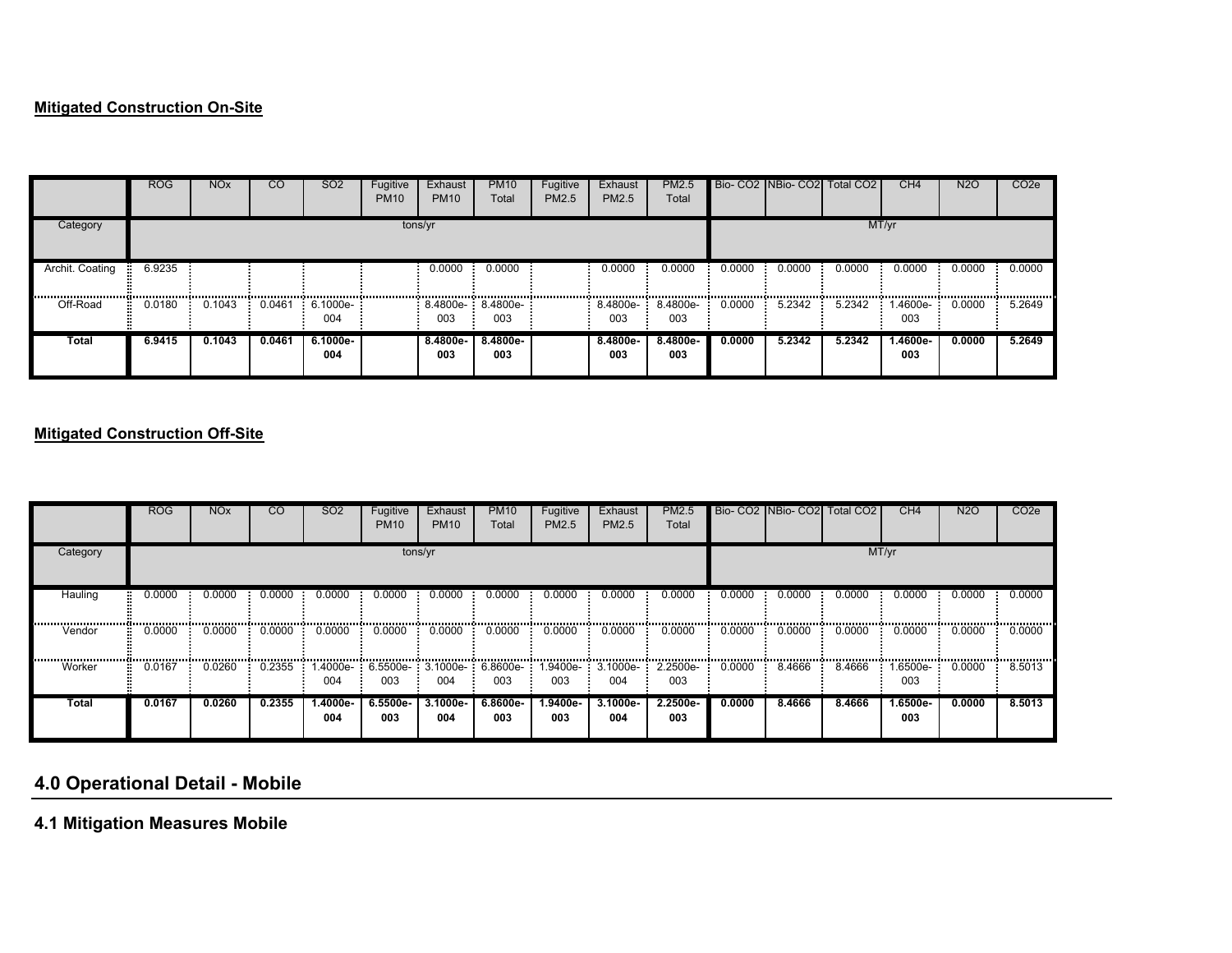|             | <b>ROG</b> | NO <sub>x</sub> | CO              | SO <sub>2</sub> | Fugitive<br><b>PM10</b> | Exhaust<br><b>PM10</b> | <b>PM10</b><br>Total | Fugitive<br>PM2.5 | Exhaust<br>PM2.5 | PM2.5<br>Total |  | Bio- CO2 NBio- CO2 Total CO2               | CH <sub>4</sub> | <b>N2O</b> | CO <sub>2</sub> e   |
|-------------|------------|-----------------|-----------------|-----------------|-------------------------|------------------------|----------------------|-------------------|------------------|----------------|--|--------------------------------------------|-----------------|------------|---------------------|
| Category    |            |                 |                 |                 | tons/yr                 |                        |                      |                   |                  |                |  |                                            | MT/yr           |            |                     |
| Mitigated   | 3.9191     |                 | 10.6391 40.4736 | 0.0811          | 1.7574                  | 0.2975                 | 2.0549               | 0.5147            | 0.2975           | 0.8123         |  | $0.0000$ $2.771.518$ $2.771.5180$ $0.2704$ |                 |            | $0.0000$ 2,777.1965 |
| Unmitigated | 3.9191     |                 | 10.6391 40.4736 | 0.0811          | 1.7574                  | 0.2975                 | 2.0549               | 0.5147            | 0.2975           | 0.8123         |  | 0.0000 2,771.518 2,771.5180 0.2704         |                 |            | 0.0000 2,777.1965   |

# **4.2 Trip Summary Information**

|                         |          | Average Daily Trip Rate |        | Unmitigated       | litigated  |
|-------------------------|----------|-------------------------|--------|-------------------|------------|
| Land Use                | Weekdav  | Saturdav                | Sunday | <b>Annual VMT</b> | Annual VMT |
| General Office Building | 2.875.32 | 617.40                  | 258.72 | 5,207,176         | 5,207,176  |
| <b>Strip Mall</b>       | 0.00     | 0.00                    | 0.00   |                   |            |
| Total                   | 2,875.32 | 617.40                  | 258.72 | 5.207.176         | 5.207.176  |

## **4.3 Trip Type Information**

|                         |            | Miles |      |          | Trip $%$ |                                                               |         | Trip Purpose % |         |
|-------------------------|------------|-------|------|----------|----------|---------------------------------------------------------------|---------|----------------|---------|
| Land Use                | H-W or C-W |       |      | $\cdots$ |          | H-S or C-C I H-O or C-NWI H-W or C-I H-S or C-C I H-O or C-NW | Primary | Diverted       | Pass-bv |
| General Office Building | 9.50       | 7.30  | 30:  | 33.00    | 48.00    | 19.00                                                         |         |                |         |
| Strip Mall              | 9.50       | 7.30  | '.30 | 16.60    | 64.40    | 19.00                                                         | 45      | -40            | ن ا     |

| $-OP$              | LDT.   | LDT2    | MDV            | LHD <sup>1</sup> | LIDO<br>-nuz | <b>MHD</b>       | HHL      | OBUS          | JBUS    | <b>MCY</b> | <b>SBUS</b> | MH       |
|--------------------|--------|---------|----------------|------------------|--------------|------------------|----------|---------------|---------|------------|-------------|----------|
| 1795-<br>14<br>ບ.ບ | 122199 | .202623 | 071970<br>J.U7 | 0.010436         | :006310.     | .019893.<br>J.U. | J.038012 | 148:<br>0.001 | .004559 | 0.005916   | 0.000316    | 0.001823 |

## **5.0 Energy Detail**

# **4.4 Fleet Mix**

Historical Energy Use: N

## **5.1 Mitigation Measures Energy**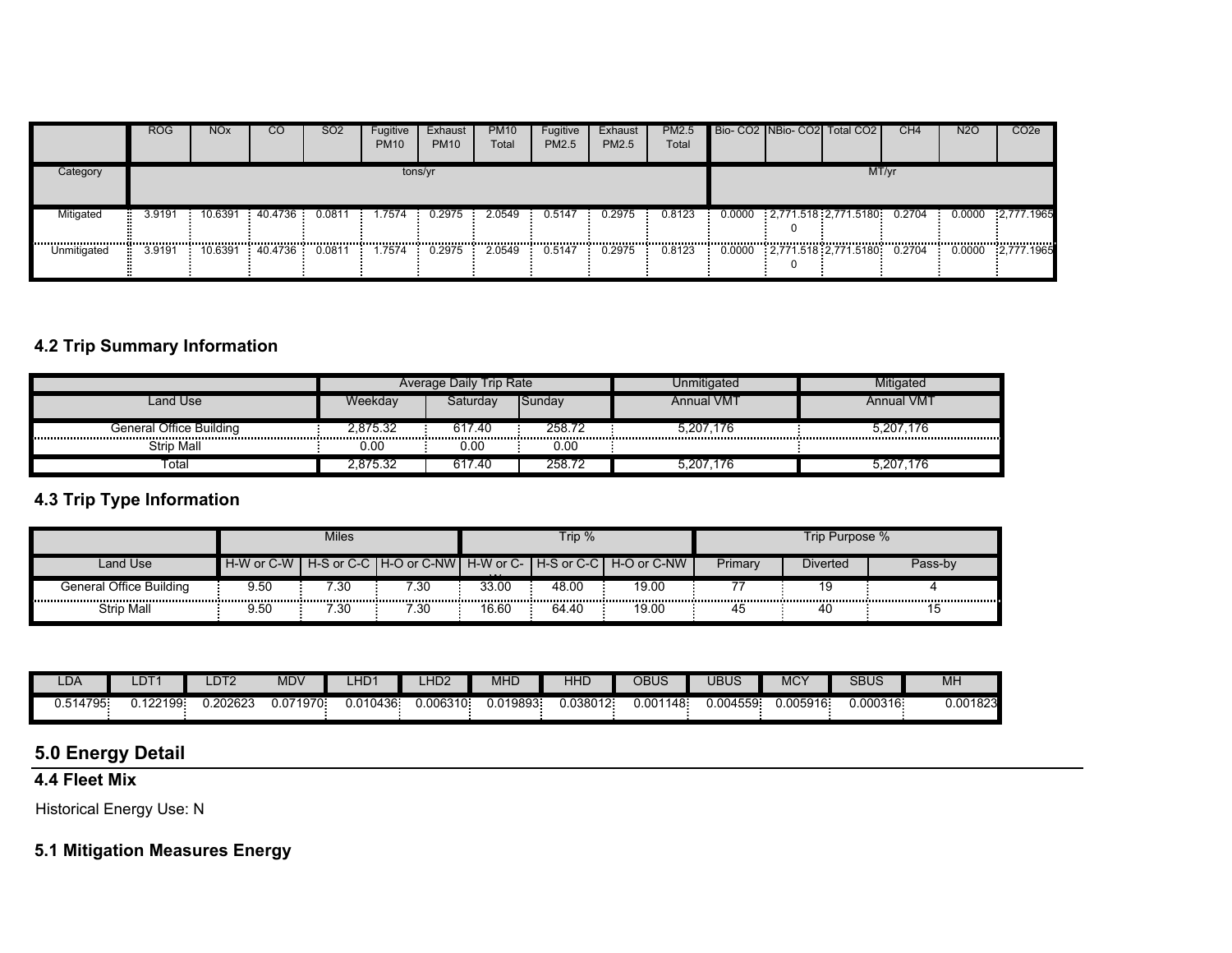|                               | <b>ROG</b> | <b>NO<sub>x</sub></b> | CO     | SO <sub>2</sub> | Fugitive<br><b>PM10</b> | Exhaust<br><b>PM10</b> | <b>PM10</b><br>Total | Fugitive<br>PM2.5 | Exhaust<br>PM2.5 | <b>PM2.5</b><br>Total |        | Bio- CO2   NBio- CO2   Total CO2 | CH <sub>4</sub> | N <sub>2</sub> O | CO <sub>2e</sub> |
|-------------------------------|------------|-----------------------|--------|-----------------|-------------------------|------------------------|----------------------|-------------------|------------------|-----------------------|--------|----------------------------------|-----------------|------------------|------------------|
| Category                      |            |                       |        |                 | tons/yr                 |                        |                      |                   |                  |                       |        |                                  | MT/yr           |                  |                  |
| <b>Electricity Mitigated:</b> |            |                       |        |                 |                         | 0.0000                 | 0.0000               |                   | 0.0000           | 0.0000                | 0.0000 | 1,834.726 1,834.7260 0.1088      |                 | 0.0225           | 1.843.9897       |
| Electricity<br>Unmitigated    |            |                       |        |                 |                         | 0.0000                 | 0.0000               |                   | 0.0000           | 0.0000                |        |                                  |                 | 0.0225           | 1,843.9897       |
| NaturalGas<br>Mitigated       | 0.0646     | 0.5871                | 0.4931 | 3.5200e-<br>003 |                         | 0.0446                 | 0.0446               |                   | 0.0446           | 0.0446                | 0.0000 | 639.0914 639.0914 0.0123         |                 | 0.0117           | 642,9808         |
| NaturalGas<br>Unmitigated     | 0.0646     | 0.587'                | 0.4931 | 3.5200e-<br>003 |                         | 0.0446                 | 0.0446               |                   | 0.0446           | 0.0446                | 0.0000 | 639.0914:639.0914:0.0123         |                 | 0.0117           | $-642.9808$      |

# **5.2 Energy by Land Use - NaturalGas**

**Unmitigated**

|                                   | <b>NaturalGa</b><br>s Use | <b>ROG</b>                 | <b>NO<sub>x</sub></b>      | <sub>CO</sub> | SO <sub>2</sub>     | Fugitive<br><b>PM10</b> | Exhaust<br><b>PM10</b> | <b>PM10</b><br>Total | Fugitive<br>PM2.5 | Exhaust<br>PM2.5 | PM2.5<br>Total  |        | Bio- CO2   NBio- CO2   Total CO2 |          | CH <sub>4</sub> | <b>N2O</b>        | CO <sub>2e</sub> |
|-----------------------------------|---------------------------|----------------------------|----------------------------|---------------|---------------------|-------------------------|------------------------|----------------------|-------------------|------------------|-----------------|--------|----------------------------------|----------|-----------------|-------------------|------------------|
| <b>Land Use</b>                   | kBTU/yr                   |                            |                            |               |                     |                         | tons/yr                |                      |                   |                  |                 |        |                                  |          | MT/yr           |                   |                  |
| <b>Strip Mall</b>                 | 45600                     | $\frac{1}{2.5000e}$<br>004 | $2.2400e - 1.8800e$<br>003 | 003           | $1.0000e-$<br>005   |                         | -.7000e<br>004         | .7000e-<br>004       |                   | 1.7000e-<br>004  | 1.7000e-<br>004 | 0.0000 | 2.4334                           | 2.4334   | 5.0000e-<br>005 | $4.0000e-$<br>005 | 2.4482           |
| General Office<br><b>Building</b> | 007                       | .19305e+ 0.0643            | 0.5848                     | 0.4913        | $: 3.5100e-$<br>003 |                         | 0.0445                 | 0.0445               |                   | 0.0445           | 0.0445          | 0.0000 | 636.6580 636.6580 0.0122         |          |                 | 0.0117            | 640.5326         |
| Total                             |                           | 0.0646                     | 0.5871                     | 0.4931        | $3.5200e-$<br>003   |                         | 0.0446                 | 0.0446               |                   | 0.0446           | 0.0446          | 0.0000 | 639.0914                         | 639.0914 | 0.0123          | 0.0117            | 642.9808         |

| <b>NaturalGa</b> | <b>ROG</b> | <b>NOx</b> | CO | SO <sub>2</sub> | Fugitive    | Exhaust     | <b>PM10</b> | Fugitive | Exhaust      | <b>PM2.5</b>      | Bio-CO2 NBio-CO2 Total CO2 | CH <sub>4</sub> | N2C | CO <sub>2</sub> e |
|------------------|------------|------------|----|-----------------|-------------|-------------|-------------|----------|--------------|-------------------|----------------------------|-----------------|-----|-------------------|
|                  |            |            |    |                 |             |             |             |          |              |                   |                            |                 |     |                   |
| s Use            |            |            |    |                 | <b>PM10</b> | <b>PM10</b> | Total       | PM2.5    | <b>PM2.5</b> | Tota <sub>l</sub> |                            |                 |     |                   |
|                  |            |            |    |                 |             |             |             |          |              |                   |                            |                 |     |                   |
|                  |            |            |    |                 |             |             |             |          |              |                   |                            |                 |     |                   |
|                  |            |            |    |                 |             |             |             |          |              |                   |                            |                 |     |                   |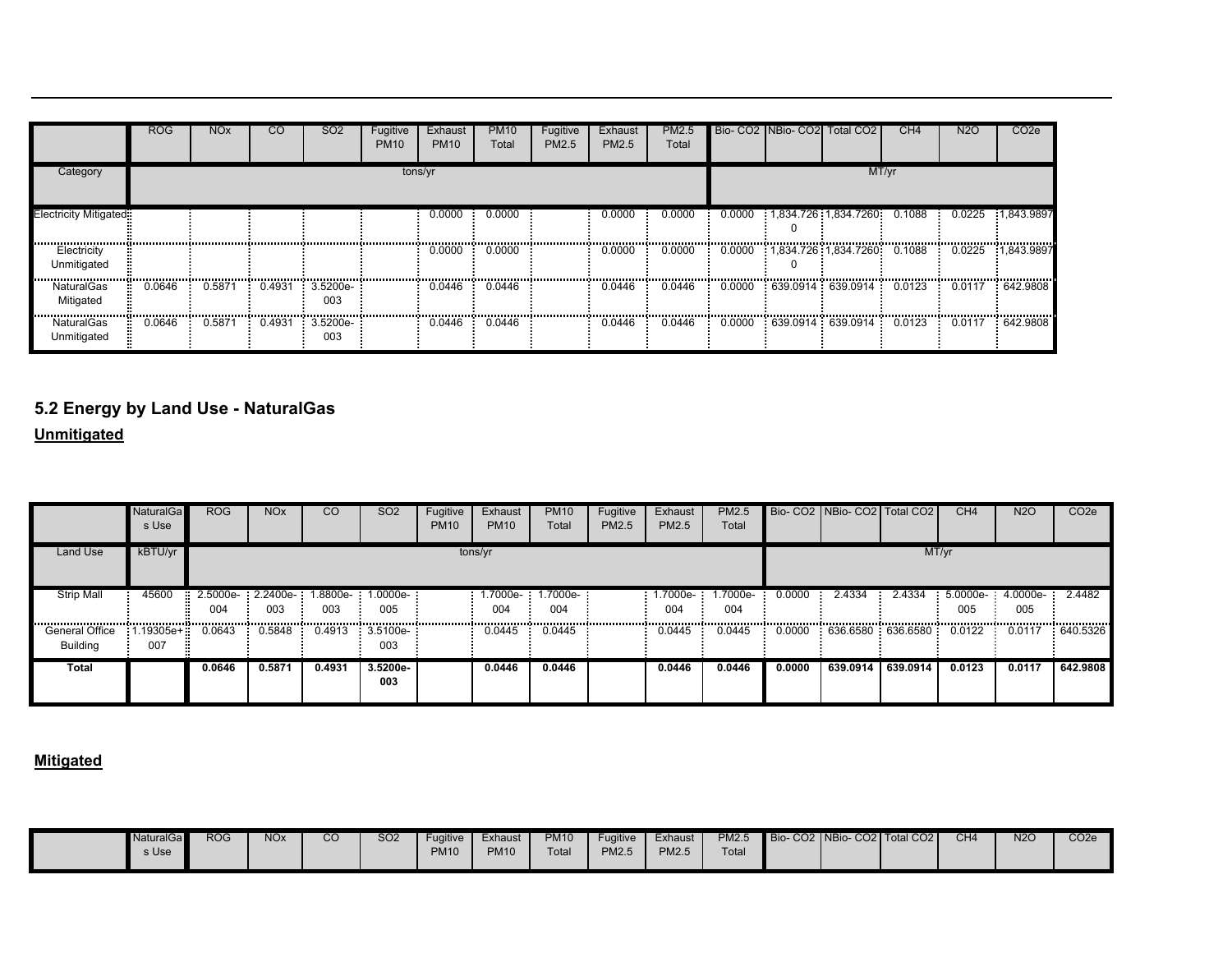| Land Use                          | kBTU/yr          |                                            |        |                              |                    | tons/yr |                              |                 |                     |        |                                          |            | MT/yr   |                           |            |
|-----------------------------------|------------------|--------------------------------------------|--------|------------------------------|--------------------|---------|------------------------------|-----------------|---------------------|--------|------------------------------------------|------------|---------|---------------------------|------------|
| General Office<br><b>Building</b> | 1.19305e+<br>007 | 0.0643                                     |        | $0.5848$ $0.4913$ $3.5100e-$ | 003                | 0.0445  | 0.0445                       | 0.0445          | 0.0445              |        | $0.0000$ 636.6580 636.6580 0.0122 0.0117 |            |         |                           | 640.5326   |
| <b>Strip Mall</b>                 | 45600            | 2.5000e- 2.2400e- 1.8800e- 1.0000e-<br>004 | 003    | 003                          | <br>005            | 004     | <br>.7000e-: 1.7000e-<br>004 | 1.7000e-<br>004 | <br>1.7000e-<br>004 | 0.0000 | 2.4334                                   | <br>2.4334 | <br>005 | $5.0000e-4.0000e-$<br>005 | <br>2.4482 |
| Total                             |                  | 0.0646                                     | 0.5871 | 0.4931                       | $3.5200e -$<br>003 | 0.0446  | 0.0446                       | 0.0446          | 0.0446              | 0.0000 | 639.0914                                 | 639.0914   | 0.0123  | 0.0117                    | 642.9808   |

# **5.3 Energy by Land Use - Electricity**

### **Unmitigated**

|                                   | Electricity<br>Use | Total CO2              | CH <sub>4</sub>          | N2O               | CO <sub>2e</sub> |
|-----------------------------------|--------------------|------------------------|--------------------------|-------------------|------------------|
| <b>Land Use</b>                   | kWh/yr             |                        |                          | MT/yr             |                  |
| General Office<br><b>Building</b> | 006                | $:8.16144e+1.810.2618$ | 0.1074                   | 0.0222            | 1.819.402<br>Ē   |
| <b>Strip Mall</b>                 | 110295             | 24.4642<br>H           | $1.4500e -$<br>ē,<br>003 | $3.0000e-$<br>004 | 24.5877          |
| Total                             |                    | 1,834.7260             | 0.1088                   | 0.0225            | 1,843.989        |

|                                   | Electricity<br><b>Use</b> | <b>Total CO2</b>        | CH4             | <b>N2O</b>      | CO <sub>2</sub> e |
|-----------------------------------|---------------------------|-------------------------|-----------------|-----------------|-------------------|
| <b>Land Use</b>                   | kWh/yr                    |                         |                 | MT/yr           |                   |
| General Office<br><b>Building</b> | 006                       | $18.16144e+17.810.2618$ | 0.1074          | 0.0222          | 1.819.402         |
| <b>Strip Mall</b>                 | 110295                    | 24.4642<br>Е<br>ш       | 1.4500e-<br>003 | 3.0000e-<br>004 | 24.5877           |
| <b>Total</b>                      |                           | 1,834.7260              | 0.1088          | 0.0225          | 1,843.989         |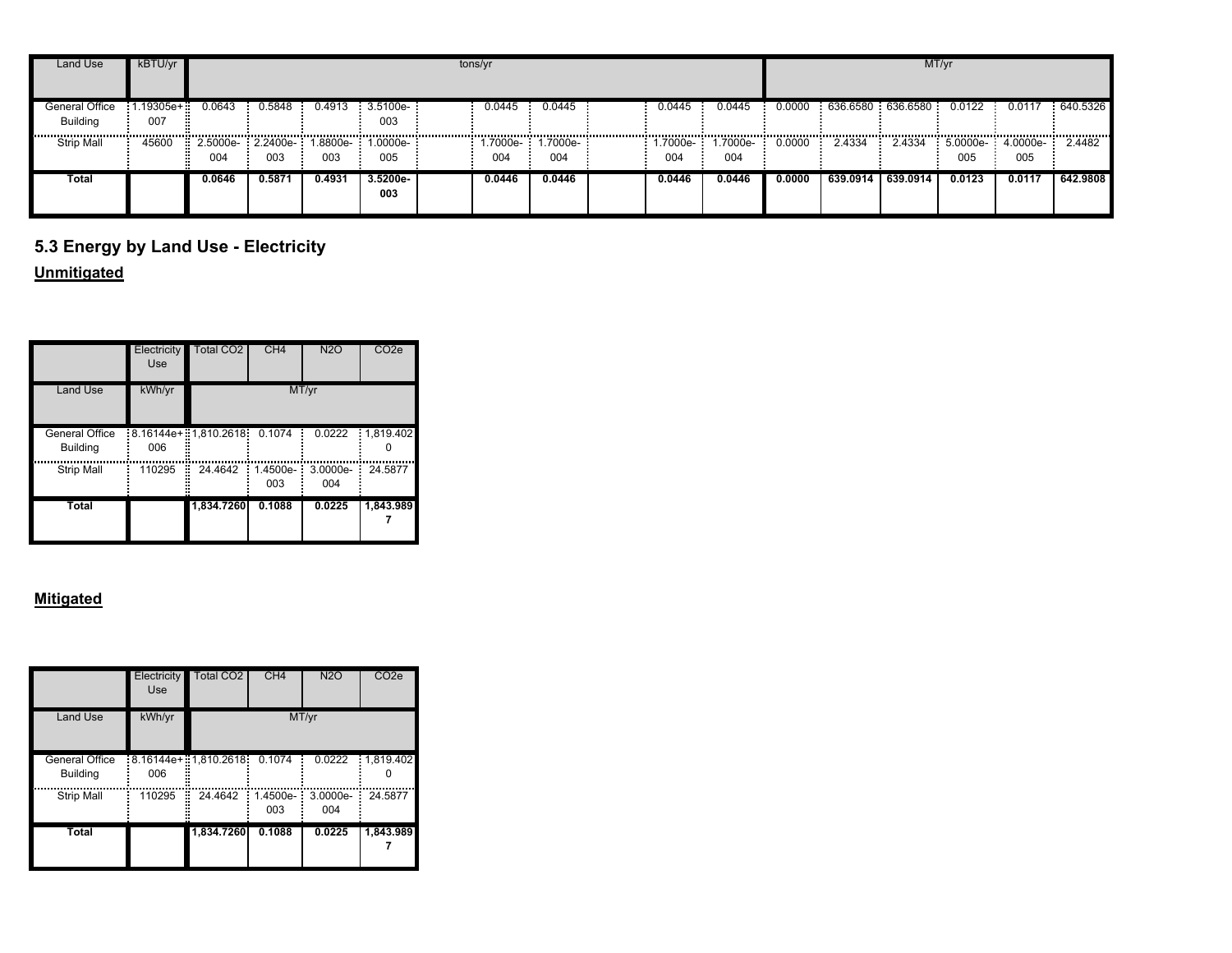# **6.0 Area Detail**

# **6.1 Mitigation Measures Area**

|               | <b>ROG</b> | <b>NO<sub>x</sub></b> | CО                           | <b>SO2</b> | Fugitive<br><b>PM10</b> | Exhaust<br><b>PM10</b>       | <b>PM10</b><br>Total | Fugitive<br><b>PM2.5</b> | Exhaust<br><b>PM2.5</b>   | PM2.5<br>Total  |            |            | Bio- CO2 NBio- CO2 Total CO2 | CH <sub>4</sub>       | <b>N2O</b> | CO <sub>2</sub> e |
|---------------|------------|-----------------------|------------------------------|------------|-------------------------|------------------------------|----------------------|--------------------------|---------------------------|-----------------|------------|------------|------------------------------|-----------------------|------------|-------------------|
| Category      | tons/yr    |                       |                              |            |                         |                              |                      |                          |                           |                 |            |            | MT/yr                        |                       |            |                   |
| Mitigated<br> | 2.9576     | 005<br>               | 8.0000e- 6.9900e-<br>003<br> | 0.0000     |                         | 3.0000e- 3.0000e-<br>005<br> | 005<br>              |                          | $3.0000e-3.0000e-$<br>005 | 005             | 0.0000<br> | 0.0107<br> | 0.0107<br>                   | $5.0000e-$<br>005<br> | 0.0000<br> | 0.0117            |
| Unmitigated   | 2.9576     | 005                   | 8.0000e- 6.9900e-<br>003     | 0.0000     |                         | 3.0000e-: 3.0000e-<br>005    | 005                  |                          | 3.0000e-<br>005           | 3.0000e-<br>005 | 0.0000     | 0.0107     | 0.0107                       | 5.0000e-<br>005       | 0.0000     | 0.0117            |

### **6.2 Area by SubCategory**

### **Unmitigated**

|                          | <b>ROG</b>      | <b>NO<sub>x</sub></b> | CO                       | SO <sub>2</sub> | Fugitive<br><b>PM10</b> | Exhaust<br><b>PM10</b> | <b>PM10</b><br>Total     | Fugitive<br>PM2.5 | Exhaust<br><b>PM2.5</b> | <b>PM2.5</b><br>Total |        |                | Bio- CO2 NBio- CO2 Total CO2 | CH4                    | <b>N2O</b> | CO <sub>2</sub> e |
|--------------------------|-----------------|-----------------------|--------------------------|-----------------|-------------------------|------------------------|--------------------------|-------------------|-------------------------|-----------------------|--------|----------------|------------------------------|------------------------|------------|-------------------|
| SubCategory              |                 |                       |                          |                 | tons/yr                 |                        |                          |                   |                         |                       |        |                |                              | MT/yr                  |            |                   |
| Architectural<br>Coating | 0.6231<br>m.    |                       |                          |                 |                         | 0.0000<br>- 20         | 0.0000                   |                   | 0.0000                  | 0.0000                | 0.0000 | 0.0000<br>- 61 | 0.0000                       | 0.0000<br><b>COLOR</b> | 0.0000     | 0.0000            |
| Consumer<br>Products     | 2.3335          |                       |                          |                 |                         | 0.0000                 | 0.0000                   |                   | 0.0000                  | 0.0000                | 0.0000 | 0.0000         | 0.0000                       | 0.0000                 | 0.0000     | 0.0000            |
| Landscaping              | 9.0000e-<br>004 | 005                   | 8.0000e- 6.9900e-<br>003 | 0.0000          |                         | 005                    | 3.0000e- 3.0000e-<br>005 |                   | $3.0000e-$<br>005       | 3.0000e-<br>005       | 0.0000 | 0.0107         | 0.0107                       | $5.0000e-$<br>005      | 0.0000     | 0.0117            |
| Total                    | 2.9576          | 8.0000e-<br>005       | 6.9900e-<br>003          | 0.0000          |                         | 3.0000e-<br>005        | 3.0000e-<br>005          |                   | 3.0000e-<br>005         | 3.0000e-<br>005       | 0.0000 | 0.0107         | 0.0107                       | 5.0000e-<br>005        | 0.0000     | 0.0117            |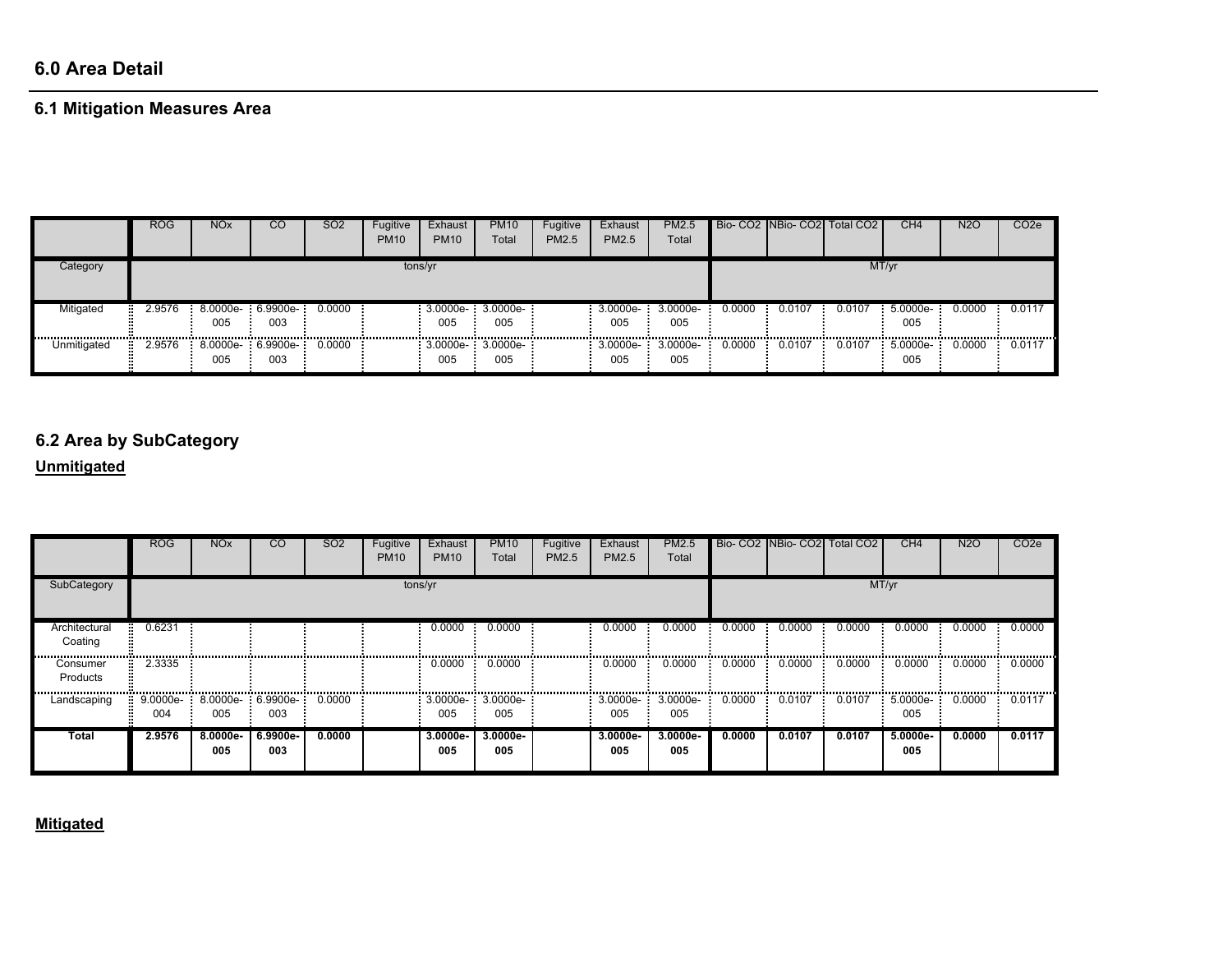|                          | <b>ROG</b> | <b>NO<sub>x</sub></b>             | CO.             | SO <sub>2</sub> | Fugitive<br><b>PM10</b> | Exhaust<br><b>PM10</b> | <b>PM10</b><br>Total       | Fugitive<br>PM2.5 | Exhaust<br>PM2.5 | PM2.5<br>Total           |        |                 | Bio- CO2 INBio- CO2 Total CO2 | CH <sub>4</sub>    | <b>N2O</b> | CO <sub>2</sub> e |
|--------------------------|------------|-----------------------------------|-----------------|-----------------|-------------------------|------------------------|----------------------------|-------------------|------------------|--------------------------|--------|-----------------|-------------------------------|--------------------|------------|-------------------|
| SubCategory              |            |                                   |                 |                 |                         | tons/yr                |                            |                   |                  |                          |        |                 |                               | MT/yr              |            |                   |
| Architectural<br>Coating | 0.6231     |                                   |                 |                 |                         | 0.0000                 | 0.0000                     |                   | 0.0000           | 0.0000                   | 0.0000 | 0.0000          | 0.0000                        | 0.0000             | 0.0000     | 0.0000            |
| Consumer<br>Products     | 2.3335     |                                   |                 |                 |                         | 0.0000                 | 0.0000                     |                   | 0.0000           | 0.0000                   | 0.0000 | 0.0000          | 0.0000                        | 0.0000             | 0.0000     | 0.0000            |
| Landscaping              | 004        | 9.0000e- 8.0000e- 6.9900e-<br>005 | 003             | 0.0000          |                         | 005                    | $3.0000e-3.0000e-7$<br>005 |                   | 005              | 3.0000e- 3.0000e-<br>005 |        | $0.0000$ 0.0107 | 0.0107                        | $5.0000e -$<br>005 | 0.0000     | 0.0117            |
| Total                    | 2.9576     | 8.0000e-<br>005                   | 6.9900e-<br>003 | 0.0000          |                         | 3.0000e-<br>005        | 3.0000e-<br>005            |                   | 3.0000e-<br>005  | 3.0000e-<br>005          | 0.0000 | 0.0107          | 0.0107                        | 5.0000e-<br>005    | 0.0000     | 0.0117            |

# **7.0 Water Detail**

### **7.1 Mitigation Measures Water**

- Install Low Flow Bathroom Faucet
- Install Low Flow Kitchen Faucet
- Install Low Flow Toilet
- Install Low Flow Shower
- Use Water Efficient Irrigation System

|                  | <b>Total CO2</b> | CH <sub>4</sub> | <b>N2O</b> | CO <sub>2</sub> e |
|------------------|------------------|-----------------|------------|-------------------|
| Category         |                  | MT/yr           |            |                   |
| Mitigated<br>×   | 177.8052         | 0.1107          | 0.0665     | 200.7330          |
| Unmitigated<br>÷ | 213.5585         | 0.1386          | 0.0831     | 242.2337          |

## **7.2 Water by Land UseUnmitigated**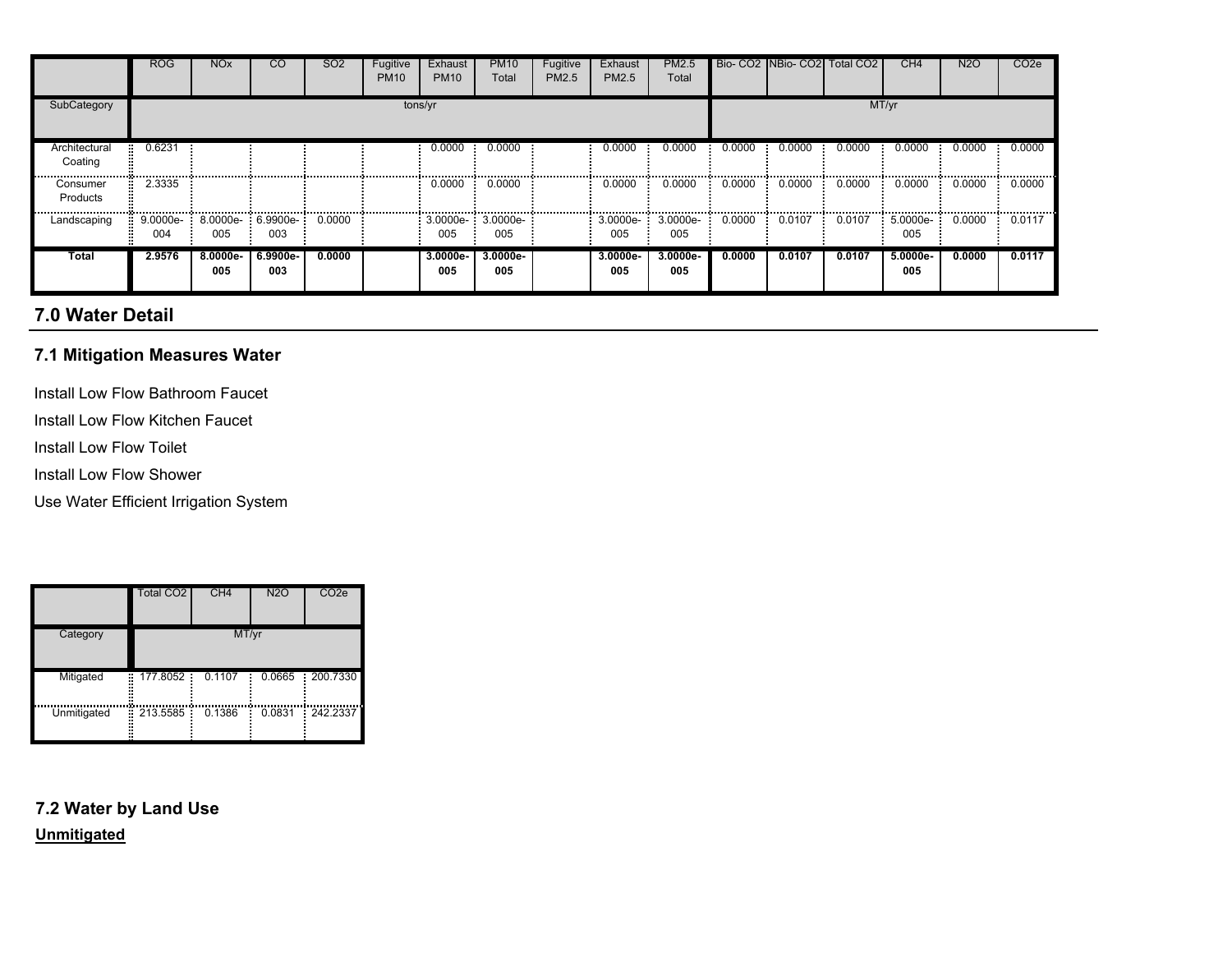|                                   | Indoor/Out<br>door Use             | <b>Total CO2</b> | CH4             | <b>N2O</b>      | CO <sub>2</sub> e |
|-----------------------------------|------------------------------------|------------------|-----------------|-----------------|-------------------|
| <b>Land Use</b>                   | Mgal                               |                  |                 | MT/yr           |                   |
| General Office<br><b>Building</b> | 104.507/<br>H<br>64.0529           | 212.1301         | 0.1377          | 0.0826          | 240.6136          |
| <b>Strip Mall</b>                 | $-0.703689/$<br>н<br>0.431293<br>H | 1.4284           | 9.3000e-<br>004 | 5.6000e-<br>004 | 1.6201            |
| Total                             |                                    | 213.5585         | 0.1386          | 0.0831          | 242.2337          |

#### **Mitigated**

|                                   | Indoor/Out<br>door Use           | Total CO <sub>2</sub> | CH <sub>4</sub> | <b>N2O</b>      | CO <sub>2e</sub> |
|-----------------------------------|----------------------------------|-----------------------|-----------------|-----------------|------------------|
| <b>Land Use</b>                   | Mgal                             |                       |                 | MT/yr           |                  |
| General Office<br><b>Building</b> | 83.606 /<br>60.1457              | 176.6160<br>H         | 0.1100          | 0.0660          | 199.3905         |
| Strip Mall                        | 0.562951/<br>÷,<br>0.404984<br>× | 1.1892                | 7.4000e-<br>004 | 4.4000e-<br>004 | 1.3426           |
| Total                             |                                  | 177.8052              | 0.1107          | 0.0665          | 200.7330         |

# **8.0 Waste Detail**

# **8.1 Mitigation Measures Waste**

## **Category/Year**

| Total CO <sub>2</sub> | CH4 | N <sub>2</sub> C | CO2e |
|-----------------------|-----|------------------|------|
|-----------------------|-----|------------------|------|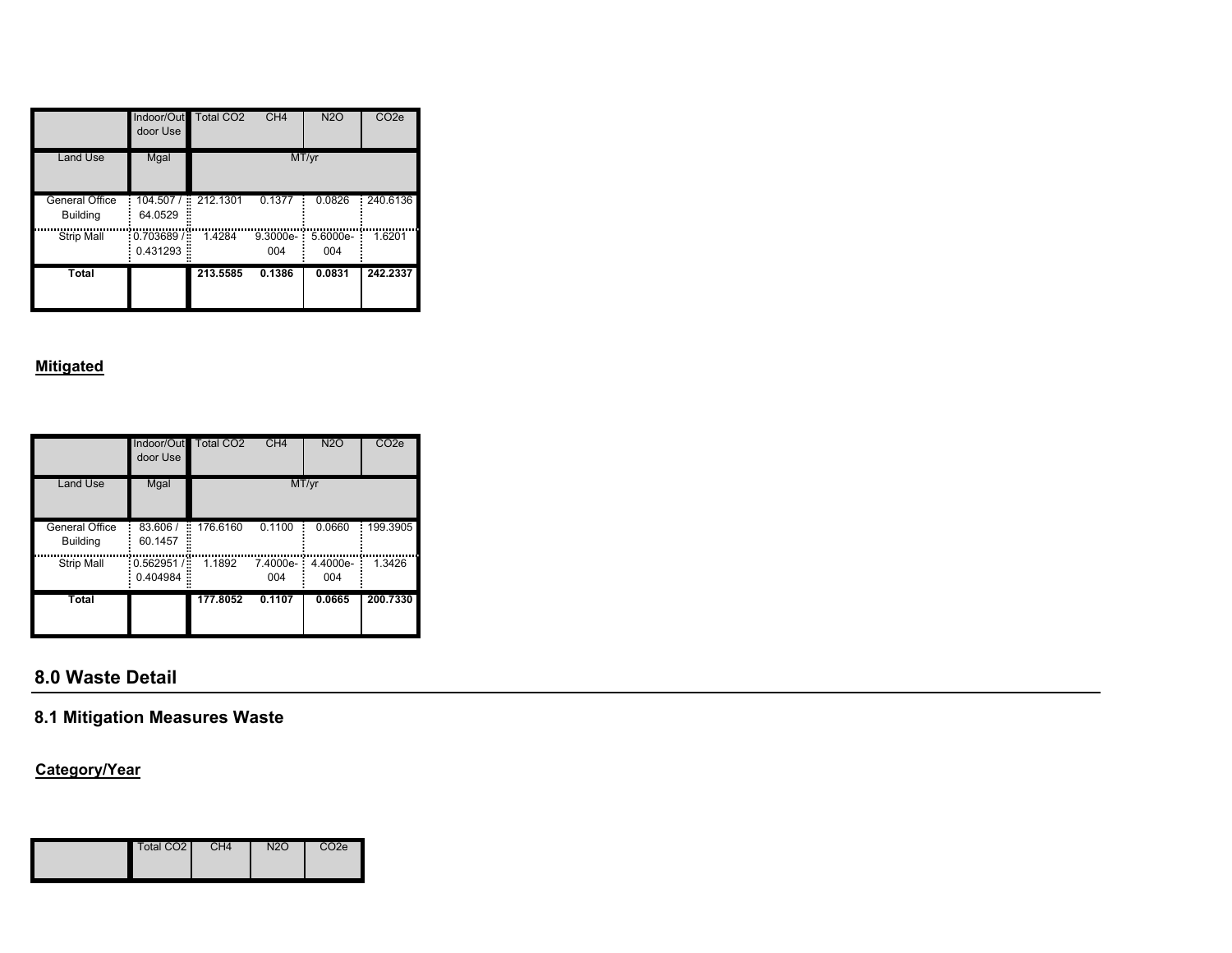|             | MT/yr         |        |        |            |  |  |  |
|-------------|---------------|--------|--------|------------|--|--|--|
| Mitigated   | ÷<br>113.0274 | 6.6797 | 0.0000 | : 253.3017 |  |  |  |
| Unmitigated | Ë<br>113.0274 | 6.6797 | 0.0000 | : 253.3017 |  |  |  |

# **8.2 Waste by Land Use**

# **Unmitigated**

|                                          | Waste<br><b>Disposed</b> | <b>Total CO2</b> | CH4    | <b>N2O</b> | CO <sub>2</sub> e |
|------------------------------------------|--------------------------|------------------|--------|------------|-------------------|
| <b>Land Use</b>                          | tons                     |                  |        | MT/yr      |                   |
| <b>General Office</b><br><b>Building</b> | 546.84                   | 111.0036<br>÷    | 6.5601 | 0.0000     | 248.7662          |
| <b>Strip Mall</b>                        | 9.97                     | ř,<br>2.0238     | 0.1196 | 0.0000     | 4.5355            |
| Total                                    |                          | 113.0274         | 6.6797 | 0.0000     | 253.3017          |

|                                   | Waste<br><b>Disposed</b> | <b>Total CO2</b>  | CH4    | <b>N2O</b> | CO <sub>2e</sub> |
|-----------------------------------|--------------------------|-------------------|--------|------------|------------------|
| <b>Land Use</b>                   | tons                     |                   |        | MT/yr      |                  |
| General Office<br><b>Building</b> | 546.84                   | 111.0036<br>H<br> | 6.5601 | 0.0000     | 248.7662         |
| <b>Strip Mall</b>                 | ř.<br>9.97               | 2.0238            | 0.1196 | 0.0000     | 4.5355           |
| Total                             |                          | 113.0274          | 6.6797 | 0.0000     | 253.3017         |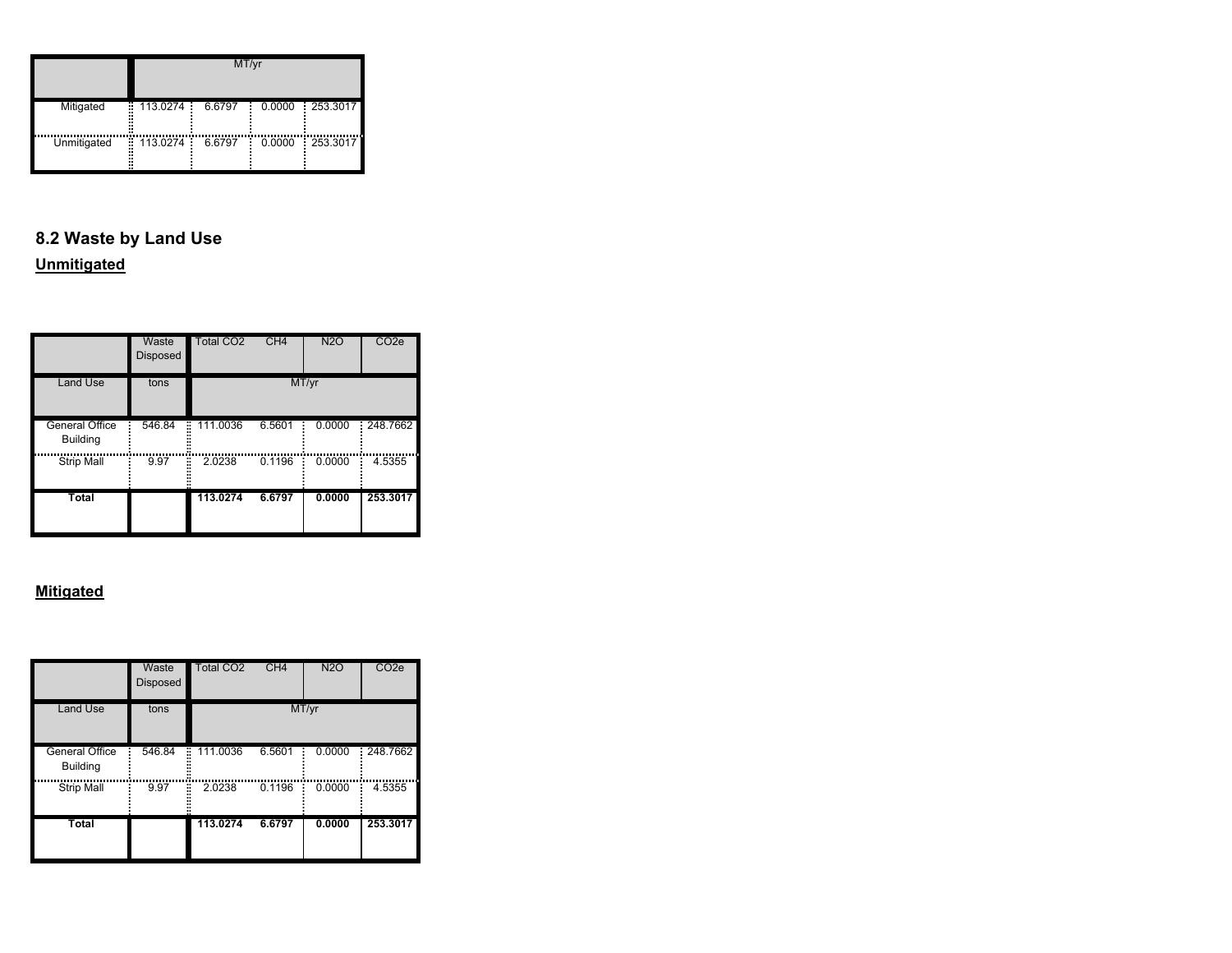# **9.0 Operational Offroad**

| Equipment Type | Number | Hours/Dav | Davs/Year | Horse Power | ∟oad Facto <sup>∙</sup> | Type<br>$-110$<br>-ue. |
|----------------|--------|-----------|-----------|-------------|-------------------------|------------------------|
|----------------|--------|-----------|-----------|-------------|-------------------------|------------------------|

# **10.0 Vegetation**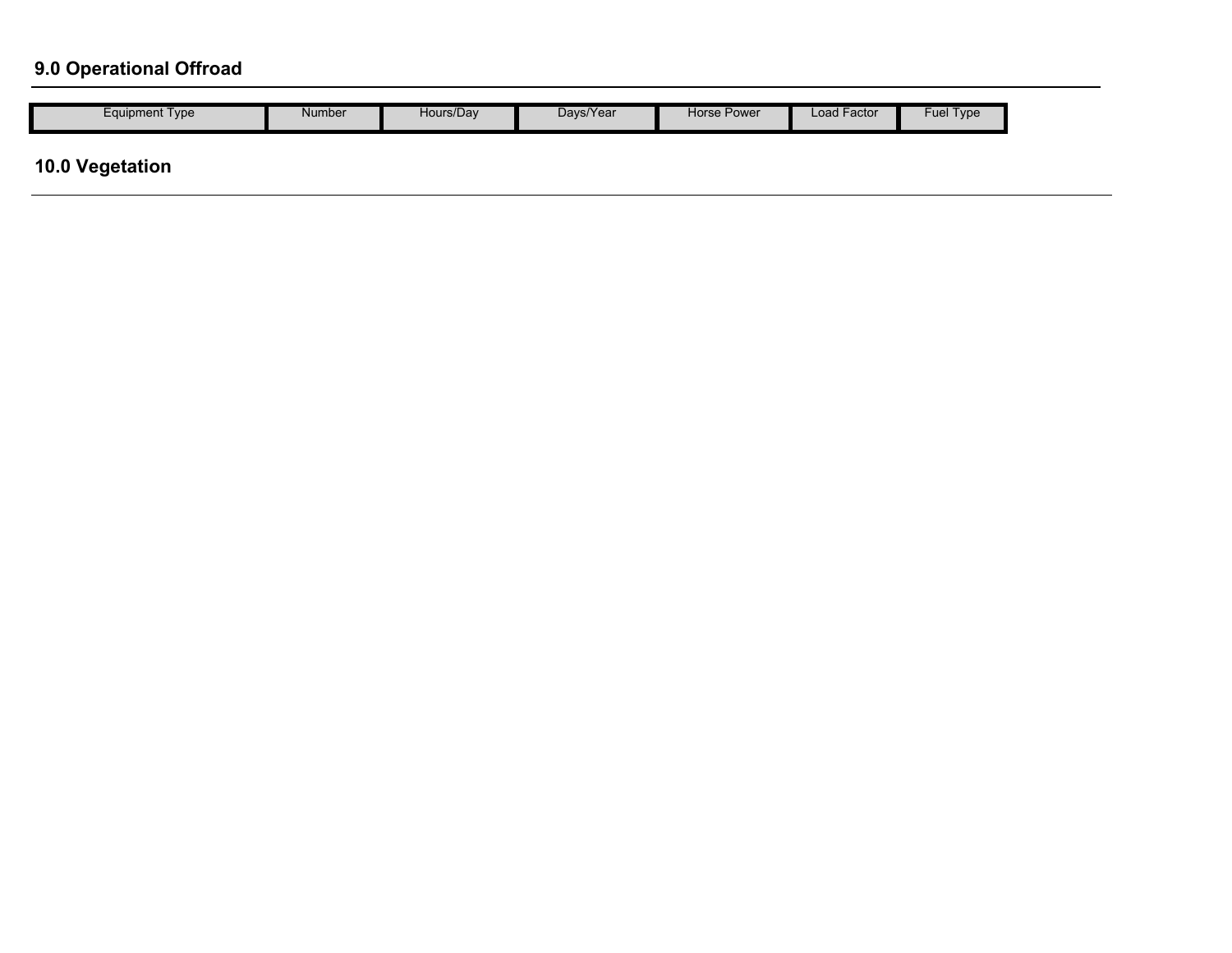Averaging of Construction Emissions

| <b>Annual Emission from CalEEMOd:</b> | <b>ROG</b> | <b>Nox</b> | <b>PM10</b> | <b>PM2.5</b> |                     |
|---------------------------------------|------------|------------|-------------|--------------|---------------------|
|                                       | 3.138      | 11.0227    | 0.3575      |              | 0.3352 tons/project |

| Days of Construction =  | (from CalEEMod input file) |
|-------------------------|----------------------------|
|                         | Days                       |
| Site Preparation =      | 2                          |
| Grading $=$             | 40                         |
| Building Construction = | 423                        |
| Paving $=$              | 15                         |
| Architectural Coating = | 40                         |
| $Total =$               | 520                        |

| Average daily Emissions = | <b>ROG</b> | Nox   | PM10 | PM2.5 |                |
|---------------------------|------------|-------|------|-------|----------------|
|                           | 12.07      | 42.40 | 1.38 |       | 1.29 pound/day |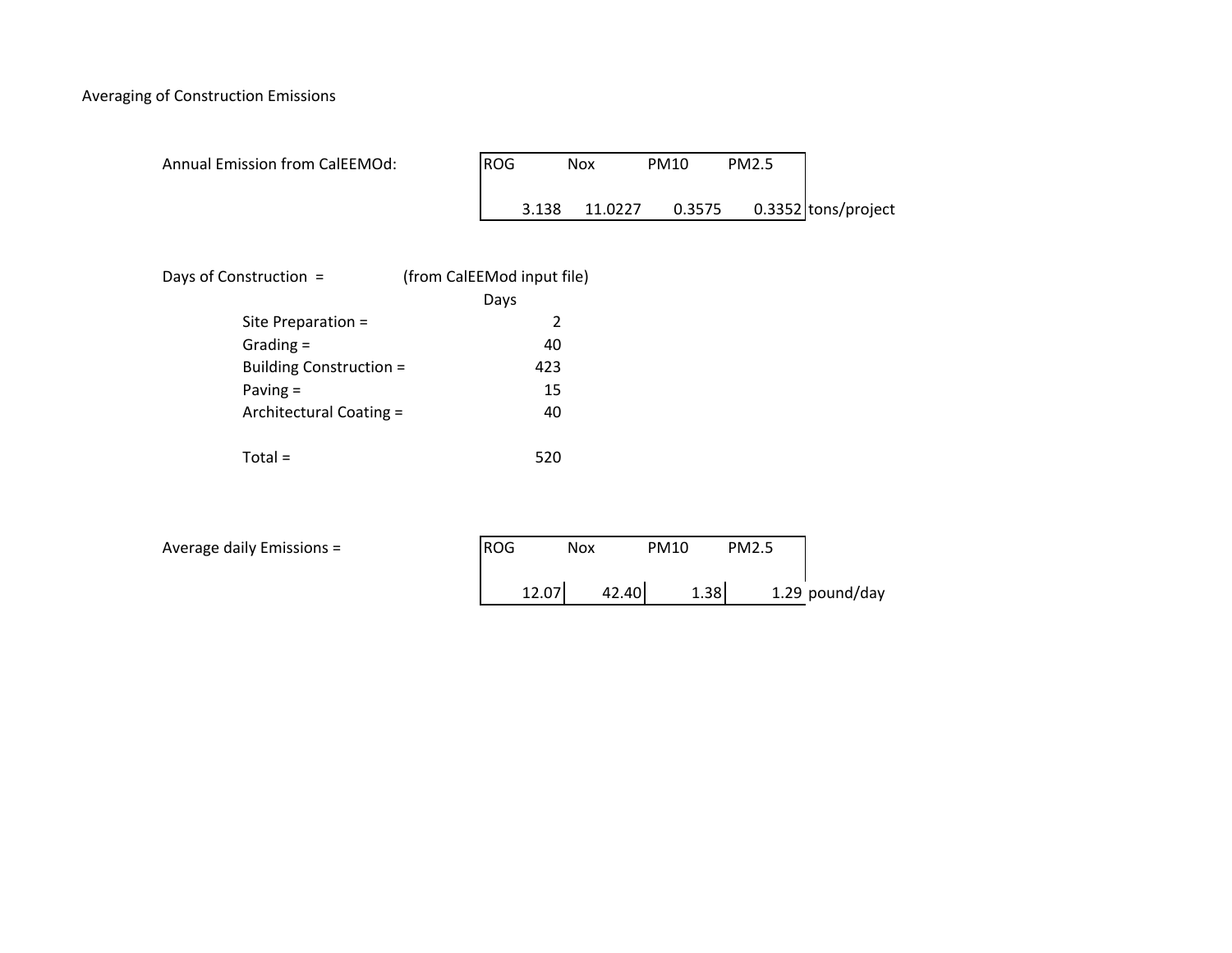# **GENERATOR EMISSIONS TIER 3 2016**

| <b>Year 2019</b>        |            | Tons per year |             |              |  | Average Pounds per Day |            |                                     |              |
|-------------------------|------------|---------------|-------------|--------------|--|------------------------|------------|-------------------------------------|--------------|
|                         | <b>ROG</b> | <b>NOx</b>    | <b>PM10</b> | <b>PM2.5</b> |  | <b>ROG</b>             | <b>NOx</b> | IPM10                               | <b>PM2.5</b> |
| Operations (CalEEMod) = | 3.9310     | 4.0635        | 2.0329      | 0.6044       |  |                        |            | 21.53973 22.26575 11.13918 3.311781 |              |
| Generators =            | 0.02514    | 0.31          | 0.022       | 0.022        |  | 0.137753               | .69863     | 0.120548                            | 0.120548     |
| Total =                 | 3.95614    | 4.3735        | 2.0549      | 0.6264       |  | 21.67748               |            | 23.96438  11.25973  3.432329        |              |

|      |              |  | Average Pounds per Day |            |             |                                     |  |
|------|--------------|--|------------------------|------------|-------------|-------------------------------------|--|
|      | <b>PM2.5</b> |  | <b>ROG</b>             | <b>NOx</b> | <b>PM10</b> | <b>PM2.5</b>                        |  |
|      |              |  |                        |            |             |                                     |  |
| 9    | 0.6044       |  |                        |            |             | 21.53973 22.26575 11.13918 3.311781 |  |
|      |              |  |                        |            |             |                                     |  |
| .022 | 0.022        |  | 0.137753               |            |             | 1.69863 0.120548 0.120548           |  |
|      |              |  |                        |            |             |                                     |  |
| 0549 | 0.6264       |  |                        |            |             | 21.67748 23.96438 11.25973 3.432329 |  |

**Year 2019**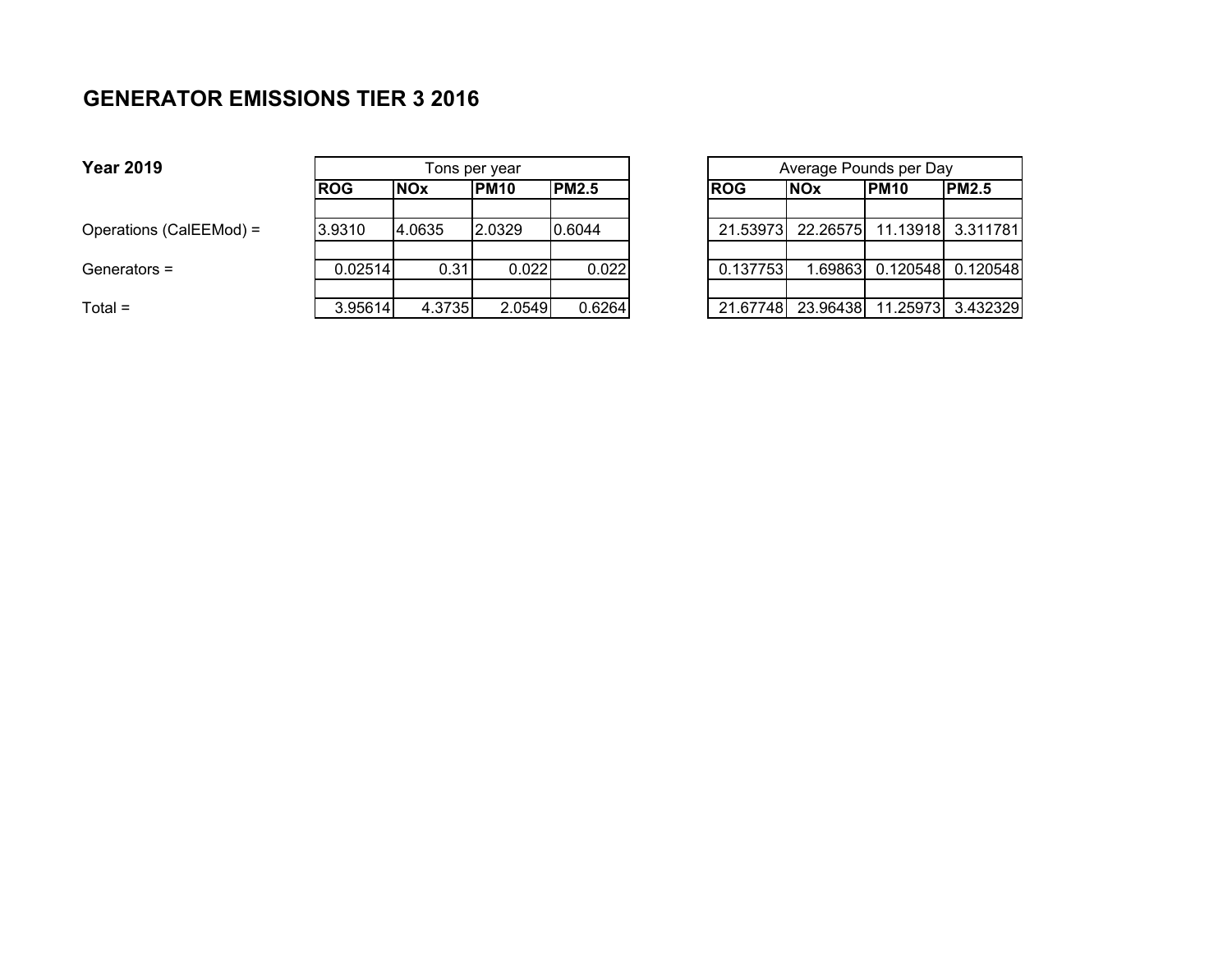| Weekend Vehicle Trip Calculations - City Center T12 Office |                                                                                 |                                          | No TDM for BAU Scenario |                   |
|------------------------------------------------------------|---------------------------------------------------------------------------------|------------------------------------------|-------------------------|-------------------|
| Per Fehr & Peers Project Trip Generation for weekday =     |                                                                                 |                                          | Size                    |                   |
|                                                            | Office                                                                          | 5046 trips                               |                         | 588 ksf           |
|                                                            | $Total =$                                                                       | 5046 trips                               |                         |                   |
|                                                            | Post Adjustment Total =                                                         | 2876 trips                               |                         | This is weekday   |
|                                                            | Reallocate adjusted trips to land use =                                         |                                          |                         | Rate              |
|                                                            | Office                                                                          | 2876 trips                               | Weekday                 | 4.891156 trip/ksf |
|                                                            | $Total =$                                                                       | 2876                                     |                         |                   |
| CalEEMod Weekday and Weekend default rates from ITE =      | Office                                                                          | Weekday Saturday Sunday<br>11.01<br>2.37 | 0.98                    |                   |
|                                                            | Calculate weekend trips based on Project specific Trip demand from Fehr & Peers |                                          |                         |                   |

|        | Saturday  | Rate              | Sunday    | Rate              |
|--------|-----------|-------------------|-----------|-------------------|
| Office | 619 trips | 1.052865 trip/ksf | 256 trips | 0.435362 trip/ksf |